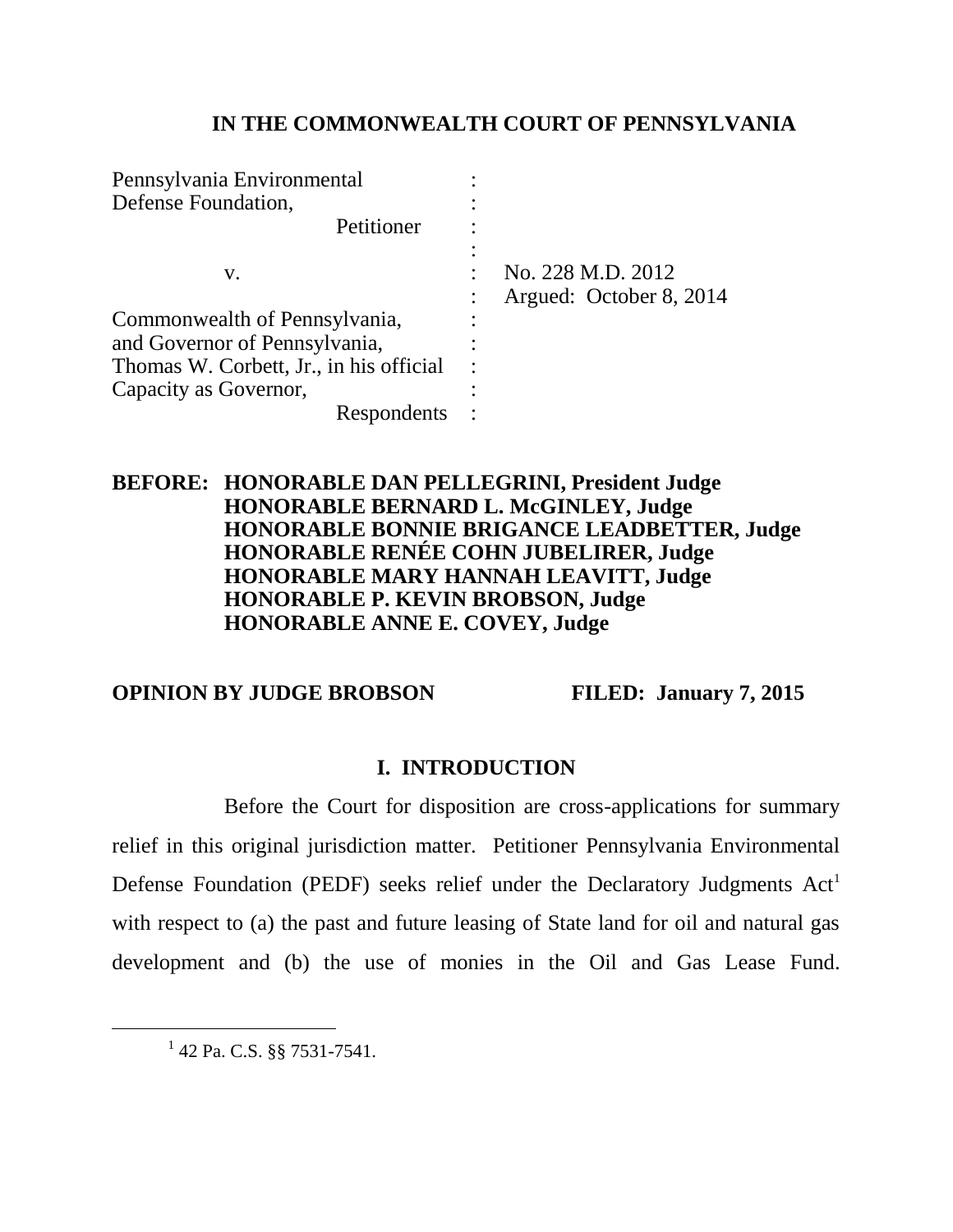Respondents are the Commonwealth of Pennsylvania and its Governor, in his official capacity (Commonwealth Respondents).

#### **II. BACKGROUND**

This lawsuit, originally filed on March 19, 2012, relates to actions by the legislative and executive branches of the Commonwealth to address lean budget years through revenue generated from the leasing of State lands to private parties for natural gas development. Though the leasing of State lands for oil and gas development is not a recent practice, the demand by private parties to access natural gas reserves under State lands has increased exponentially in recent years due to improved technologies for extraction of natural gas in what has been known for more than seventy-five years as the Marcellus Shale Formation.<sup>2</sup>

#### **A. DCNR**

In 1995, through passage of the Conservation and Natural Resources Act  $(CNRA)$ ,<sup>3</sup> the Department of Environmental Resources (DER) was renamed the Department of Environmental Protection (DEP) and a new agency, DCNR, was born. According to the legislative findings in the CNRA, the General Assembly believed that the structure of the former DER did not allow enough attention, financial and otherwise, to be afforded to the protection of our State forest and park lands, warranting the creation of a new cabinet-level agency to advocate for those interests. Section 101(a) of the CNRA. In those same findings, the General

 $2$  The process of leasing State lands begins with written, confidential nominations of specific tracts of land for leasing from the oil and gas industry. The Department of Conservation and Natural Resources (DCNR), through its Bureau of Forestry, reviews the nominations and chooses when and if to offer the nominated tracts for lease through competitive bidding. Prelim. Inj. Hr'g Ex. R-5 at 1 (Aug. 2008 Oil and Gas Lease Sale State Forest Environmental Review).

<sup>3</sup> Act of June 28, 1995, P.L. 89, 71 P.S. §§ 1340.101-.1103.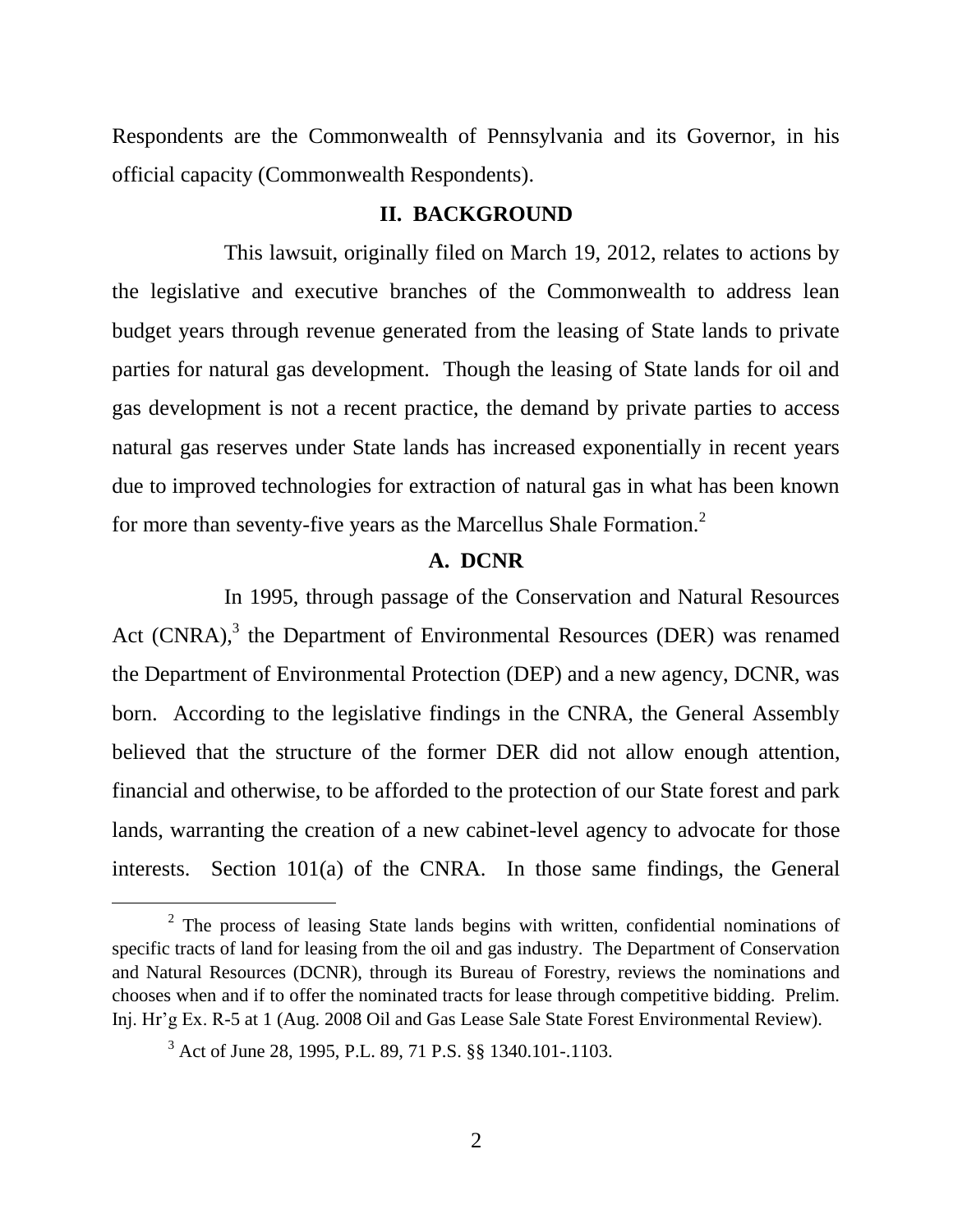Assembly expressly recognized Article I, Section 27 of the Pennsylvania Constitution, also known as the Environmental Rights Amendment: "Pennsylvania's public natural resources are to be conserved and maintained for the use and benefit of all its citizens as guaranteed by section 27 of Article I of the Constitution of Pennsylvania." *Id.*

The primary mission of DCNR, as set forth in the authorizing legislation, is as follows:

> The primary mission of [DCNR] will be to maintain, improve and preserve State parks, to manage State forest lands to assure their long-term health, sustainability and economic use, to provide information on Pennsylvania's ecological and geological resources and to administer grant and technical assistance programs that will benefit rivers conservation, trails and greenways, local recreation, regional heritage conservation and environmental education programs across Pennsylvania.

Section 101(b)(1) of the CNRA. Among the powers conferred on DCNR is the authority

> to make and execute contracts or leases in the name of the Commonwealth for the mining or removal of any *valuable minerals* that may be found in State forests . . . whenever it shall appear to the satisfaction of the department that it would be for the best interests of this Commonwealth to make such disposition of those minerals.

Section 302(a)(6) of the CNRA (emphasis added).<sup>4</sup>

<sup>&</sup>lt;sup>4</sup> Because no party has argued otherwise, the Court will assume for purposes of ruling on the pending applications that "valuable minerals" under the section include natural gas.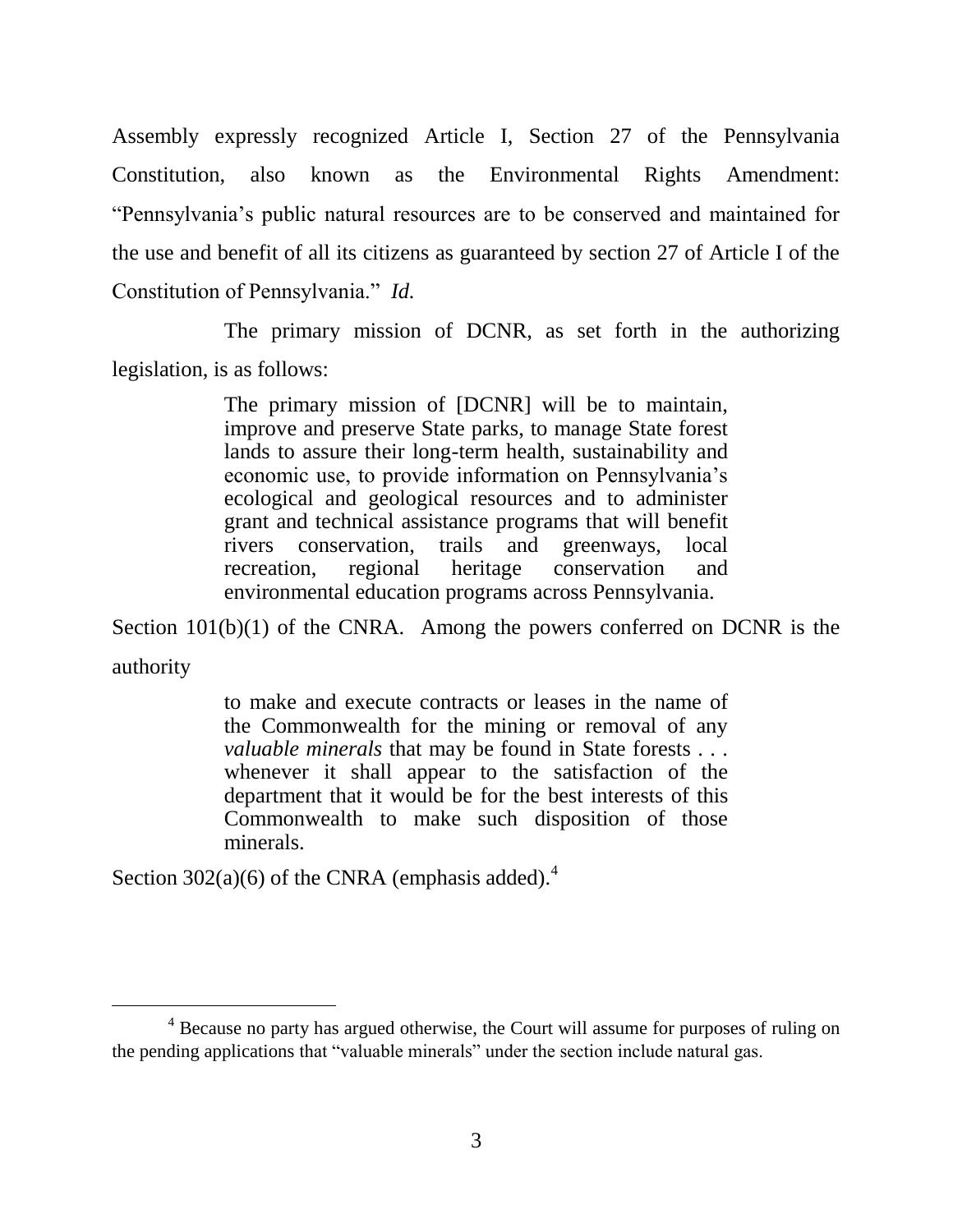#### **B. The Lease Fund**

Under a 1955 law known as the Oil and Gas Lease Fund Act (Lease Fund Act),<sup>5</sup> all "rents and royalties" from gas leases on Commonwealth land are to be deposited into a fund called the Oil and Gas Lease Fund (Lease Fund). The Lease Fund is to be "exclusively used for conservation, recreation, dams, or flood control or to match any Federal grants which may be made for any of the aforementioned purposes." Section 1 of the Lease Fund Act. The Lease Fund Act places the determination of "the need for and the location of any project authorized" by the Lease Fund Act within the discretion of DCNR. Section 2 of the Lease Fund Act. The Lease Fund Act expressly appropriates "[a]ll the moneys from time to time paid into" the Lease Fund to DCNR to carry out the purposes of the Lease Fund Act. Section 3 of the Lease Fund Act.

According to the testimony of Dr. James Grace (Dr. Grace), $6$  who served in various leadership capacities within DCNR and DER from 1987 through 2010, DCNR (and its predecessor the Department of Forests and Waters within DER) has continuously leased State land for natural gas extraction since 1947. Prior to 2008, total revenue from those leasing activities to the Commonwealth was approximately \$150 million dollars.

### **C. The 2008 Lease Sale**

In 2008,<sup>7</sup> DCNR conducted its first lease sale of State land for natural gas development during the Marcellus Shale era  $(2008$  Lease Sale).<sup>8</sup> In all, DCNR

<sup>5</sup> Act of December 15, 1955, P.L. 865, 71 P.S. §§ 1331-1333.

 $6$  Prelim. Inj. Hr'g, Notes of Testimony (N.T.) 13-14, 23-30 (May 28, 2014).

 $7$  The parties refer to this first round of Marcellus Shale leasing as the 2008 leases. This date appears to correspond with the date that DCNR conducted the "lease sale"—*i.e.*, August 2008—not necessarily the date on which DCNR executed the leases. Prelim. Inj. Hr'g Exs. R-5 **(Footnote continued on next page…)**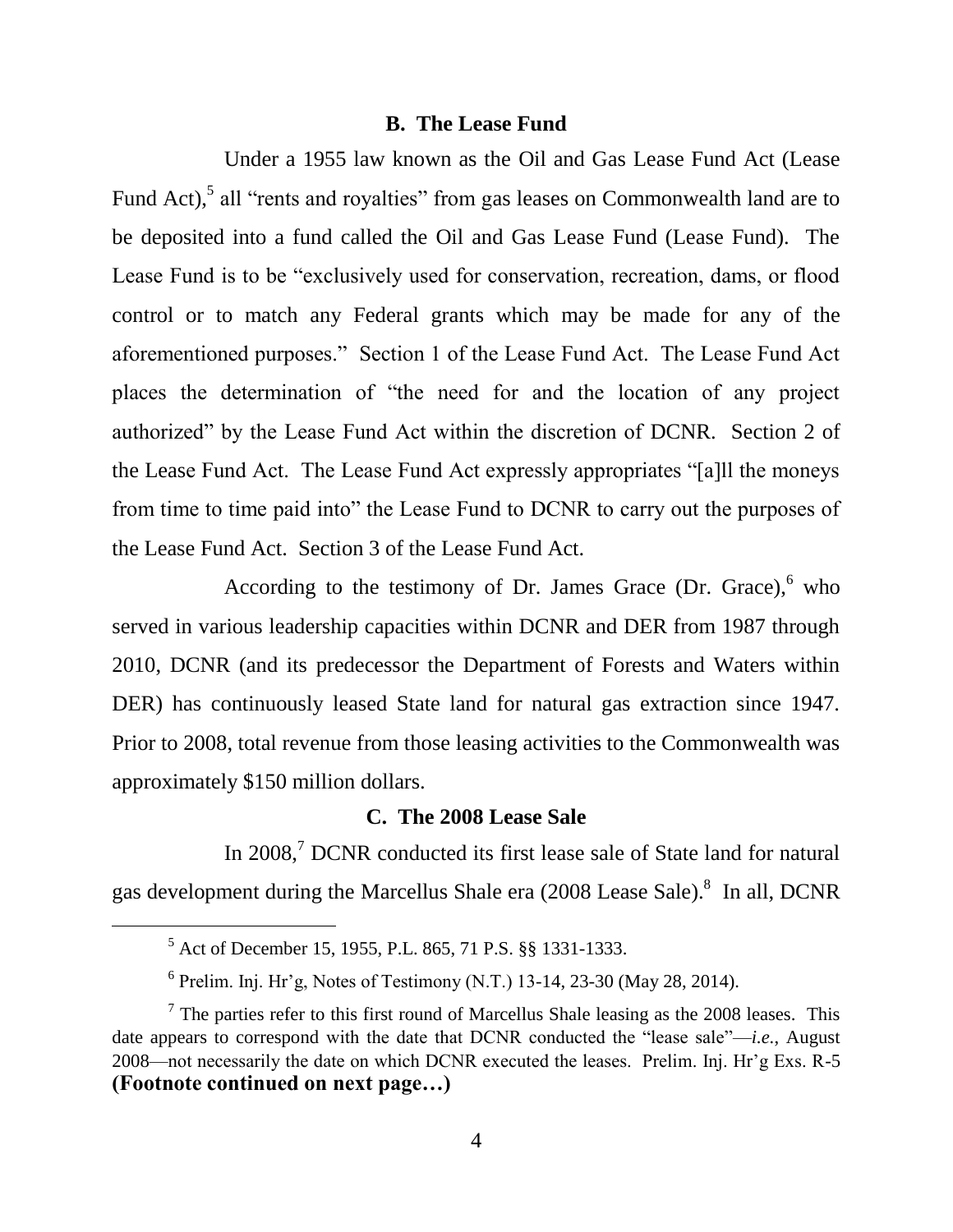leased 17 tracts, comprising 74,000 acres, and generated roughly \$163 million in one-time "bonus payments" from those transactions. In one month, then, DCNR's leasing activities generated more revenue than the prior sixty years of leasing activity combined.

The lease terms provide for two types of payments to DCNR. The first is an annual rental payment. The first rental payment due was the up-front "bonus payment" upon delivery of the lease to the lessee. These bonus payments were in the millions of dollars. Thereafter, annual rental payments were calculated on a dollars-per-acre basis. In the example lease in the record of the preliminary injunction hearing in this matter (Prelim. Inj. Hr'g Ex. R-1), the rental payment started at \$20 per acre for the second through fourth years of the lease and increased to \$35 per acre for every year thereafter. (*Id.* Ex. R-1, § 3.) At its highest, excluding the first year bonus payment, the annual rental on the example lease for 3,603 acres would be \$126,105.00. By comparison, the bonus payment in the example lease was \$4,147,053.00. The second payment due DCNR under the lease was a gas royalty, payable monthly, which was assessed based on the amount of marketable gas extracted by the lessee. (*Id.* § 4.)

## **(continued…)**

<sup>(</sup>Aug. 2008 Oil and Gas Lease Sale State Forest Environmental Review), R-1 (Oil and Gas Lease for State Forest Lands, Contract No. M-110729-12).

<sup>&</sup>lt;sup>8</sup> The Court notes that all of the leasing activities at issue in this case address rights to extract natural gas *and oil* from State lands. As the parties focus on natural gas extraction, however, the Court will confine its review of the leases and the issues in this case to natural gas extraction.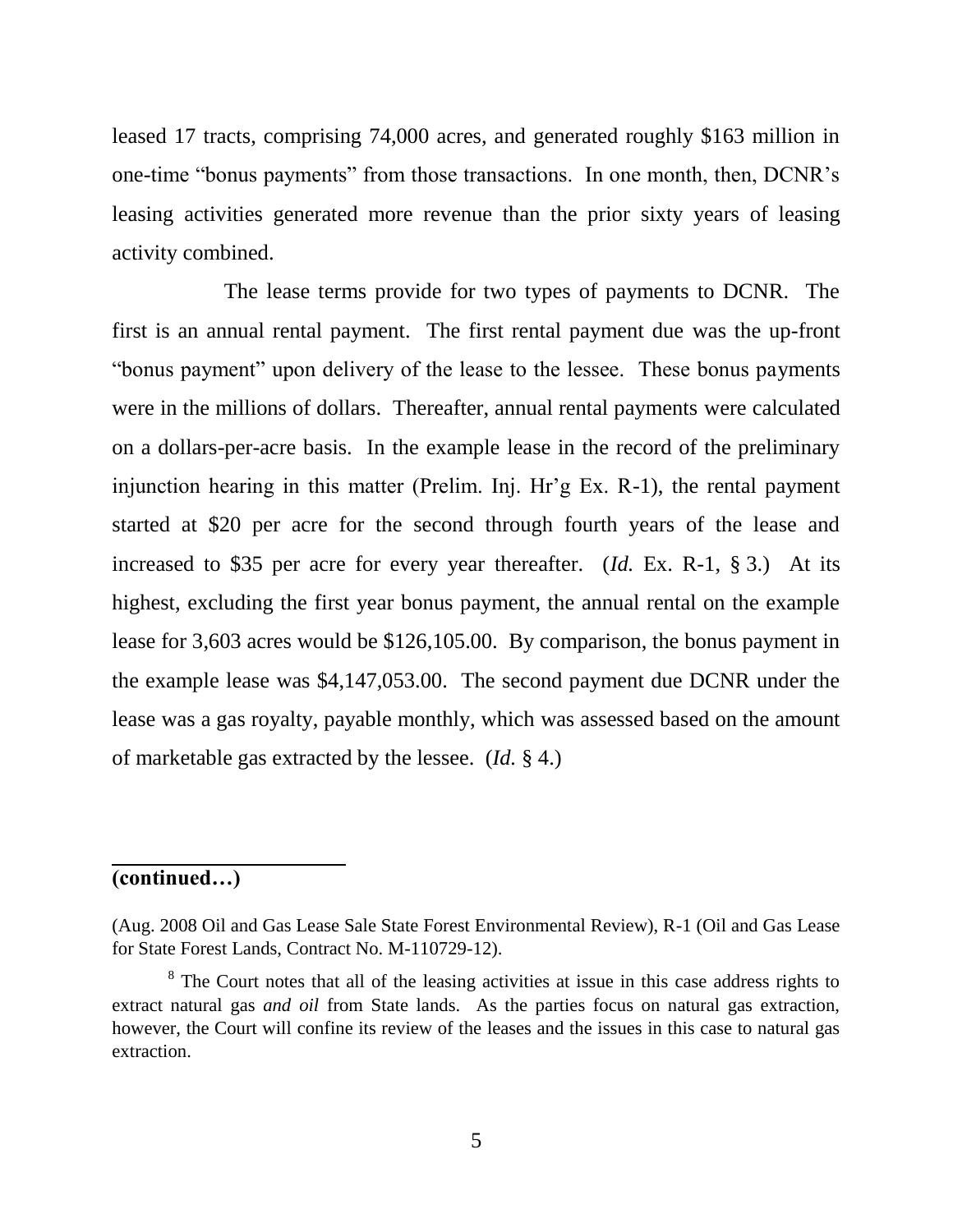Following the 2008 Lease Sale, DCNR and its Bureau of Forestry decided not to enter into further leases for natural gas extraction on State lands pending study of the "Marcellus play" and development within the 660,000 acres of land already leased within the Marcellus Shale region (including State and private lands).  $9^9$  Dr. Grace explained this decision in his hearing testimony:

> A . . . Now the problem that resulted from the Marcellus development was that we had leased 74,000 acres, but there was previously leased acreages of about 250,000 acres. And then there was another 290,000 acres which we did not own the mineral rights. And Marcellus activity began on all of those acreages.

> > So while we had just done a 74,000-acre lease, we realized that there was going to be Marcellus development on all of the lease holdings in the entire system, which totalled almost -- well, it totalled at that point about 650,000 acres.

- Q When you realized that, what action did you take?
- A At that point, we were starting to get pressure to lease additional acreages. And we felt strongly that until we could further develop and monitor what was going on, that we believed there should be no further gas leasing because we were going to be watching a tremendous amount of gas activity on the state forest for the next 50 years.
- Q Was that a decision that you helped make with the department, no further leasing?
- A That was the department's decision across the board. Yes, it was the department's decision. Yes.

<sup>&</sup>lt;sup>9</sup> Prelim. Inj. Hr'g Ex. R-6 (FY 2009-2010 Oil and Gas Lease Sale State Forest Environmental Review (Jan. 2010 Lease Review Document)).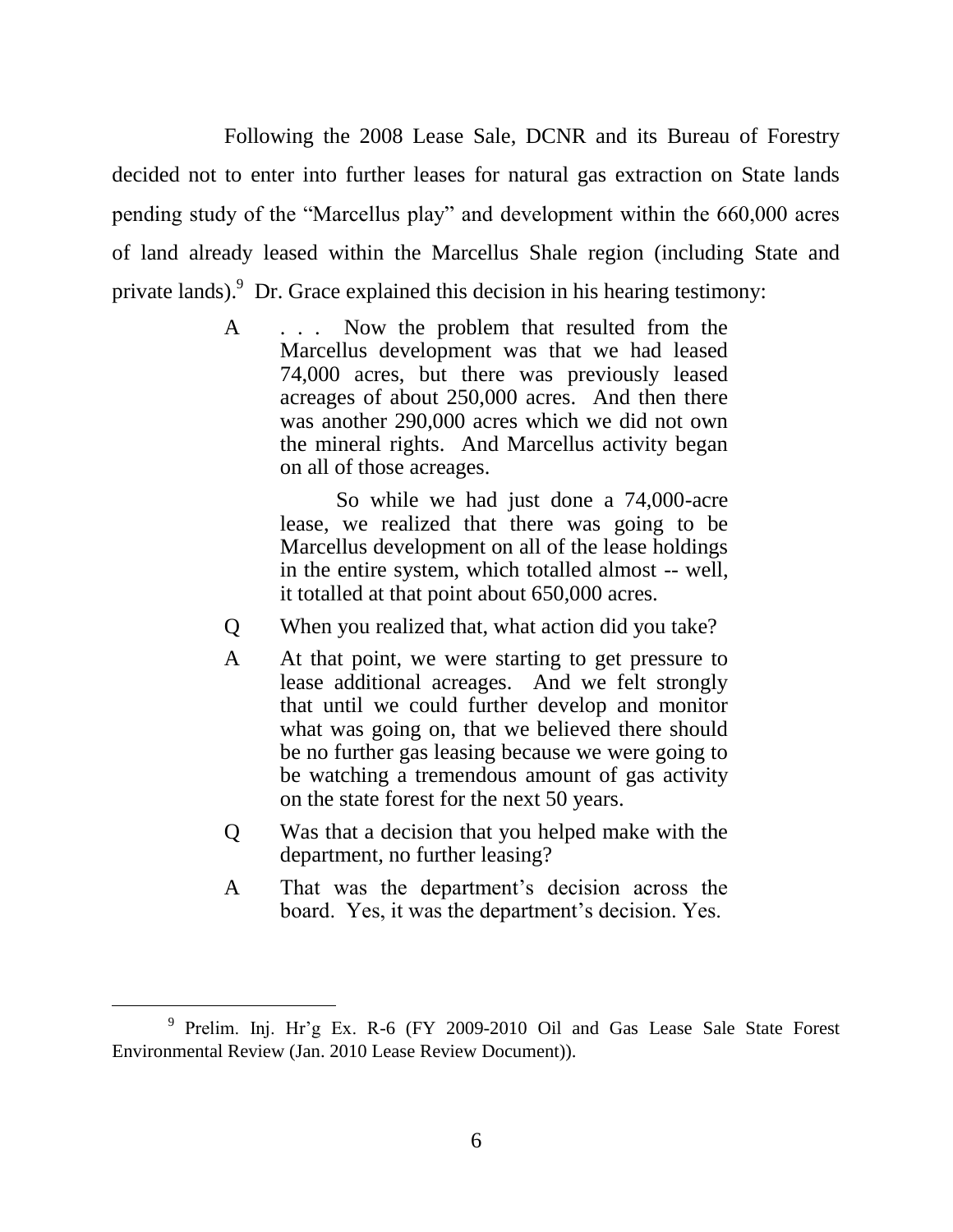(Prelim. Inj. Hr'g, N.T. 36-37.) Dr. Grace testified further about pressure to engage in further leasing following the 2008 Lease Sale:

- Q. You indicated earlier in your testimony that there was some concern about being required to issue more leases. Can you tell the Court what your concern was and what it was based on?
- A Shortly after we had the revenue from this lease, the Commonwealth in 2009, 2010, 2011 was going under very -- certainly in the initial years, there was a \$2 billion shortfall in the Pennsylvania general fund budget. And we were being pressured regularly from I'd say the Governor's Office and the Legislature to make additional leases to provide revenue to reduce that shortfall.

(*Id.* 39-40.)

 $\overline{a}$ 

On the heels of what DCNR characterized as a "successful" lease sale in 2008, and with a Lease Fund balance at a historical high, as part of the FY 2009-2010 budget process the General Assembly and then-Governor Ed Rendell amended the Fiscal Code<sup>10</sup> in 2009, creating a new Article XVI-E, dealing specifically with oil and gas wells  $(2009)$  Fiscal Code Amendments).<sup>11</sup> Three sections are particularly relevant. The first is Section 1603-E, which appropriated "up to \$50,000,000" from "royalties" in the Lease Fund to DCNR for uses permitted under the Lease Fund Act:

> Subject to the availability of money in the fund, up to \$50,000,000 from the fund *from royalties* shall be appropriated annually to the department to carry out the purposes set forth in the [Lease Fund Act] . . . . The

<sup>10</sup> Act of April 9, 1929, P.L. 343, *as amended*, 72 P.S. §§ 1-1805.

<sup>&</sup>lt;sup>11</sup> Act of October 9, 2009, P.L. 537 (Act 50).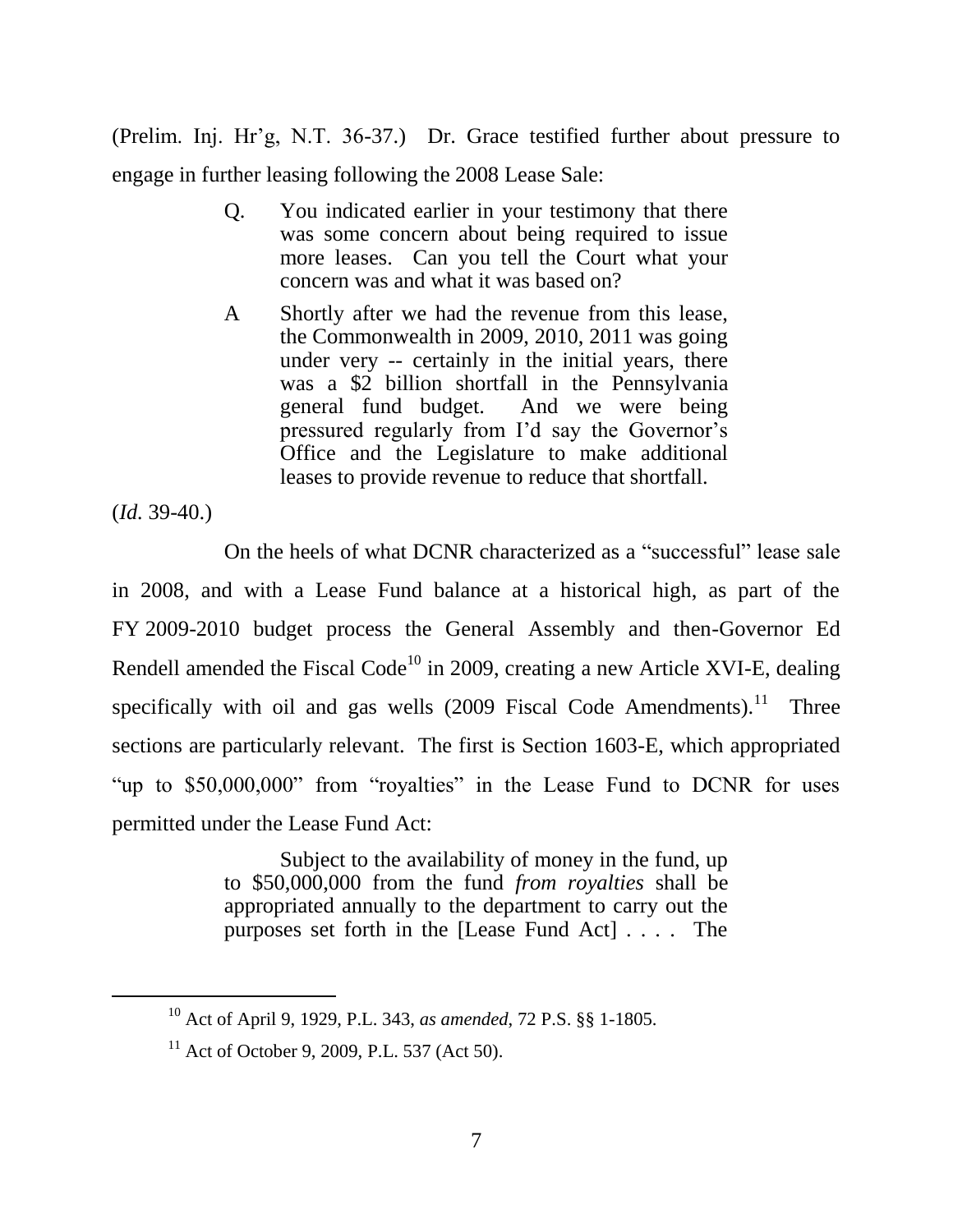department shall give preference to the operation and maintenance of State parks and forests.

Section 1603-E of the Fiscal Code (2009) (amended 2014) (emphasis added). The second is Section 1602-E, which provided that, with the exception of the appropriation in Section 1603-E, described above, "no money in the fund *from royalties* may be expended unless appropriated by the General Assembly." Section 1602-E of the Fiscal Code (2009) (amended 2014) (emphasis added). The final section is Section 1604-E Fiscal Code, which provides:

> Notwithstanding section 1603-E or any other provision of law, in fiscal year 2009-2010 the amount of \$60,000,000 shall be transferred from the fund to the General Fund.<sup>[12]</sup>

(1) For the payment of prizes to the holders of winning lottery tickets or shares.

(2) For the expenses of the division in its operation of the lottery.

(3) For property tax relief and free or reduced fare transit service for the elderly . . . .

*Id.*

<sup>&</sup>lt;sup>12</sup> "General Fund" is used to identify a fund of money in the State Treasury available for appropriation annually by the General Assembly, as approved by Governor, for general, lawful purposes. *See* Section 302 of the Fiscal Code. In this regard, the General Fund should be distinguished from special funds, which, either by the Pennsylvania Constitution or by legislation, derive their revenues from certain sources and may only be appropriated for certain purposes and/or under certain circumstances. The Motor License Fund, for example, is a special fund derived from fuel taxes and vehicle registration fees, the monies of which, under Article VIII, Section 11(a) of the Pennsylvania Constitution, may only be appropriated by the General Assembly for the construction, maintenance, and repair of the Commonwealth's highways and bridges. The State Lottery Fund is a special fund created by statute. Section 311 of the State Lottery Law, Act of August 26, 1971, P.L. 351, *as amended*, 72 P.S. § 3761-311. By that statute, all funds from the operations of the State Lottery are to be deposited in the State Lottery Fund, and all monies in that special fund may be appropriated only: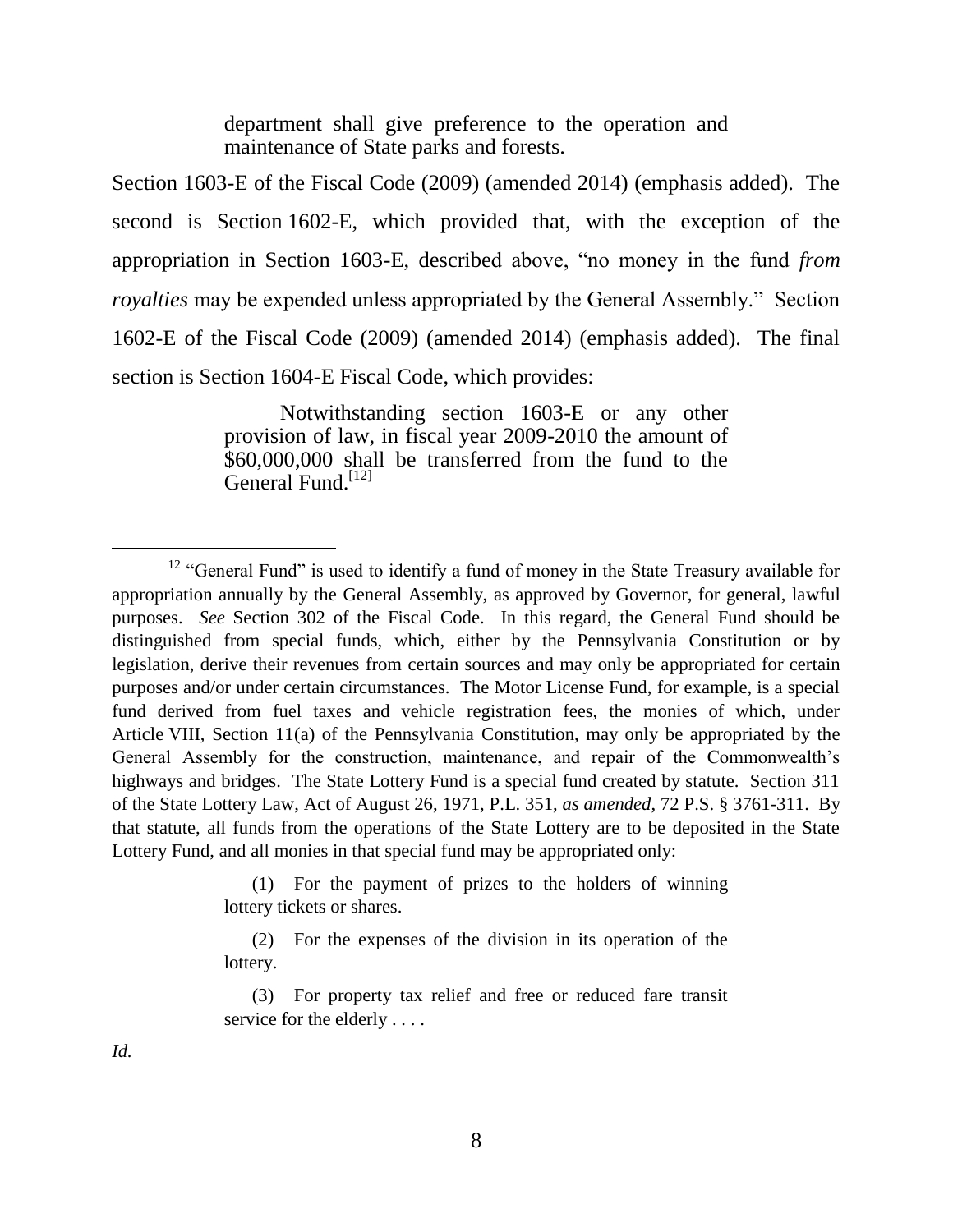The Court reads the language of Section 1604-E as compelling the FY 2009-2010 transfer of \$60 million from the Lease Fund to the General Fund, with that transfer taking precedent over the (a) standing appropriation of "up to \$50,000,000" of royalty monies in the Lease Fund to DCNR by Section 1603-E, and (b) the standing appropriation of all non-royalty monies in the Lease Fund to DCNR as set forth in Section 3 of the Lease Fund Act.<sup>13</sup> In addition to the 2009 Fiscal Code Amendments, the General Appropriations Act of 2009 (Aug. 12,  $2009$ ,<sup>14</sup> vetoed in part, and Supplemental General Appropriations Act of 2009 (Oct. 9, 2009)<sup>15</sup> directed the transfer of an additional \$143 million (for a total transfer of \$203 million) from the Lease Fund to the General Fund. The Court similarly interprets this transfer as taking precedent over Section 1603-E of the 2009 Fiscal Code Amendments and Section 3 of the Lease Fund Act.

#### **D. The 2010 Lease Sales**

In direct response to the FY 2009-2010 budget and, specifically, Section 1604-E of the 2009 Fiscal Code Amendments, DCNR reversed course on its decision following the 2008 Lease Sale not to enter into further leases of State

<sup>&</sup>lt;sup>13</sup> The Court has found no legislation repealing Section 3 of the Lease Fund Act. Based on the express language of the 2009 Fiscal Code Amendments, we also disagree with Commonwealth Respondents' characterization of the 2009 Fiscal Code Amendments as encompassing an amendment to Section 3 that "capped" DCNR's continuing appropriation under the Lease Fund Act at \$50 million annually. (*See* Cmwlth. Respondents' Cross Application ¶ 58 and Br. at 16.) The Lease Fund Act differentiates between rent and royalty deposits into the Lease Fund. Section 1 of the Lease Fund Act. By referring in Sections 1602-E and 1603-E of the 2009 Fiscal Code Amendments only to "royalties" in the Lease Fund, the General Assembly's intent to leave the "rental" monies in the Lease Fund unaffected by those provisions is evident.

<sup>14</sup> Pa. Senate Bill 850 (2009).

<sup>15</sup> Pa. House Bill 1416 (2009).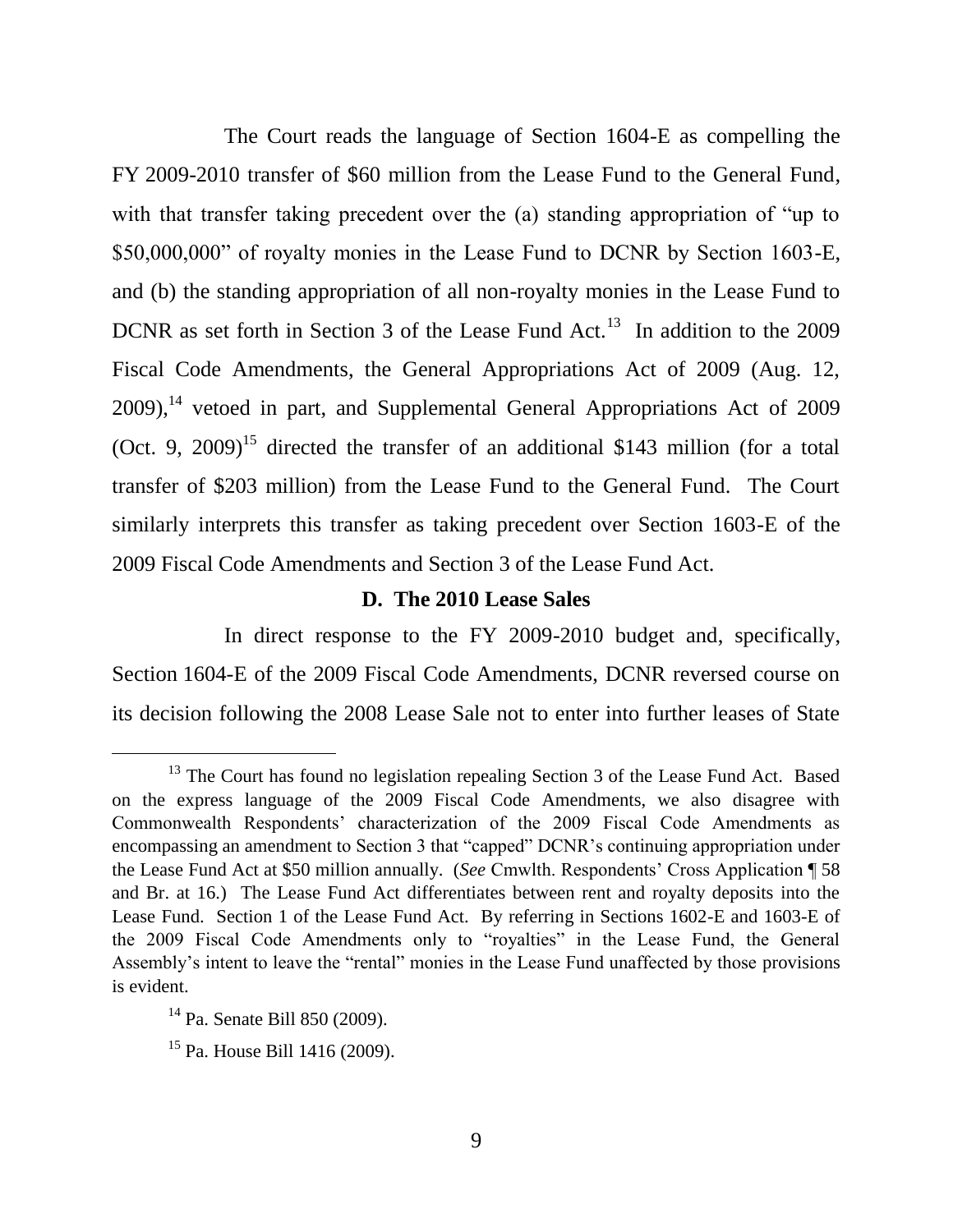lands and, instead, proceeded with a new round of leasing in January 2010 (Jan. 2010 Lease Sale). In its January 2010 Lease Review Document, dated one month after passage of the Supplemental Appropriations Bill of 2009 and the 2009 Fiscal Code Amendments, DCNR explained:

> *This lease sale is a direct result of certain line items contained within the budget agreement and fiscal code for FY 2009-10.* Following the success of the September 2008 Lease Sale, DCNR and the Bureau of Forestry had decided . . . not to offer additional lands for lease but rather study the Marcellus play and the operational developments and requirements on the 660,000 acres within the Marcellus fairway subject to valid lease agreements. Although the FY 2009-10 Oil and Gas Lease Sale will satisfy the legislated requirements, the impending sale still meets the Bureau's management guidelines and protocols.

> In summary, the FY 2009-10 Oil and Gas Lease Sale conforms to the Bureau's stated policy goals. Furthermore, *this sale effort is designed to meet the legislated requirements to generate bonus bid revenues, totaling \$60,000,000, for inclusion in the General Fund in FY 2009-10.*

(Prelim. Inj. Hr'g Ex. R-6 at 5 (emphasis added).) The \$60 million figure is an obvious reference to the transfer from the Lease Fund to the General Fund required in Section 1604-E of the 2009 Fiscal Code Amendments.

On January 12, 2010, DCNR accepted bids for leases on six tracts of State forest land, comprising 31,967 acres. An example lease from the January 2010 Lease Sale<sup>16</sup> is structured similarly to the example lease from the

 $16$  Prelim. Inj. Hr'g Ex. R-3.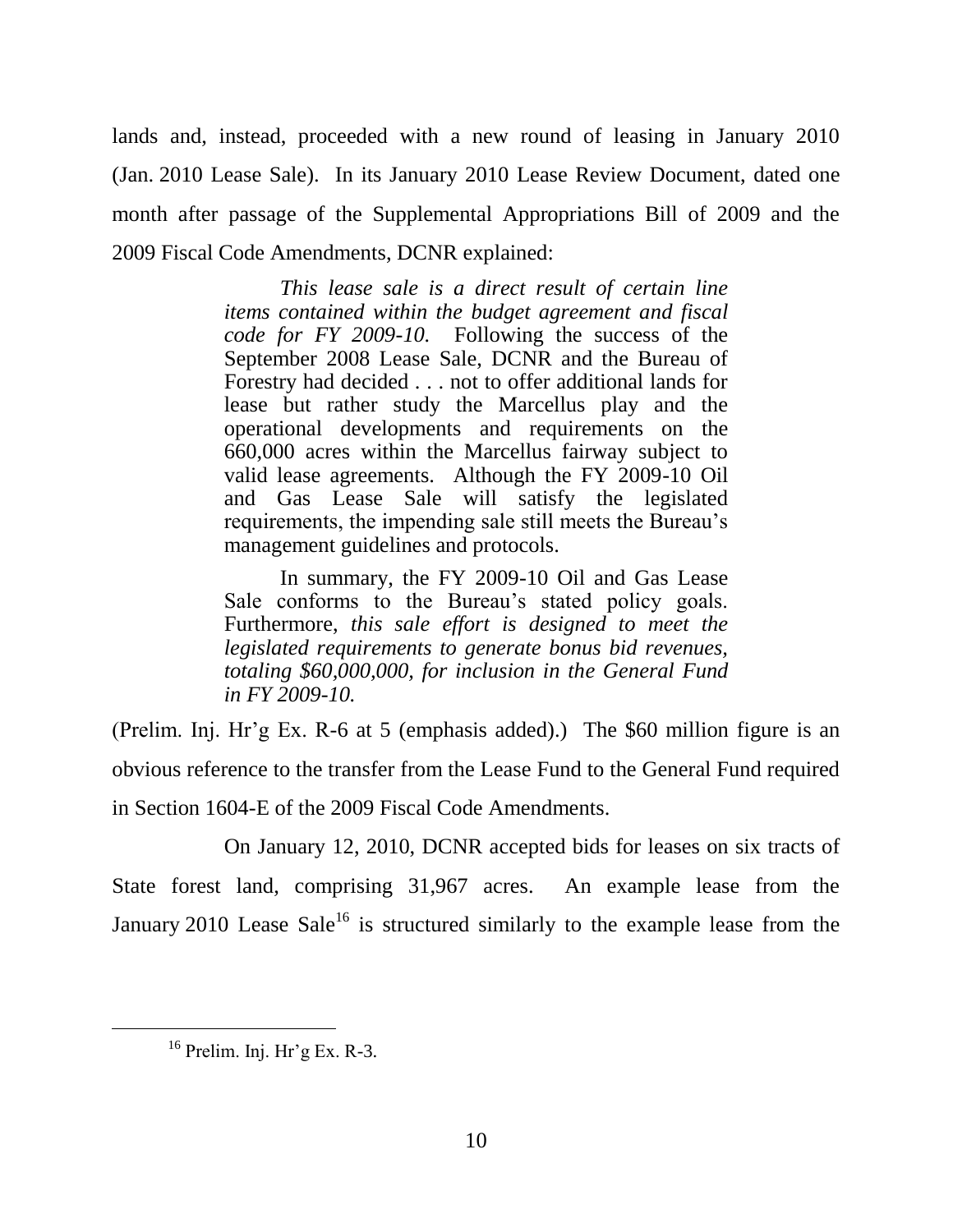earlier 2008 Lease Sale.<sup>17</sup> Specifically, the lease provides for an up-front "bonus" payment," which in the example lease is over \$4 million and which serves as the first year's rental payment. There are annual rental payments thereafter as well as gas royalty payments on extracted gas.

Following the January 2010 Lease Sale, DCNR reverted to its post-2008 Lease Sale position and decided not to offer additional lands for lease, opting instead to study natural gas development on already leased lands.<sup>18</sup> But, within a few months of the January 2010 Lease Sale, DCNR, referring to "legislated requirements" to generate revenue for the General Fund, would again reverse course:

> Following the FY 2009-10 Lease Sale, DCNR and the Bureau of Forestry had decided not to offer additional lands for lease but rather study the Marcellus play and the operational developments and requirements on the 700,000 acres (approximate) within the Marcellus fairway subject to valid lease agreements. *However, due to projected shortfalls in the Commonwealth Budget, the Bureau of Forestry has been mandated to generate \$180 million for the Commonwealth. This lease offering is a directed result of the budget agreement and fiscal code for FY 2009-10*. While counter to DCNR's planning following the FY 2009-10 Lease Sale, based on the comprehensive Environmental Review and resulting compilation of lease tracts, which incorporates many surface use restrictions designed to minimize environmental and social impacts, the impending sale meets the Bureau's management guidelines and protocols.

<sup>&</sup>lt;sup>17</sup> The Court notes that Dr. Grace executed the leases from the 2008 Lease Sale and the January 2010 Lease Sale on behalf of DCNR.

<sup>&</sup>lt;sup>18</sup> Prelim. Inj. Hr'g Ex. R-7 (May 2010 Oil and Gas Lease Offering State Forest Environmental Review (May 2010 Lease Review Document)).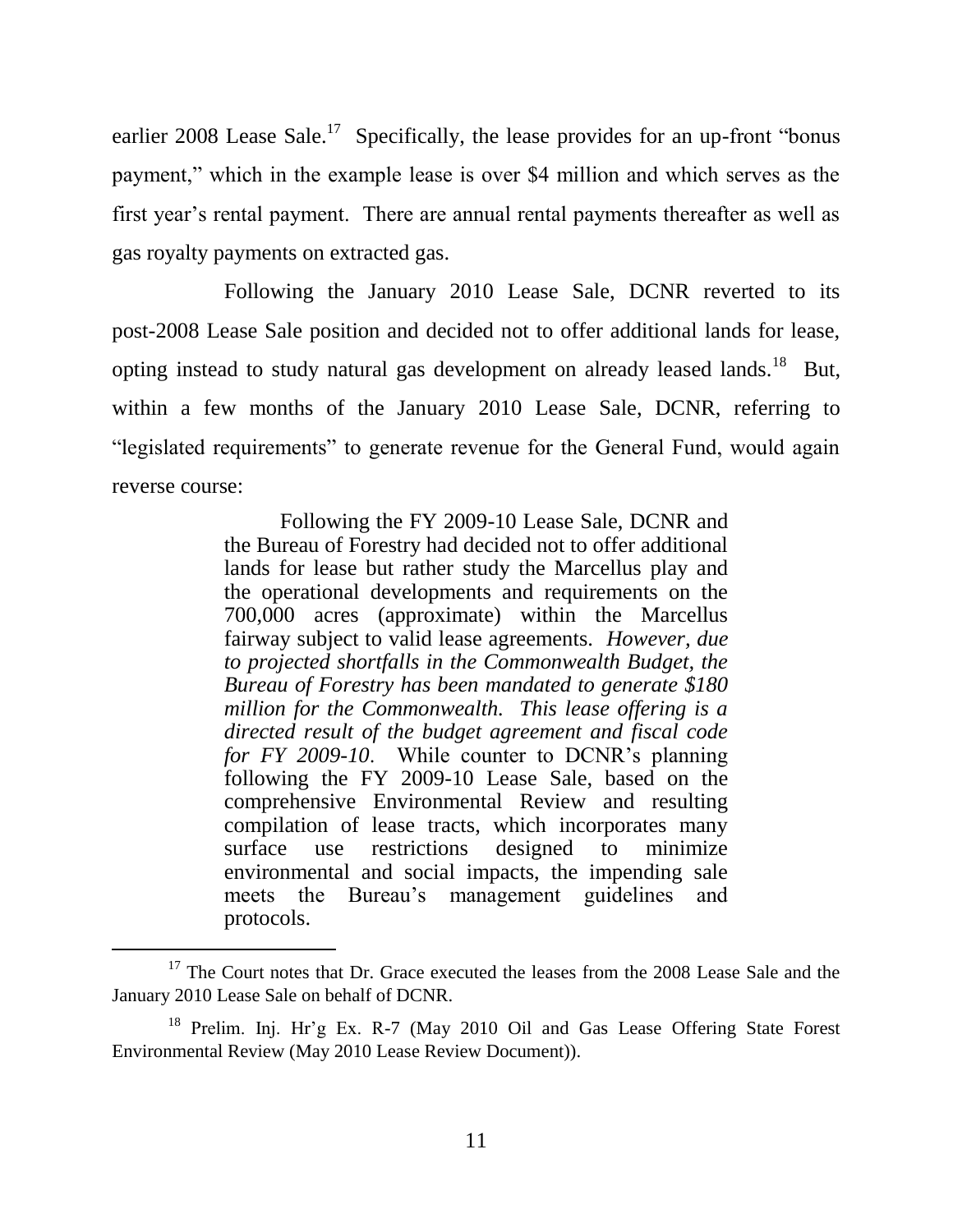In summary, *while the decision to conduct this lease sale was based on the legislated requirements to generate bonus bid revenues of \$180 million for inclusion in the FY 2010-11 General Fund*, this Oil and Gas Lease Sale conforms to the Bureau's stated policy and goals.

(May 2010 Lease Review Document (emphasis added).)

Accordingly, DCNR engaged in a May 10, 2010 lease sale with a single bidder—Anadarko E&P Company LP (Anadarko Lease Sale). The May 2010 Lease Review Document provides that the Anadarko Lease Sale included eleven tracts of State forest land, covering approximately 33,000 acres. Bonus payment revenue (a/k/a first annual rental payment) under the lease was approximately \$120 million. According to Dr. Grace, bonus payment revenue to DCNR from the January 2010 Lease Sale and the Anadarko Lease Sale, which encompassed approximately 65,000 acres of State land in the aggregate, was about  $$250$  million.<sup>19</sup>

As noted above, the decision to pursue the Anadarko Lease Sale was driven by a mandate to DCNR to generate \$180 million in revenue for the General Fund for FY 2010-2011. When it came time for the General Assembly to face budgetary challenges in FY 2010-2011 similar to those it faced for the prior fiscal year, the General Assembly again amended the Fiscal Code, specifically Article XVI-E, to provide an additional transfer of monies from the Lease Fund to the General Fund.<sup>20</sup> This time the amount transferred was \$180 million (three times the amount of the transfer for FY 2009-2010), which corresponded to the directive

<sup>19</sup> Prelim. Inj. Hr'g, N.T. 13-14, 58-59 (May 28, 2014).

<sup>20</sup> Act of July 6, 2010, P.L. 279, § 2.4.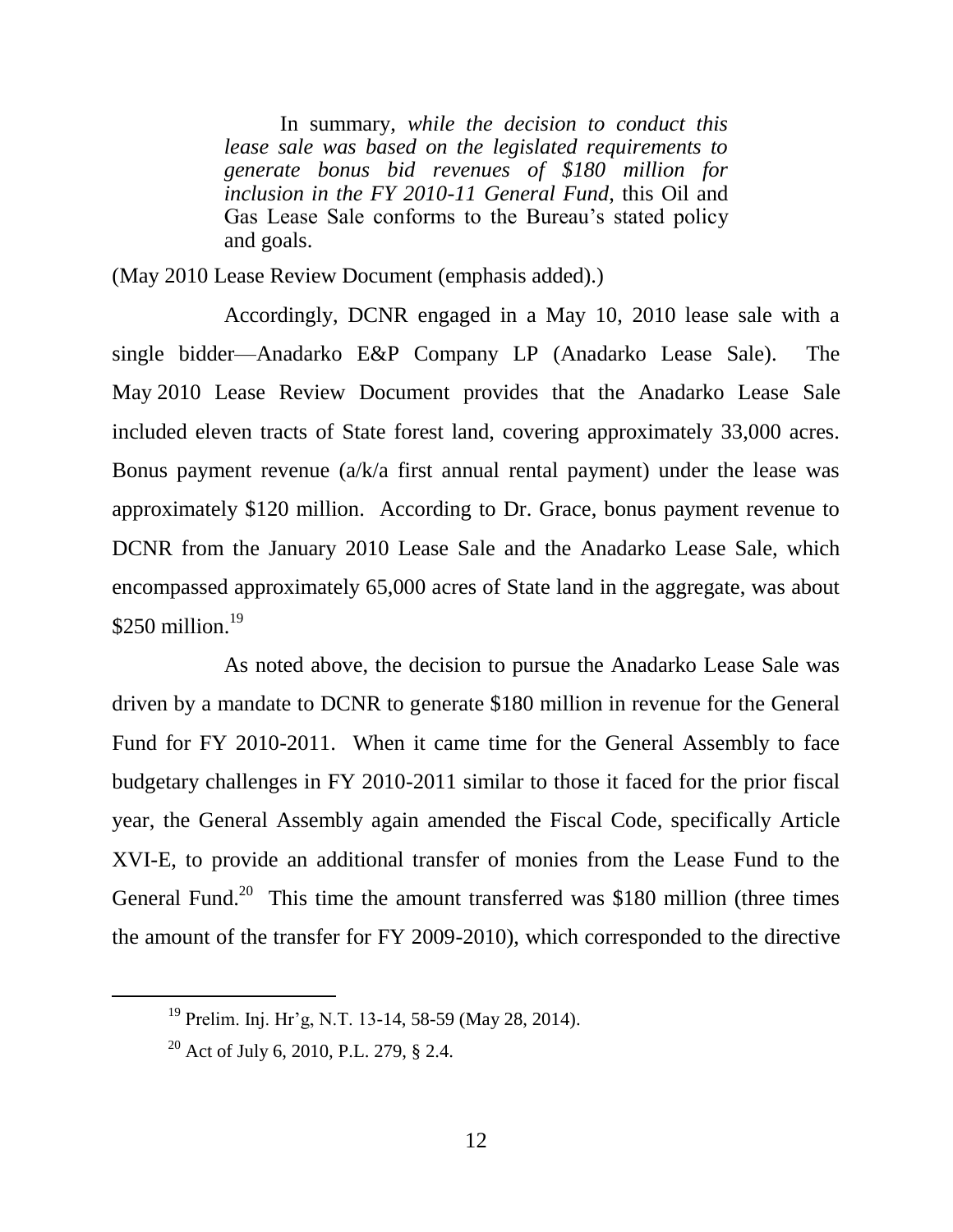that DCNR received following that January 2010 Lease Sale to generate additional revenue for the General Fund. *See* Section 1605-E of the Fiscal Code.

#### **E. The Leasing Moratorium**

On October 26, 2010, after years of relying on over \$200 million in revenue generated by the leasing of almost 140,000 acres of State forest land to balance the Commonwealth budget, $2<sup>1</sup>$  and only months before leaving office, Governor Rendell signed Executive Order No. 2010-05 (Rendell Executive Order).<sup>22</sup> In that Executive Order, Governor Rendell noted that more than  $700,000$ acres of State forest and park land was subject to oil and natural gas development. He noted the significant development activity that has occurred on those lands and that is likely to occur on those lands in the future:

> [I]n the next 10 to 20 years, full development of the gas in the Marcellus shale formation on state forest and state park land currently subject to drilling will result in the use of more than 30,000 acres for an estimated 1,100 well pads and associated infrastructure, access roads and pipelines[.]

(Rendell Executive Order at 2.) He wrote:

[A]dditional leasing of state forest and state park land for oil and gas development will jeopardize DCNR's ability to fulfill its duty to conserve and maintain this public natural resource and sustain its . . . forest certification.

(*Id.*) For these and other reasons explained in the Executive Order, Governor Rendell placed a moratorium on further leasing:

> As of the date of this Executive Order, to protect the lands of the commonwealth, no lands owned and

<sup>21</sup> Pa. Const. art. VIII, §§ 12, 13 (requiring balanced operating budget for the Commonwealth).

 $22$  Prelim. Inj. Hr'g Ex. P-8.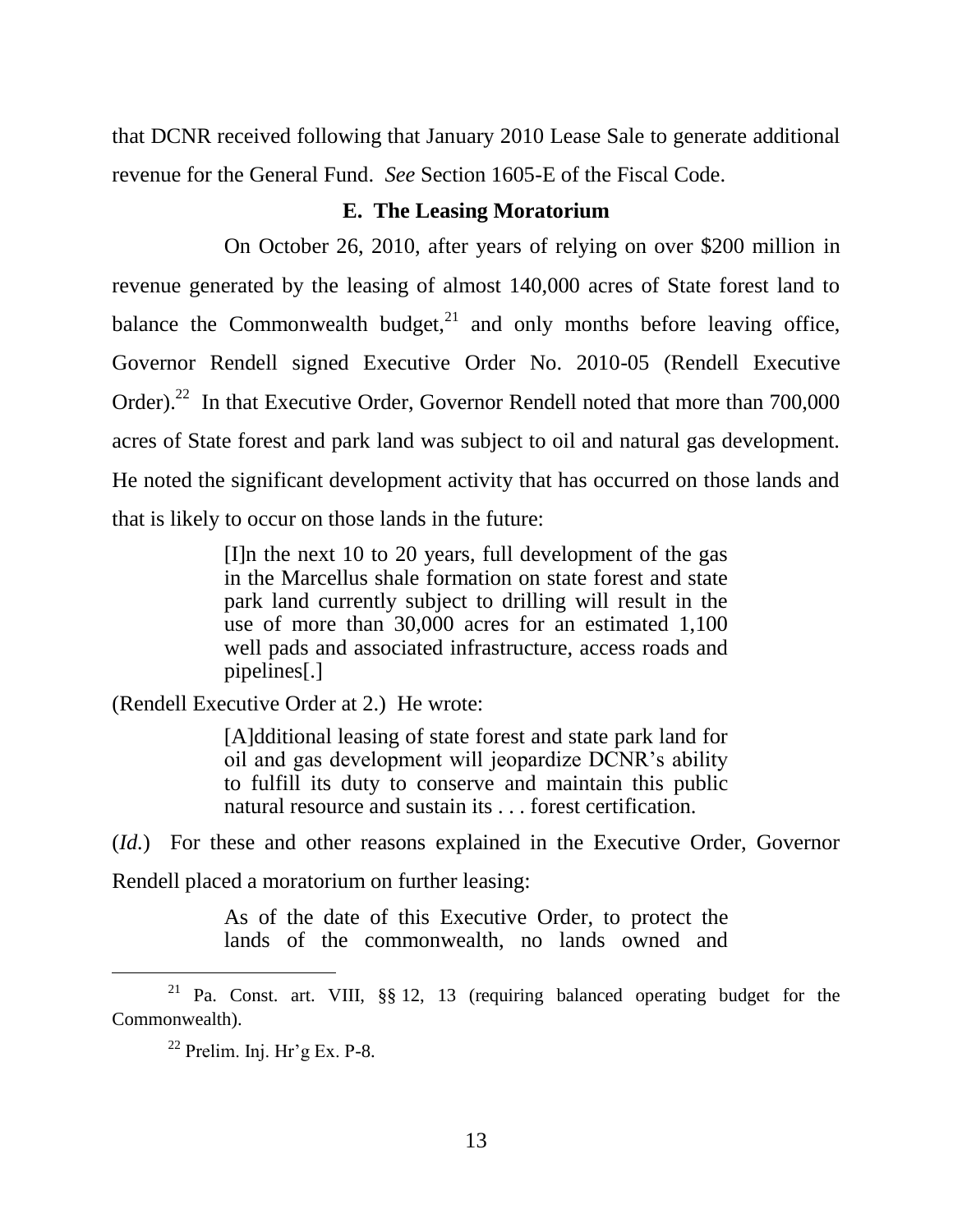managed by DCNR shall be leased for oil and gas development.

(*Id.* at 3.)

 $\overline{a}$ 

### **F. FY 2011-2012 and 2012-2013 Budgets**

For FY 2011-2012, Governor Corbett's first budget year as Governor Rendell's successor, Article XVI, Section 1601 of the General Appropriations Act of 2011 (2011 GAA)<sup>23</sup> provided for an appropriation from the Lease Fund to DCNR in the amount of \$15 million dollars for "State parks operations." Based on Section 1602-E of the Fiscal Code, this appropriation to DCNR was an appropriation of *royalties* in the Lease Fund and effectively supplemented the standing "up to \$50 million" in *royalties* appropriated to DCNR in Section 1603-E of the Fiscal Code. As noted above, *rental* monies in the Lease Fund, which includes bonus payments, are subject to a separate standing appropriation under Section 3 of the Lease Fund Act. Section 210 of the 2011 GAA also included a General Fund appropriation to DCNR of \$55,288,000. Of that General Fund appropriation, the General Assembly designated \$17,114,000 for general governmental operations,  $$27,534,000$  for State parks operations,<sup>24</sup> and  $$5,811,000$ for State forests operations (a total of \$50,459,000). It does not appear that the General Assembly mandated any transfers from the Lease Fund to the General Fund or other executive branch agencies in FY 2011-2012.

<sup>23</sup> Pa. House Bill 1485 (June 30, 2011).

<sup>&</sup>lt;sup>24</sup> Added to the Lease Fund appropriation, the General Assembly appropriated approximately \$42.5 million from the General Fund to DCNR for State parks operations in FY 2011-2012.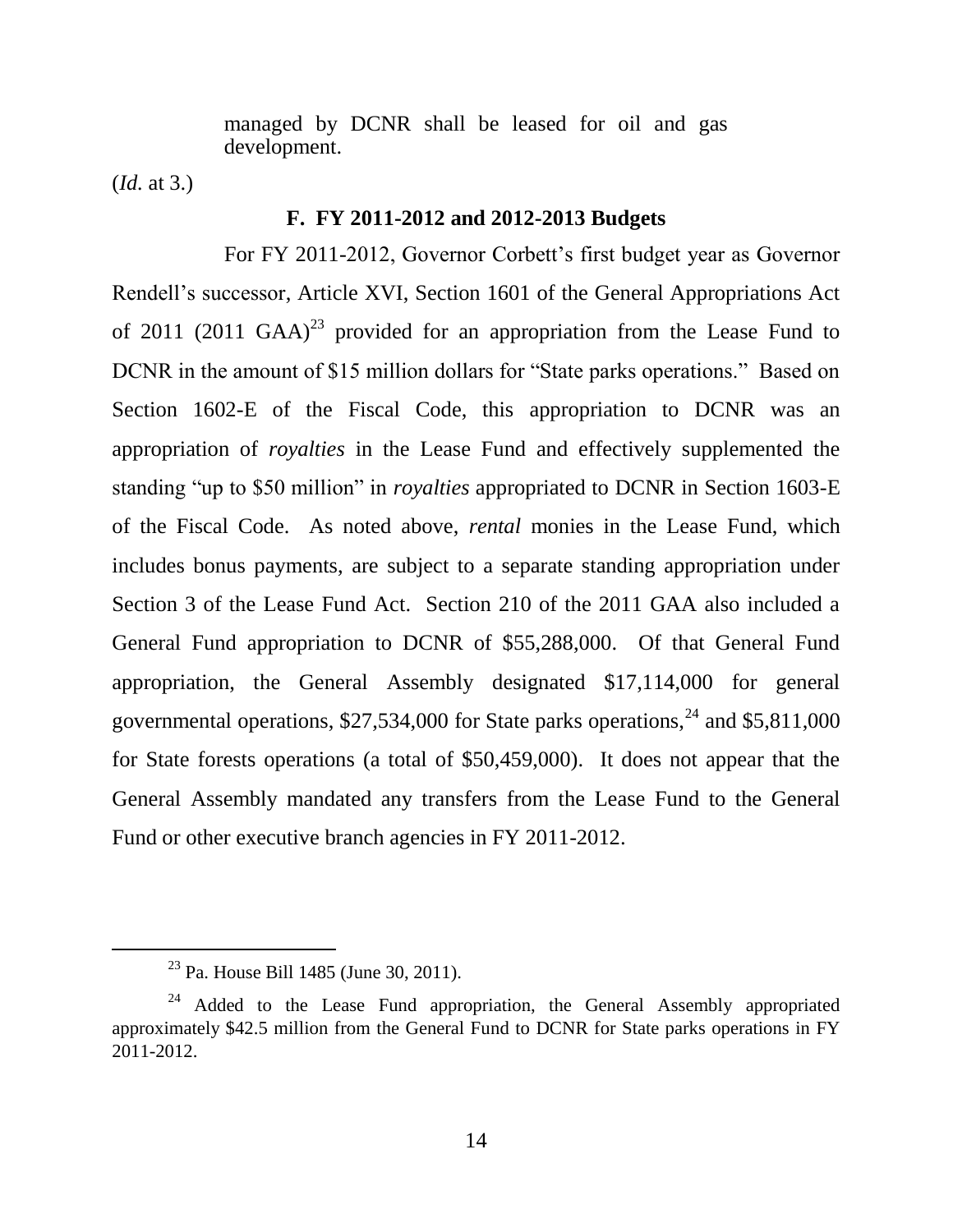The General Appropriations Act of 2012 (2012 GAA) was similarly structured.<sup>25</sup> Under Section 1601 of the 2012 GAA, the royalty appropriations from the Lease Fund Act to DCNR were \$17,511,000 for State parks operations and \$2,000,000 for forest pest management. The General Fund appropriation to DCNR was \$52,723,000 for general governmental operations and other specified purposes. Again, there did not appear to be any transfers from the Lease Fund to the General Fund.

## **G. FY 2013-2014 Budget and Act 13**

Section 210 of the General Appropriations Act of 2013 (2013 GAA)<sup>26</sup> decreased DCNR's General Fund appropriation to  $$30,006,000.<sup>27</sup>$  Meanwhile, the royalty appropriation from the Lease Fund to DCNR in Section 1601 of the 2013 GAA increased significantly from the prior fiscal year to \$39,160,000 for State parks operations and \$17,386,000 for State forests operations (not just forest pest management, as was the case in the 2012 GAA). But, again, there does not appear to be any transfer from the Lease Fund to the General Fund for FY 2013-2014.

Prior to the passage of the 2013 GAA, however, the General Assembly passed and Governor Corbett signed into law Act 13 of 2012, a statute amending the Pennsylvania Oil and Gas Act ("Act  $13$ ").<sup>28</sup> Section 2315 of Act 13 created a new special fund within the State Treasury called the Marcellus Legacy

<sup>25</sup> Pa. Senate Bill 1466 (June 30, 2012).

<sup>26</sup> Pa. House Bill 1437 (June 30, 2013).

 $27$  Effort has been made to relay accurately these appropriation figures. To the extent there is some inaccuracy, the Court deems the inaccuracies immaterial to resolution of the cross-applications for summary judgment, as these figures are offered for background purposes only.

<sup>28</sup> Act of February 14, 2012, P.L. 87, 58 Pa. C.S. §§ 2301–3504.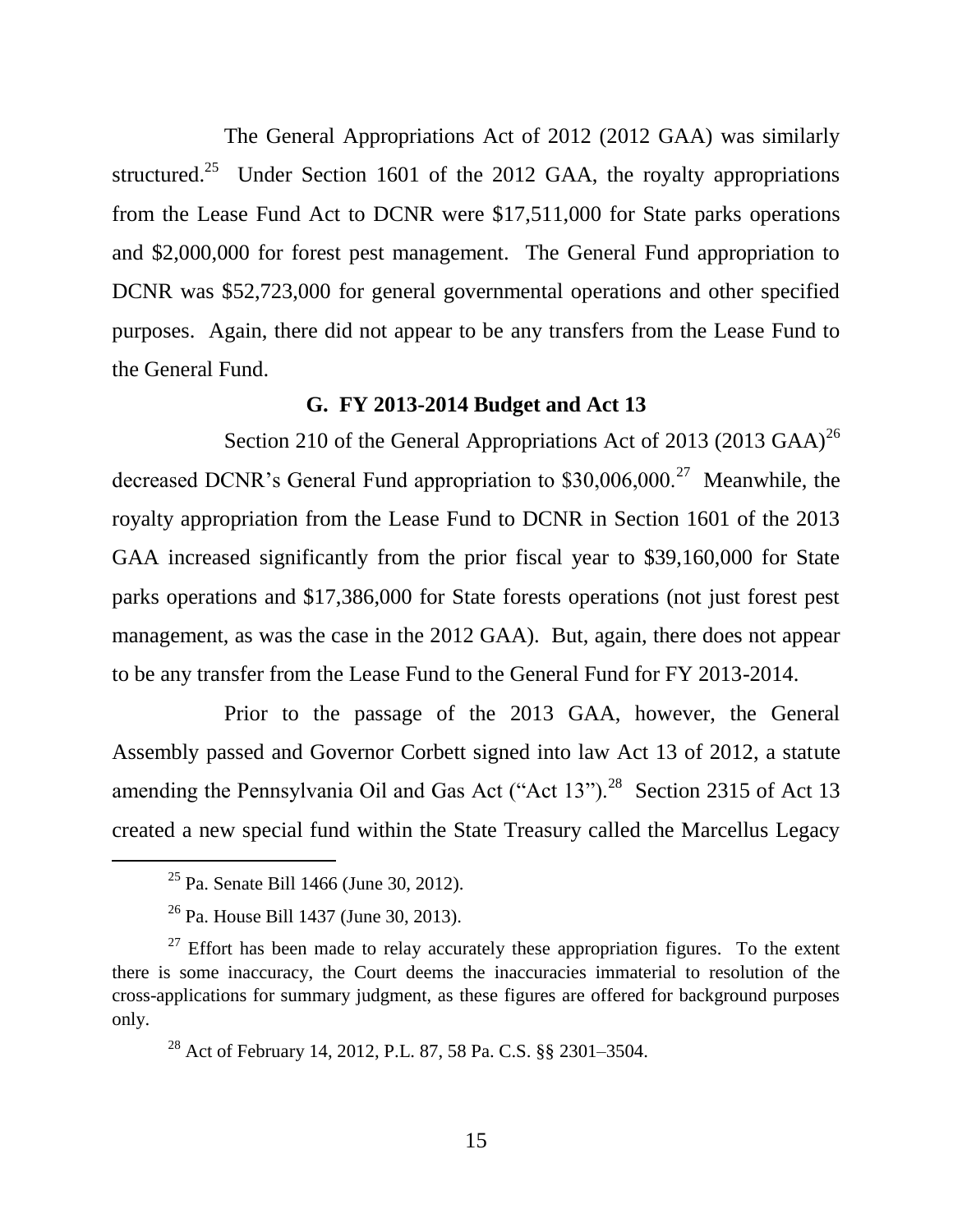Fund ("Legacy Fund"). Act 13 provides two funding sources for the Legacy Fund. The first is the transfer of a portion of the revenue generated by fees collected on unconventional gas wells and deposited into another special fund called the Unconventional Gas Well Fund ("Well Fund"). 58 Pa. C.S. §§ 2314, 2315(a.1). The second is annual appropriations from the Lease Fund to the Legacy Fund— \$20 million in 2013, \$35 million in 2014, \$40 million in 2015, and \$50 million in 2016 and each year thereafter. *Id.* §§ 2504, 2505(b). These appropriations of royalty monies from the Lease Fund to the Legacy Fund, however, are lower in priority than existing appropriations to DCNR from the Lease Fund:

> Funds appropriated from the [Lease Fund] to the department under the . . . Fiscal Code, or other appropriation act shall be distributed prior to allocations under subsection (b).

*Id.* § 2505(a). In other words, these appropriations of royalties to the Legacy Fund occur only *after* distribution of \$50 million in royalty monies from the Lease Fund as appropriated under Section 1603-E of the Fiscal Code, and the appropriations cannot be made out of rental monies held within the Lease Fund.<sup>29</sup>

Once transferred to the Legacy Fund, the monies are distributed to one of two other special funds: (1) the Environmental Stewardship Fund (Stewardship Fund) and (2) the Hazardous Sites Cleanup Fund (Cleanup Fund). The Stewardship Fund is a special fund within the State Treasury created in 1999 under the Environmental Stewardship and Watershed Protection Act, and DCNR is

<sup>&</sup>lt;sup>29</sup> As noted above, all rental monies in the Lease Fund are distributed to DCNR as appropriated under Section 3 of the Lease Fund Act.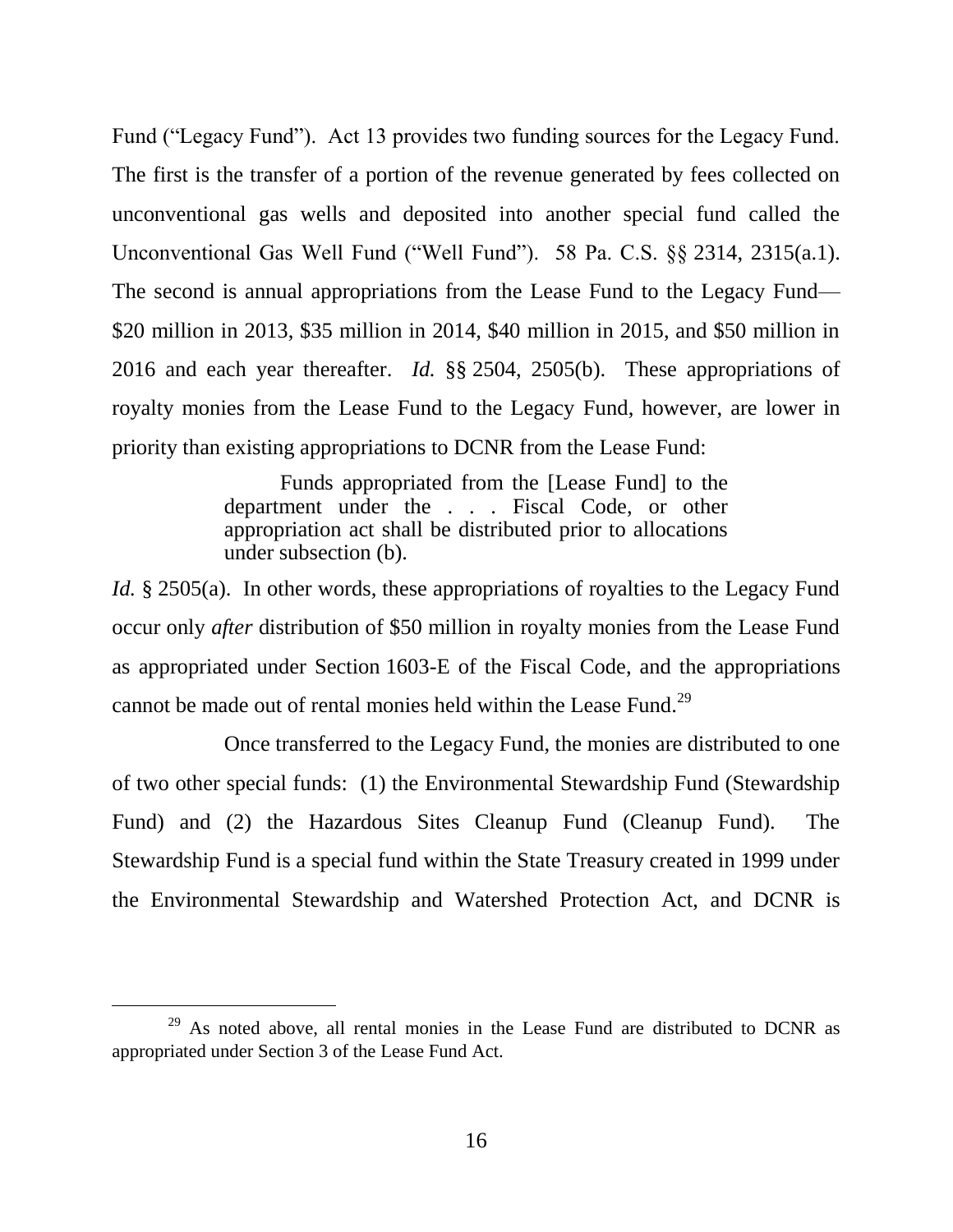appropriated 24.1% of the money in the Stewardship Fund.<sup>30</sup> DCNR must use its appropriation from the Stewardship Fund as follows:

> (i) To rehabilitate, repair and develop State park and State forest lands and facilities and the acquisition of interior lands within State parks and State forests.

(ii) To provide grants to a county or other municipality, council of governments, conservation districts and authorized organizations for the purpose of planning, education, acquisition, development, rehabilitation and repair of greenways, recreational trails, open space, natural areas, river corridors, watersheds, community and heritage parks and recreation facilities; community conservation and beautification projects; forest conservation; and other conservation purposes. . . .

(iii) To provide grants to a county or other municipality and authorized organizations for the purpose of research, planning, inventories and technical assistance intended to protect and conserve the biological diversity of this Commonwealth.

*Id.* § 6105(a)(1). DCNR also may use appropriated monies from the Stewardship Fund "for the purchase or improvement of park land to be used for public recreation." *Id.* § 6105(f).

Monies in the Stewardship Fund also are appropriated to two other Commonwealth agencies—DEP (37.4%) and the Department of Agriculture (Agriculture) (14.8%)—and to the Pennsylvania Infrastructure Investment Authority (PENNVEST) (23.7%). 27 Pa. C.S. § 6104(c), (d).

### **H. Moratorium Modification**

On May 23, 2014, Governor Corbett signed Executive Order No. 2014-03 (Corbett Executive Order). That order rescinded the Rendell

<sup>30</sup> Act of December 15, 1999, P.L. 949, *as amended*, 27 Pa. C.S. §§ 6101-6119.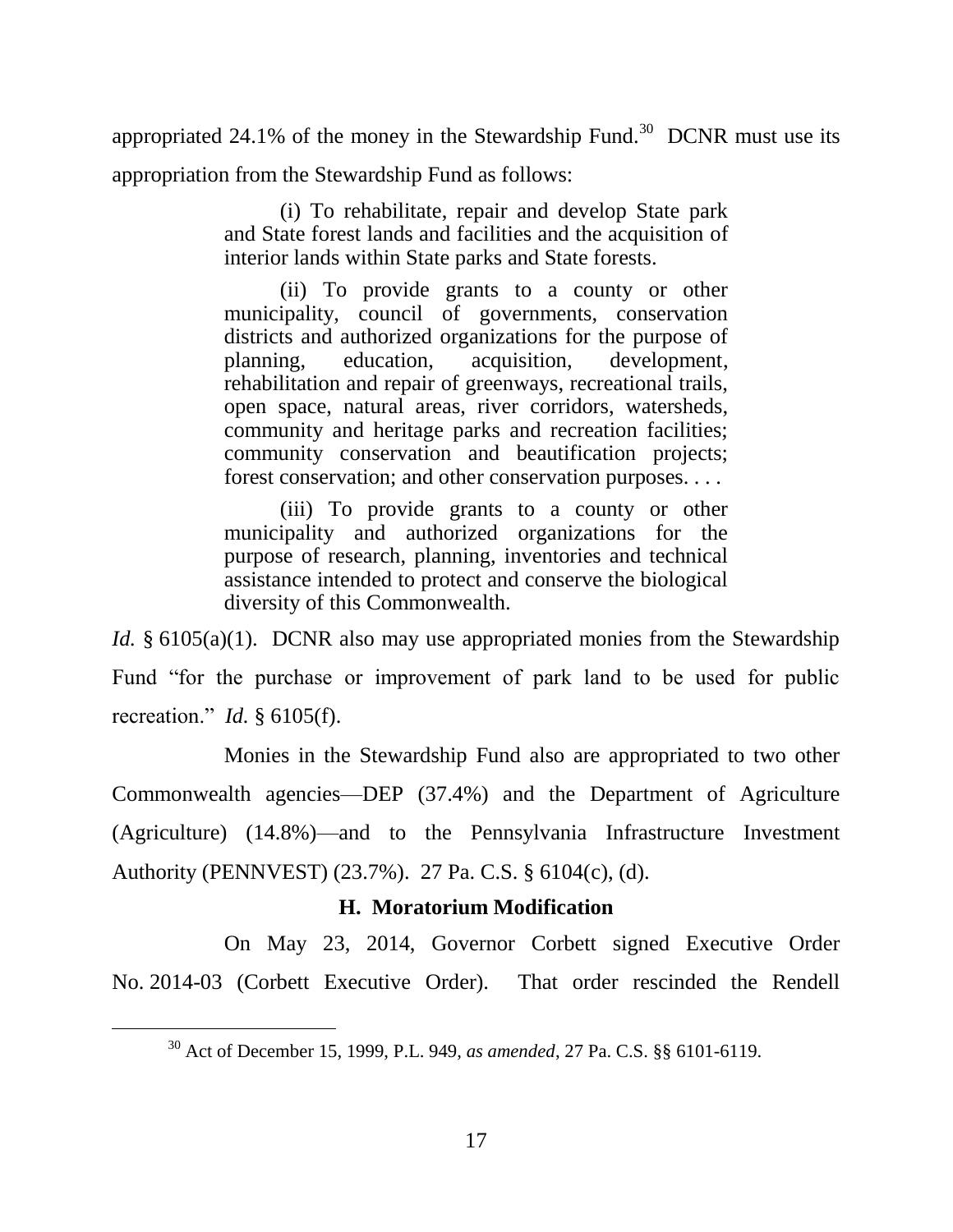Executive Order, which placed a blanket moratorium on the further leasing of State lands for oil and gas development. In place thereof, the Corbett Executive Order bans further leasing of State lands for oil and natural gas development "which would result in additional surface disturbance on state forest or state park lands." (Corbett Executive Order at 3.) The Corbett Executive Order further provides that "royalty revenue" generated by oil and natural gas leasing and development be used for the following activities:

- a. repair and improve upon the infrastructure and amenities of the state forest and state park systems;
- b. prioritize and acquire high-value inholding lands, indentures and areas of high conservation value or ecological importance; and
- c. prioritize and acquire privately-owned oil, natural gas, and other mineral rights underlying high-value surface lands owned by DCNR.

(*Id.*)

 $\overline{a}$ 

#### **I. FY 2014-2015 Budget**

On July 10, 2014, Governor Corbett signed two pieces of budget-related legislation for Commonwealth FY 2014-2015. The first was the General Appropriations Act of 2014  $(2014 \text{ GAA})$ .<sup>31</sup> The 2014 GAA funds, in substantial part, DCNR operations for FY 2014-2015 with \$72,546,000 held in the Lease Fund as follows: (1) for general DCNR operations, \$10 million; (2) for State park operations, \$45,009,000; and (3) for State forest operations, \$17,537,000. Section 1601 of the 2014 GAA. This was a substantial increase from prior fiscal years in the amount of dollars appropriated from the Lease Fund

<sup>31</sup> Pa. House Bill 2328 (July 10, 2014).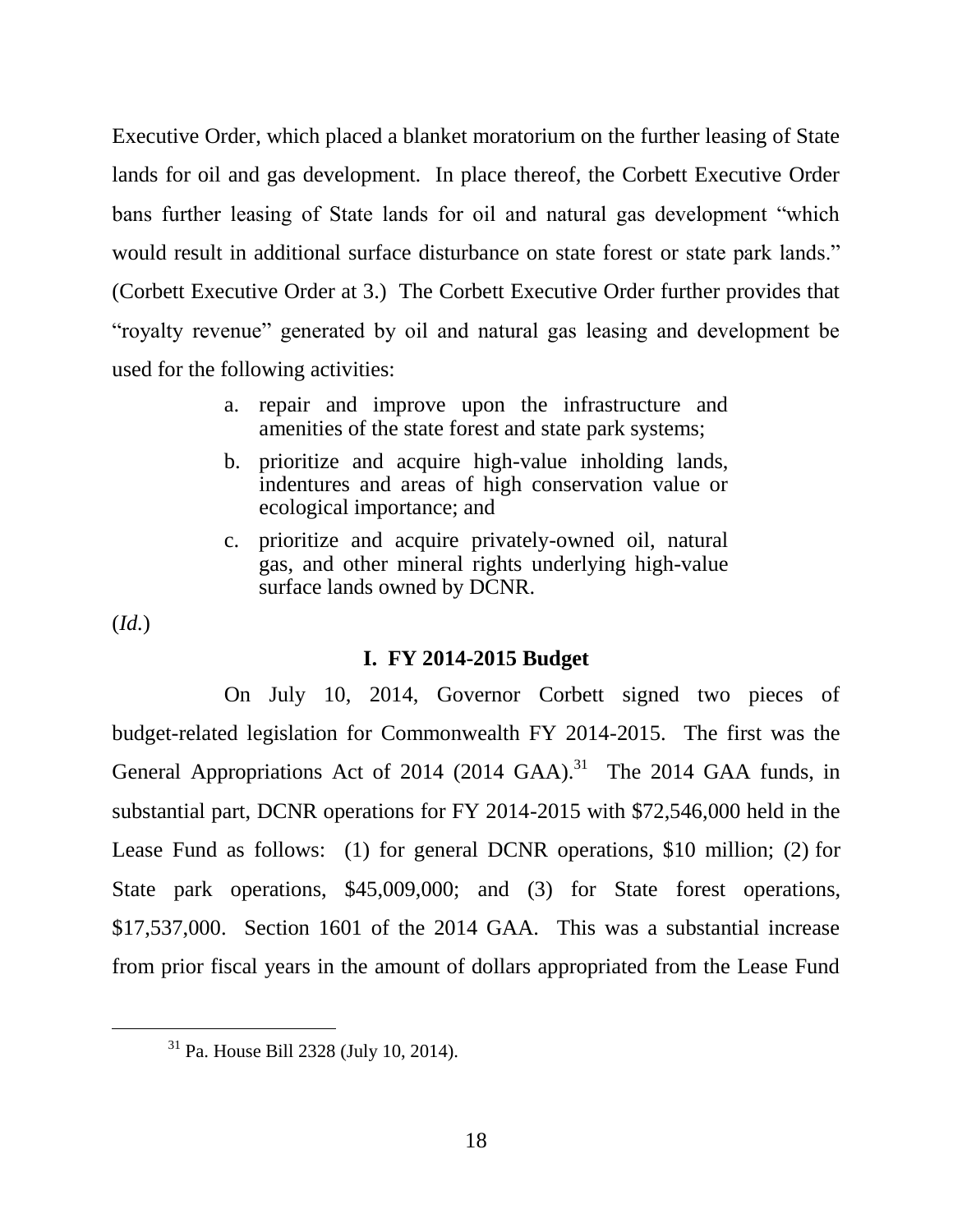to fund DCNR operations.<sup>32</sup> There is a corresponding decrease in the amount of monies appropriated by the General Assembly to DCNR from the General Fund.

The second piece of legislation<sup>33</sup> included amendments to Article XVI-E of the Fiscal Code (2014 Fiscal Code Amendments). The 2014 Fiscal Code Amendments added, *inter alia*, a new Section 1601.1-E, titled "Legislative Findings."<sup>34</sup> That new section provides:

> The General Assembly finds and declares as follows:

<sup>34</sup> As noted above in our discussion of the 2009 Fiscal Code Amendments, the 2014 Fiscal Code Amendments added language to Sections 1602-E and 1603-E. Section 1602-E of the Fiscal Code, as amended, now provides:

> Notwithstanding any other provision of law and except as provided in section 1603-E, no money in the fund from royalties may be expended unless appropriated *or transferred to the General Fund* by the General Assembly *from the [Lease] [F]und*. In making appropriations, the General Assembly shall consider the adoption of an allocation to municipalities impacted by a Marcellus well.

(Emphasis added.) Section 1603-E of the Fiscal Code, as amended, nor provides:

Subject to the availability of money in the fund *following transfers*, up to \$50,000,000 from the fund from royalties shall be appropriated annually to the department to carry out the purposes set forth in the [Lease Fund Act] . . . . The department shall give preference to the operation and maintenance of State parks and forests.

(Emphasis added.)

 $32$  This also appears to be a \$45 million reduction from the amount that Governor Corbett proposed in his Executive Budget as an appropriation from the Lease Fund to fund DCNR's operations. *See* 2014-15 Executive Budget, submitted to the General Assembly on or about February 4, 2014 (Executive Budget) at E12.4.

<sup>33</sup> Pa. House Bill 278 (July 10, 2014).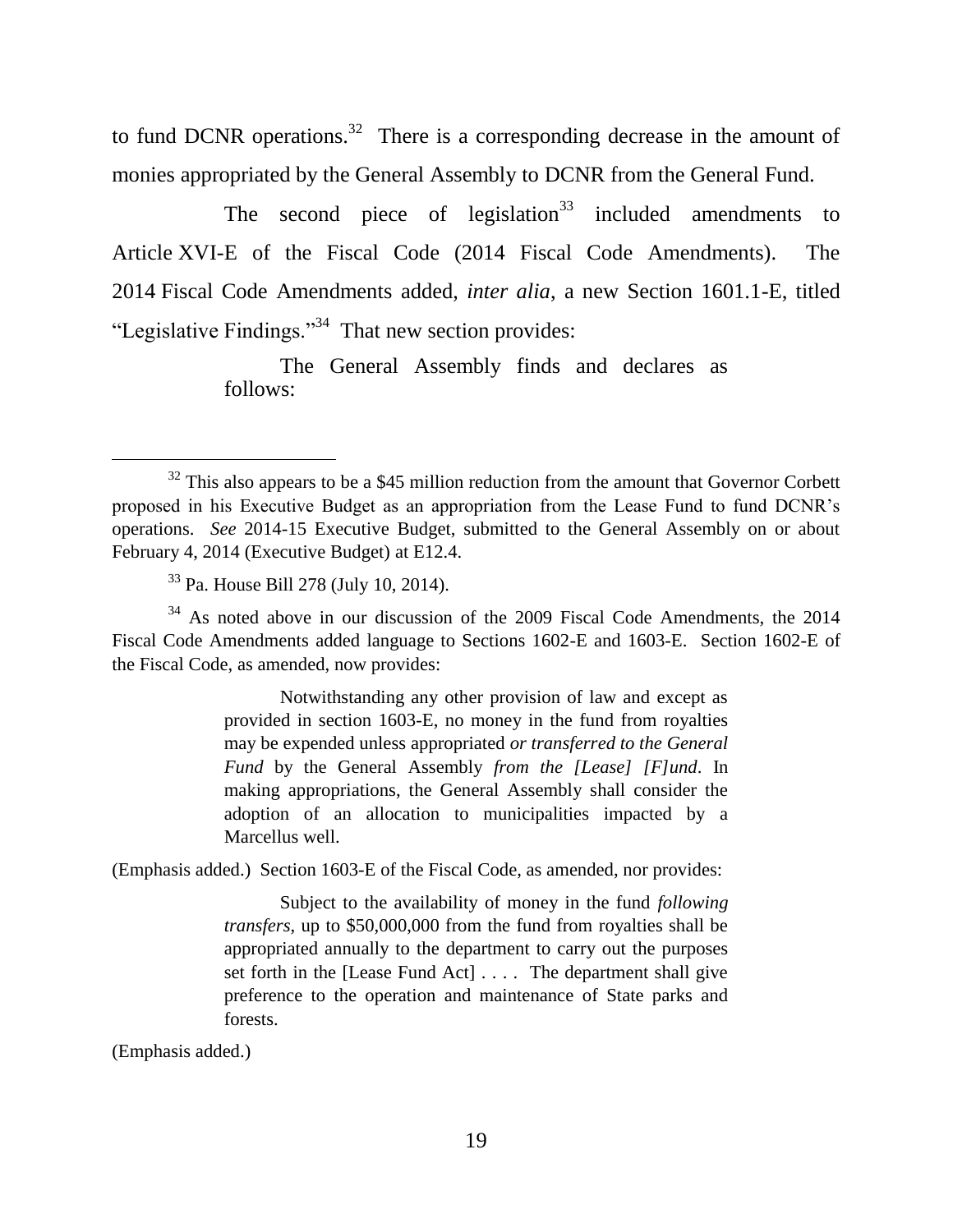(1) Revenue from the leasing of State land to extract natural gas is necessary to obtain the revenue necessary to effectuate the [2014 GAA].

(2) Leases utilized by [DCNR] include provisions that are highly protective of the ecological integrity of State forest lands and carefully crafted to minimize impacts to rare and endangered plants, wildlife and their habitat and the vast number of streams and watersheds that are part of State forest and park lands.

(3) Leases utilized by [DCNR] for shale gas provide for enhanced environmental and surface protections, including:

> (i) Increased setback distances from critical recreation infrastructure, streams and water features, State parks and designated wild and natural areas.

> (ii) Limiting the amount of surface area disturbed, prohibiting shallow well drilling and authorizing the application of strict forestry resource management principles.

> (iii) Limiting the number of well pads allowed to be constructed on the lease tract; providing for deep drilling insurance; and prohibiting the development of the ecologically sensitive areas, including designated wild and natural areas and areas of special consideration, without [DCNR's] prior written approval.

(4) [DCNR] continually updates and employs best management practices when managing oil and gas activities on State forest lands to ensure that shale gas activities are consistent with the recreational and ecological uses of State forest.

(5) [DCNR] has implemented a Shale Gas Monitoring Program to monitor, evaluate and report any impacts of shale gas development on the State forest system.

(6) The [Lease] [F]und is not a constitutional trust.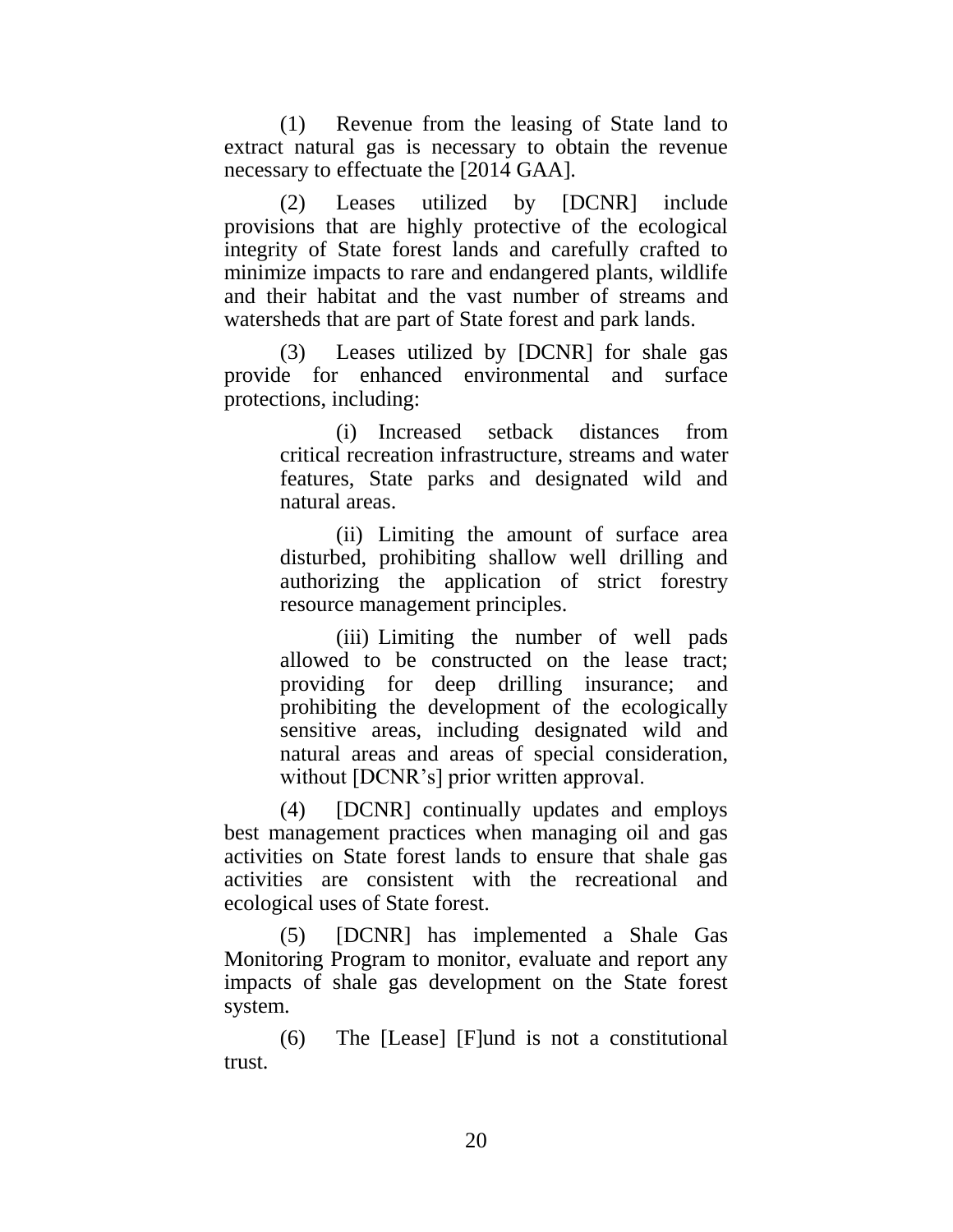(7) Money in the [Lease] [F]und has increased exponentially from the extraction of shale gas and the implementation of new gas extraction techniques.

(8) The Commonwealth's role as trustee of the public's natural resources is broader and more comprehensive than just conserving the State forest and parks.

(9) The General Assembly affirms its intent that:

> (i) [DCNR] should continue the operation of the shale gas monitoring activities program to monitor, evaluate and report the impacts of shale gas activities in State forest and, in consultation with the Governor's Office, utilize data received from ongoing monitoring to adjust its management planning and practices.

> (ii) [DCNR] should consider the State forest and park lands as one of the Commonwealth's interests when considering whether or not to lease additional State forest and park lands and determining what is in the best interests of the Commonwealth. Interest involved in decisions relating to leasing State forest and park lands should not be made to the exclusion of all other interests of the Commonwealth.

> (iii) Notwithstanding any other law to the contrary, it is in the best interest of the Commonwealth to lease oil and gas rights in State forests and parks if [DCNR]:

> > (A) in consultation with the Governor, continues strong and effective lease protections, best management practices and ongoing monitoring programs on the impact of gas operations; and

> > (B) maintains a balance of money in the [Lease] [F]und to carry out [DCNR's] statutory obligation to protect State forest and park land and other environmental activities.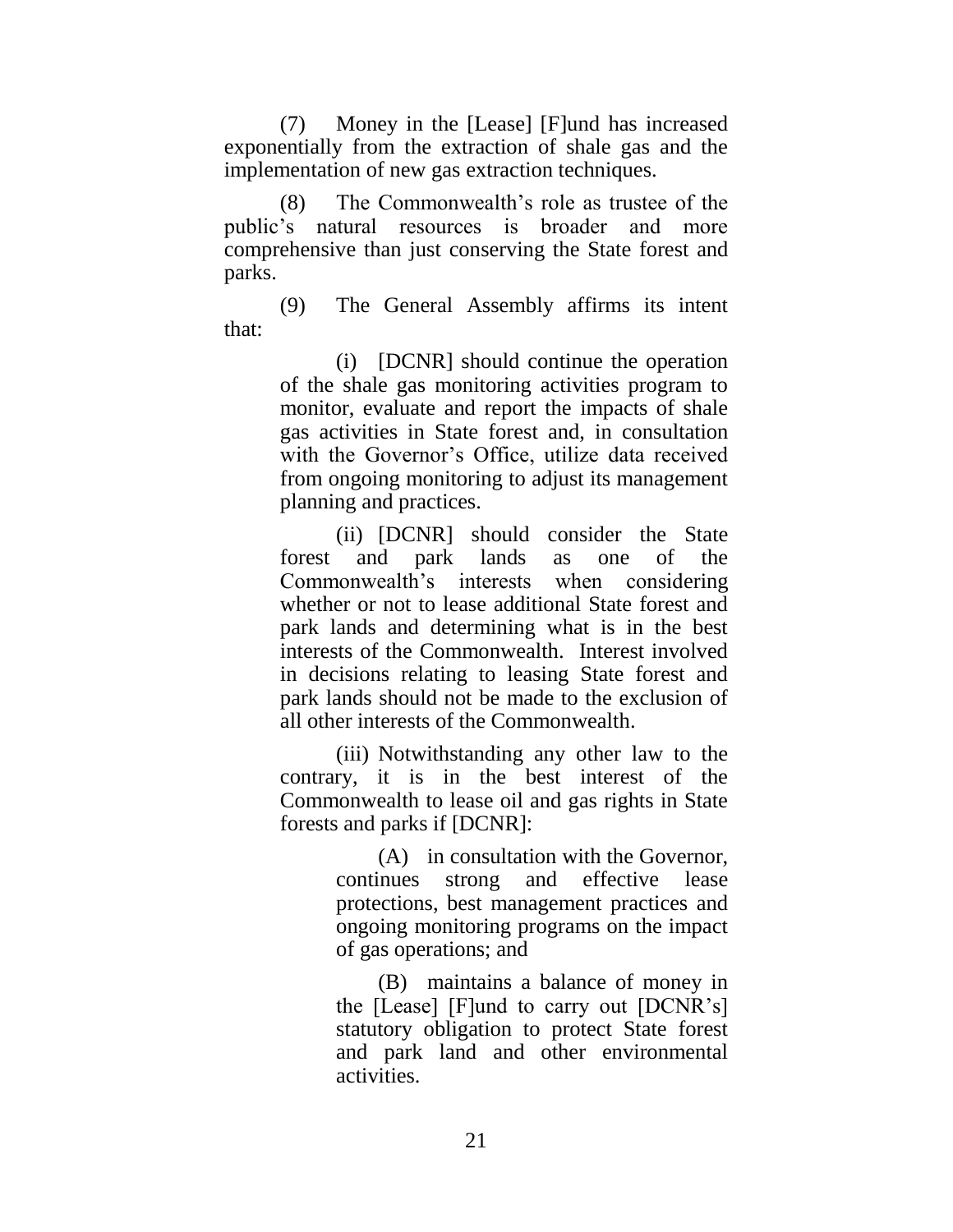(10) If a balance in the [Lease] [F]und is adequate to achieve the purposes of paragraph (9), transfers to the General Fund are permissible.

The 2014 Fiscal Code Amendments also amended Section 1605-E by providing for a transfer from the Lease Fund to the General Fund:

> (b) Fiscal Year 2014-2015.--Notwithstanding section 1603-E or any other provision of law, in fiscal year 2014-2015, the amount of \$95,000,000 shall be transferred from the [Lease] [F]und to the General Fund.

Section 1605-E(b) of the Fiscal Code. This transfer is \$20 million more than the transfer that Governor Corbett proposed in his Executive Budget.<sup>35</sup>

In sum, the 2014 Fiscal Code Amendments, like the 2009 Fiscal Code Amendments and the amendment to the Fiscal Code in 2010, mandate an outright transfer from the Lease Fund to the General Fund to support the 2014 GAA. This transfer coincides with Governor Corbett's modification of the leasing moratorium to allow for "non-surface disturbance" leasing of State land for oil and gas development. The 2014 GAA appropriates an additional \$72,546,000 in royalty monies from the Lease Fund to DCNR for its operations. This is in addition to the standing appropriation of "up to" \$50 million, assuming funds available, in royalties from the Lease Fund to DCNR in Section 1603-E of the Fiscal Code. Finally, the standing appropriation of \$35 million under Act 13 from the Lease Fund to the Legacy Fund remains, assuming funds available. The commitment of Lease Fund dollars for FY 2014-2015 can be illustrated as follows:

<sup>35</sup> *See* Executive Budget at C1.6.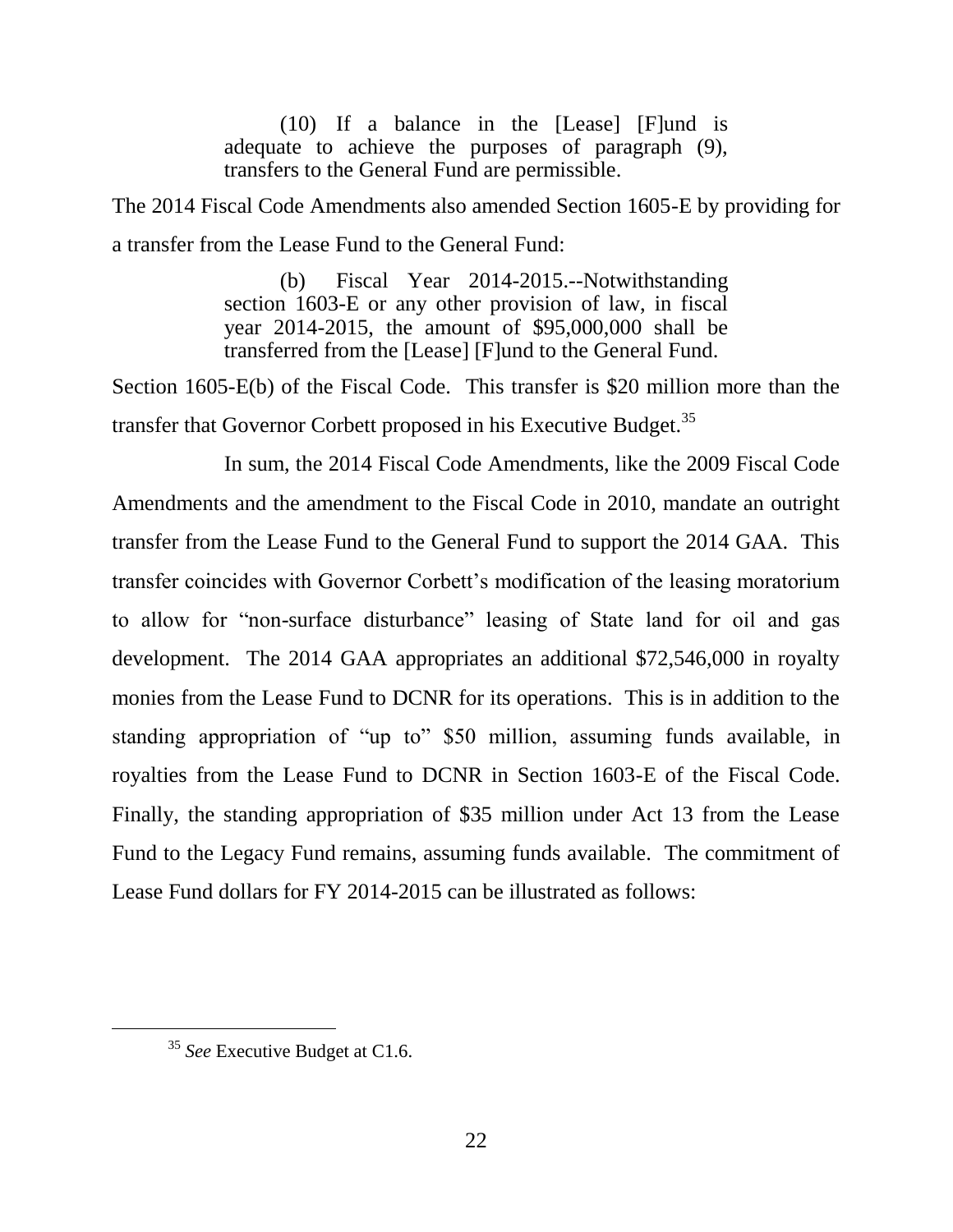

All told, the foregoing legislative enactments contemplate spending in excess of \$250 million from the Lease Fund in FY 2014-2015.

## **III. STANDARD FOR SUMMARY RELIEF**

Declaratory judgment actions within the Court's original jurisdiction fall within the scope of Chapter 15 of the Pennsylvania Rules of Appellate Procedure. *See* Pa. R.A.P. 1501(a)(3), 1532(b). "Summary relief under Pa. R.A.P. 1532(b) is similar to the relief envisioned by the rules of civil procedure governing summary judgment." *Brittain v. Beard*, 974 A.2d 479, 484 (Pa. 2009). "An application for summary relief may be granted if a party's right to judgment is clear and no material issues of fact are in dispute.'" *Jubelirer v. Rendell*, 953 A.2d 514, 521 (Pa. 2008) (quoting *Calloway v. Pa. Bd. of Prob. & Parole*, 857 A.2d 218, 220 n.3 (Pa. Cmwlth. 2004)).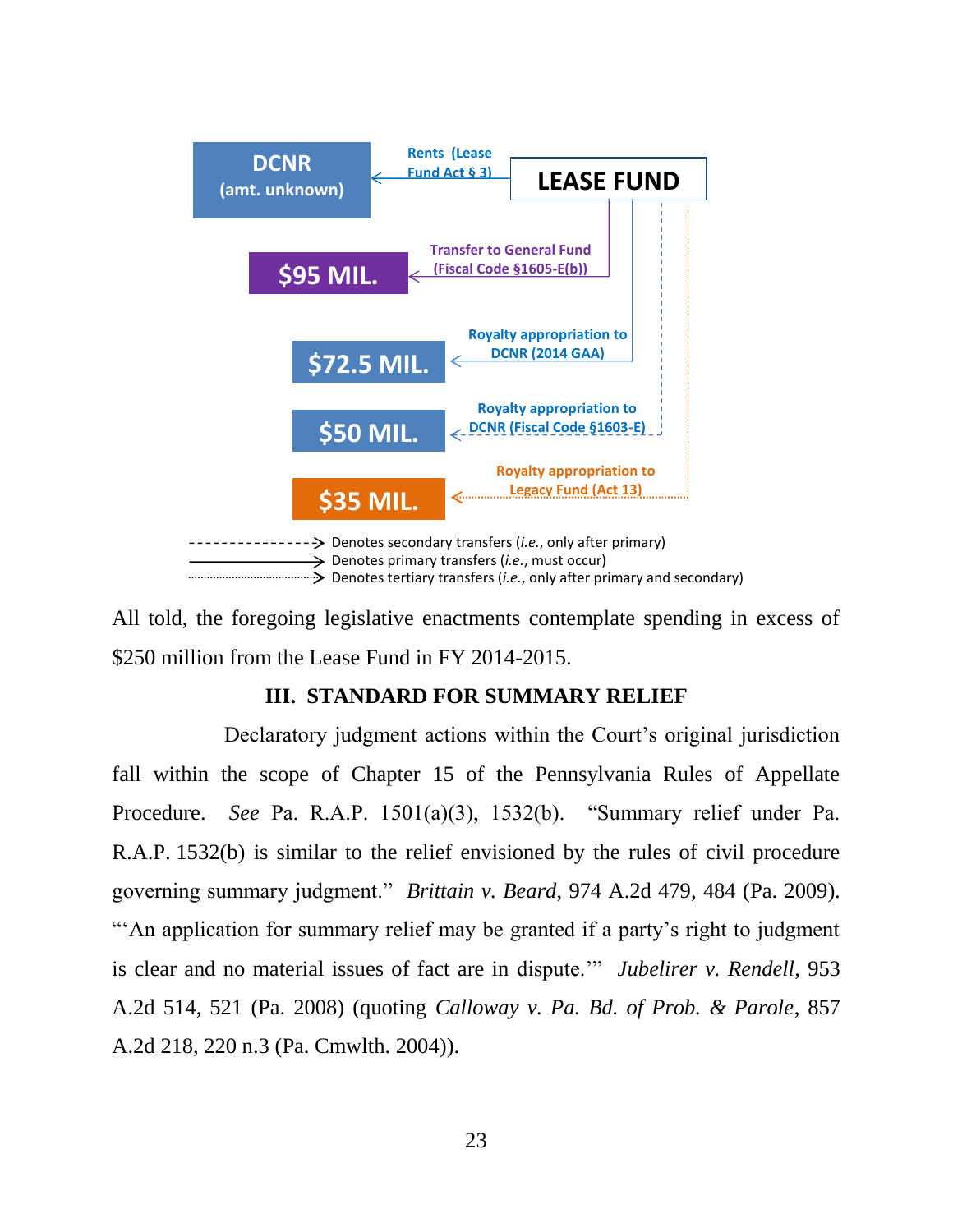The purpose of the Declaratory Judgments Act is to "settle and to afford relief from uncertainty and insecurity with respect to rights, status, and other legal relations, and is to be liberally construed and administered." 42 Pa. C.S. § [7541\(](http://web2.westlaw.com/find/default.wl?tf=-1&rs=WLW10.06&fn=_top&sv=Split&docname=PA42S7541&tc=-1&pbc=DC32B78C&ordoc=2018196236&findtype=L&db=1000262&vr=2.0&rp=%2ffind%2fdefault.wl&mt=79)a). An action brought under the Declaratory Judgments Act "'must allege an interest by the party seeking relief which is direct, substantial and present, . . . and must demonstrate the existence of an actual controversy related to the invasion or threatened invasion of one's legal rights.'" *Bowen v. Mount Joy Twp.*, 644 A.2d 818, 821 (Pa. Cmwlth.) (quoting *Pa. Institutional Health Servs., Inc. v. Dep't of Corr.*, 631 A.2d 767, 771 (Pa. Cmwlth. 1993)), *appeal denied*, 652 A.2d 1326 (Pa. 1994). Granting or denying an action for a declaratory judgment is committed to the sound discretion of a court of original jurisdiction. *Gulnac by Gulnac v. S. Butler Cnty. Sch. Dist.*, 587 A.2d 699, 701 (Pa. 1991).

We note as well that PEDF seeks summary relief with respect to constitutional challenges to enacted legislation. The law is well-established that "legislation will not be declared unconstitutional unless it clearly, palpably and plainly violates the Constitution, with any doubts being resolved in favor of constitutionality." *Harristown Dev. Corp. v. Dep't of Gen. Servs.*, 614 A.2d 1128, 1132 (Pa. 1992). "The party seeking to overcome the presumption of validity bears a heavy burden of persuasion." *W. Mifflin Area Sch. Dist. v. Zahorchak*, 4 A.3d 1042, 1048 (Pa. 2010).

## **IV. ANALYSIS**

### **A. Scope of Issues**

PEDF initiated this declaratory judgment action on March 19, 2012, by filing a petition for review in this Court's original jurisdiction. PEDF's original petition for review has since been amended and supplemented. In its current iteration—the Second Amended Petition for Review in the Nature of an Action for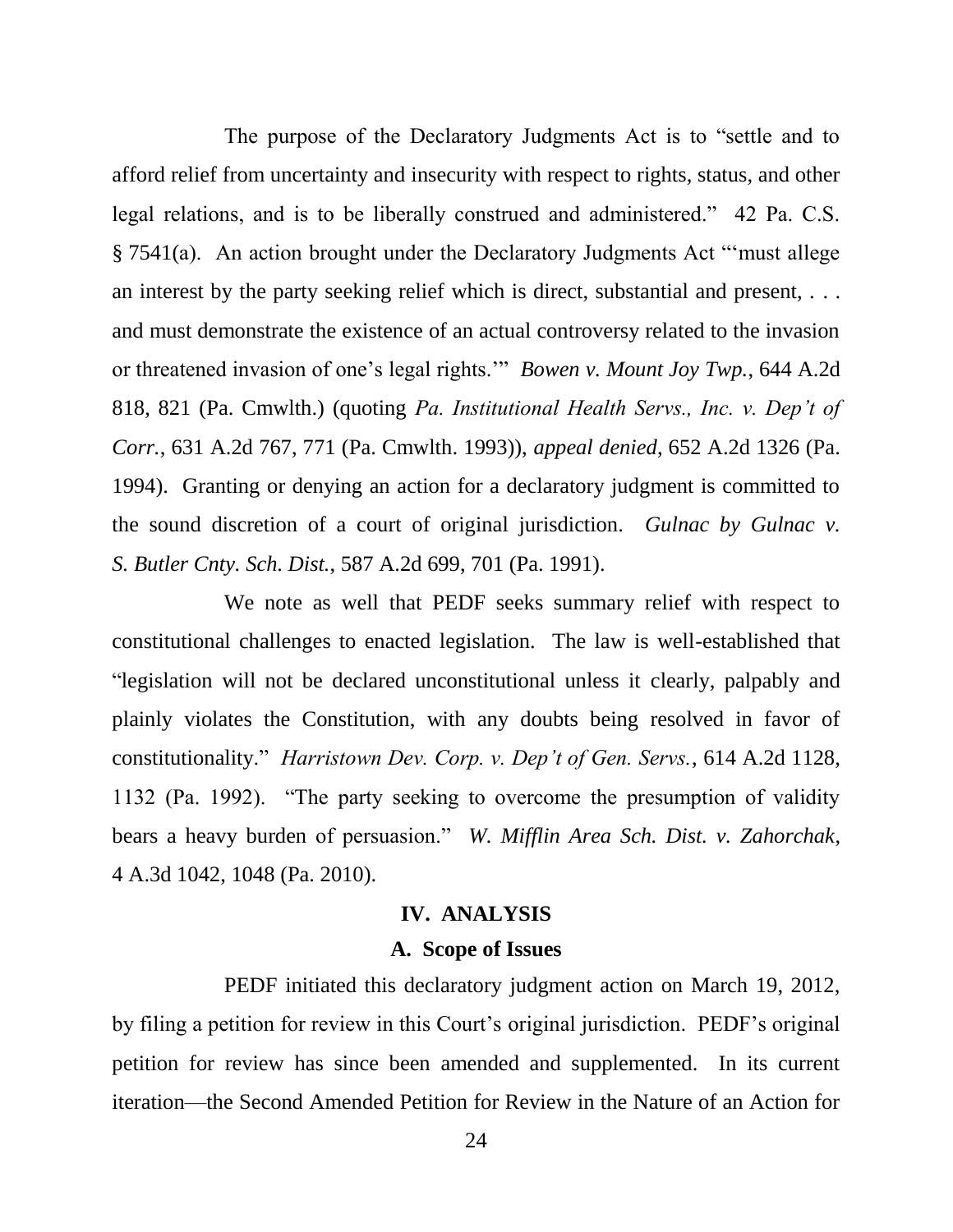Declaratory Relief (Petition), PEDF challenges the foregoing budget-related decisions from Commonwealth FY 2009-2010 through FY 2014-2015 relating to (a) the leasing of State lands for oil and natural gas development and (b) the use of the monies in the Lease Fund. PEDF maintains that these decisions—past, present, and future—violated the rights of all Commonwealth citizens conferred by Article I, Section 27 of the Pennsylvania Constitution, (also known as the "Environmental Rights Amendment"), the CNRA, and the Lease Fund Act. PEDF seeks numerous declarations from this Court relating to those challenges.

PEDF's claims in this action place the Court at a crossroad where the law and policy intersect. Its more than 100-page brief in support of its application for summary relief, along with supporting exhibits and addenda, are devoted largely to establishing the importance of the Commonwealth's scenic and natural resources to all present and future Pennsylvanians. This is an unassailable truth, and one that, through the wisdom and foresight of our citizenry, is enshrined in the Environmental Rights Amendment.

But, it is an equally unassailable truth enshrined in our governing document that the legislative and executive branches must annually reach agreement on a balanced plan to fund the Commonwealth's operations for the fiscal year, including funding for vital services to the most vulnerable among us in all corners of the Commonwealth. And, how they do this is as much a matter of policy as it is a matter of law, only the latter of which is reviewable by the judicial branch. Decisions to reduce a General Fund appropriation to an agency, even to an agency with constitutional duties, are matters of policy. Whether monies in a special fund may be used for a particular purpose, however, is a question of law fully reviewable by the Court. A decision to sell surplus vehicles or office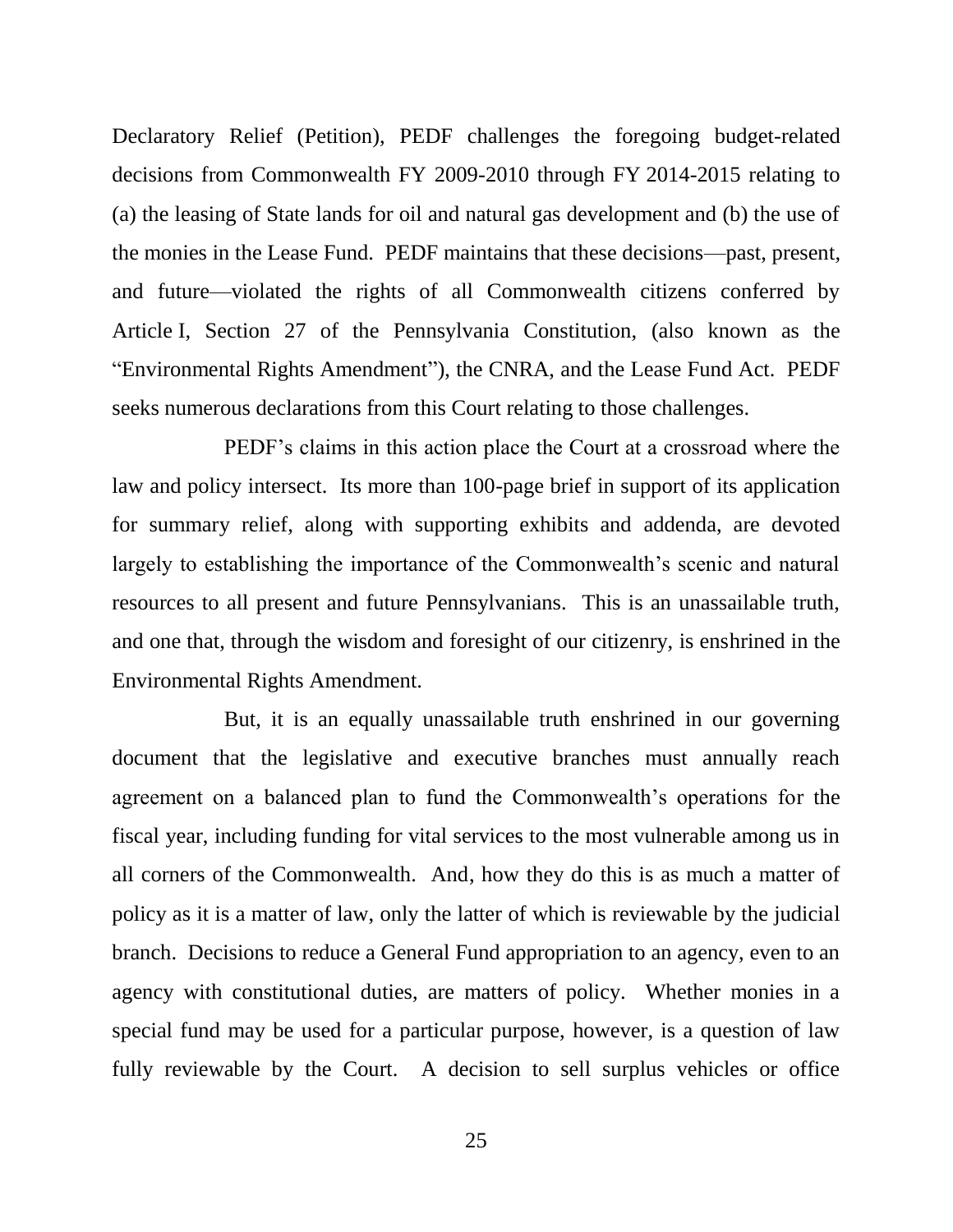equipment to help fund governmental operations is a matter of policy. But, a decision to lease Commonwealth property protected by the Constitution and held in trust for the benefit of all current and future Pennsylvanians is an appropriate subject of judicial scrutiny.

In its brief in support of its application for summary relief, PEDF presents approximately twenty questions for the Court's consideration. Some of these questions request that the Court outline in general terms the respective rights, privileges, and duties under the Environmental Rights Amendment, the Lease Fund Act, and the CNRA. Others ask the Court to make sweeping factual findings about the "immediate and long term negative impacts" of extracting natural gas on State lands. Still others request that the Court make rulings on the constitutionality of budget proposals, not enacted legislation. In our judgment, resolution of these and similar questions is not necessary or appropriate under the Declaratory Judgments Act, as they do not go to the heart of a particular and concrete dispute between PEDF and the Commonwealth Respondents. In addition, the Court will refrain from deciding the legality of the 2008 Lease Sale, the January 2010 Lease Sale, or the Anadarko Lease Sale in this lawsuit, as we view the lessees in those transactions as indispensable parties to those inquiries.<sup>36</sup>

 $\overline{a}$ 

### **(Footnote continued on next page…)**

<sup>&</sup>lt;sup>36</sup> We recently observed:

Because the absence of an indispensable party goes absolutely to the jurisdiction of the court, an objection on this ground cannot be waived, and may be raised at any time. The basic inquiry in determining whether a party is indispensable concerns whether justice can be done in the absence of him or her. A party is generally regarded to be indispensable when his or her rights are so connected with the claims of the litigants that no decree can be made without impairing those rights.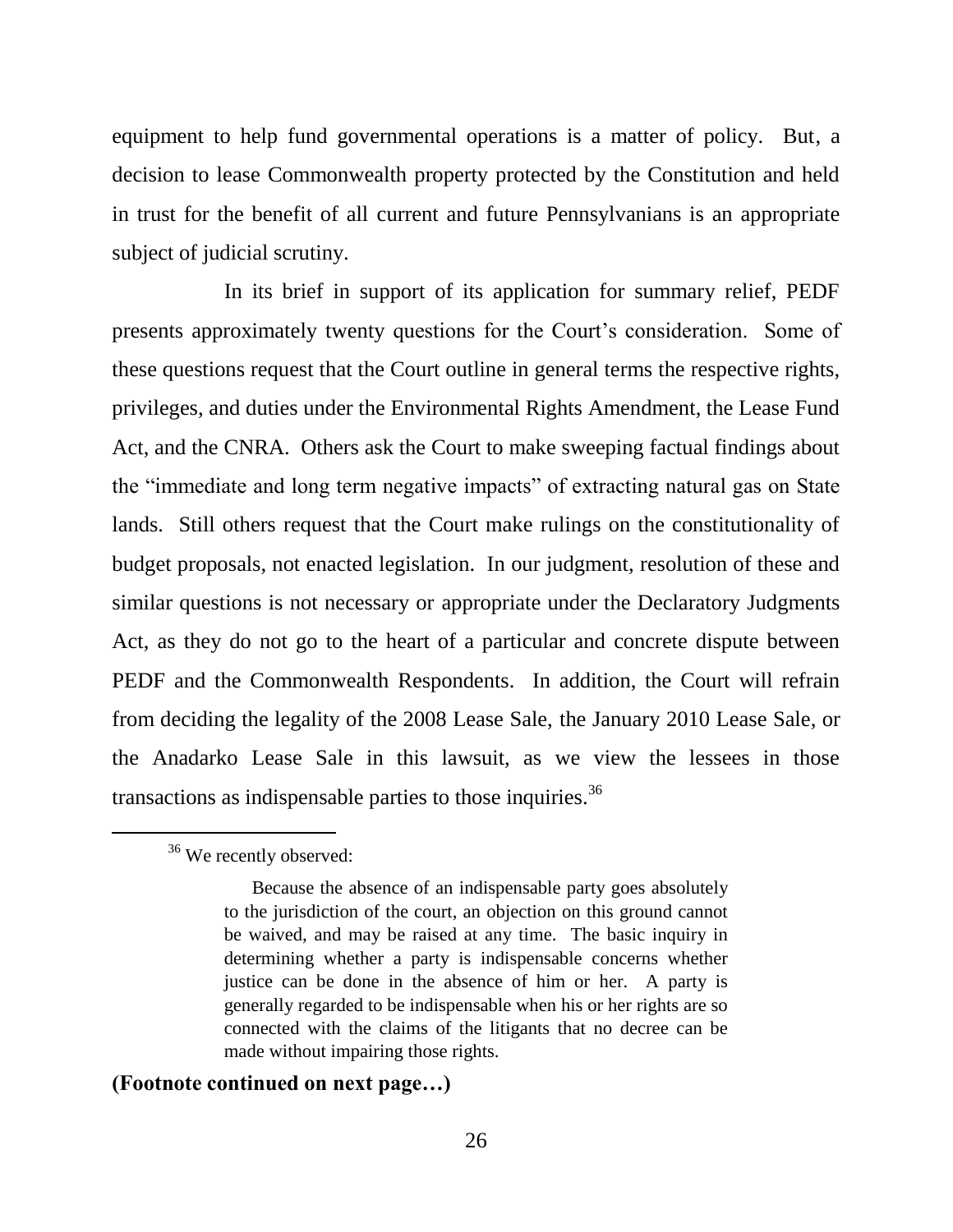We have carefully reviewed the questions posed by PEDF and Commonwealth Respondents in their cross-applications for summary relief. Based on that review, we will consider the parties' contentions in their cross-applications only as they relate to the following issues raised by PEDF in its pleadings, which we conclude are appropriate for review by this Court under the Declaratory Judgments Act:

(1) Whether Sections 1602-E and 1603-E of the Fiscal Code, which respectively provide that the General Assembly shall appropriate all royalty monies the Lease Fund and that, subject to availability, up to \$50 million of the Lease Fund royalties shall be appropriated to DCNR, violate Article I, Section 27;

(2) Whether the General Assembly's transfers/appropriations from the Lease Fund violate Article I, Section 27; and

(3) Who within the Commonwealth has the duty and thus bears the responsibility to make determinations with respect to the leasing of State lands for oil and natural gas extraction.

To the extent PEDF and Commonwealth Respondents proffer questions in addition to and that cannot be considered subsidiary to the questions outlined above, we decline to resolve them under the Declaratory Judgments Act and in the context of this litigation.

### **(continued…)**

*In re Silverman*, 90 A.3d 771, 779 (Pa. Cmwlth. 2014) (en banc) (citations omitted). *Cf. Milestone Materials, Inc. v. Dep't of Conservation and Natural Res.*, 730 A.2d 1034 (Pa. Cmwlth. 1999) (finding agreement for removal of minerals from state lands unlawful and ordering rescission).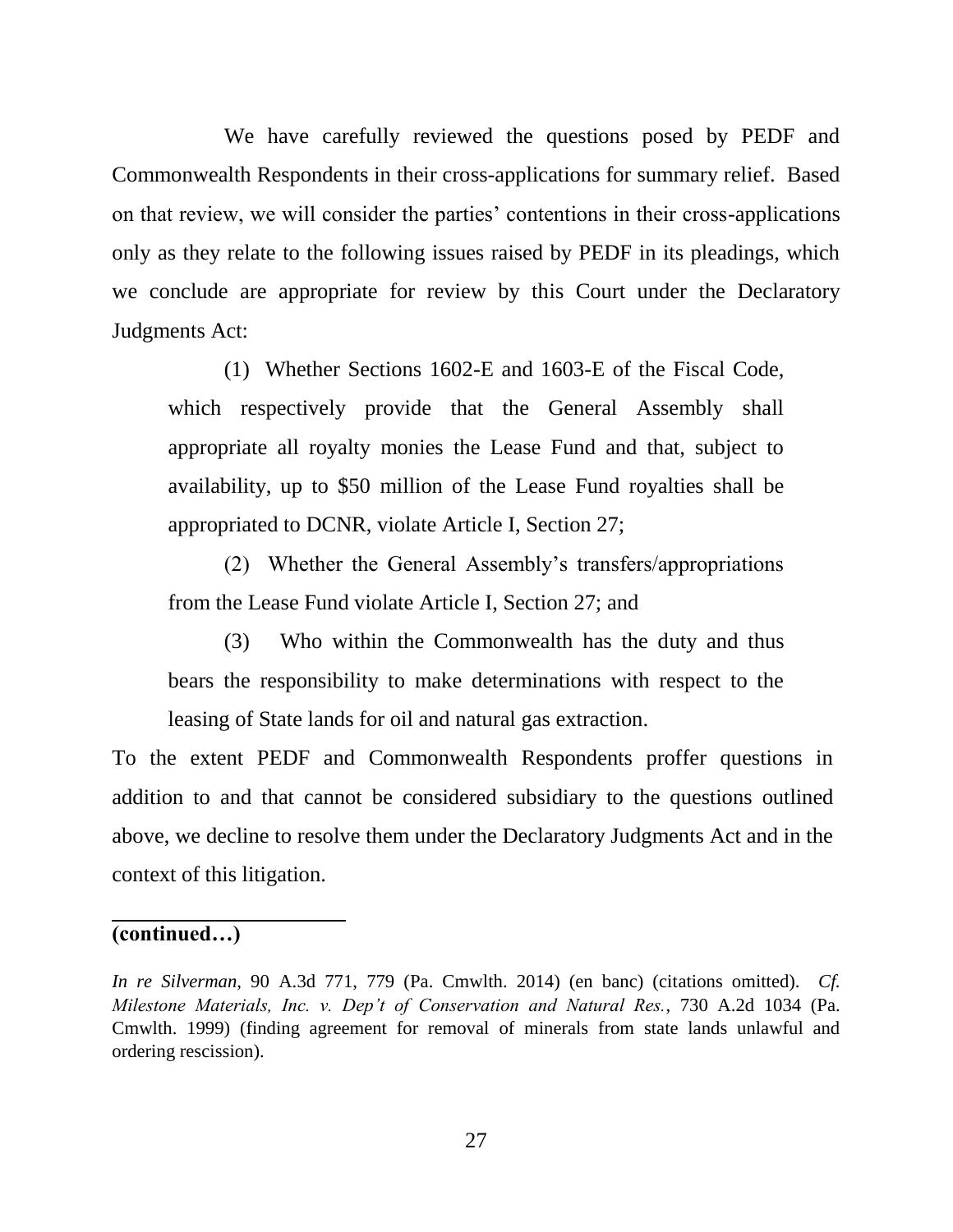#### **B. The Environmental Rights Amendment**

The Environmental Rights Amendment provides:

The people have a right to clean air, pure water, and to the preservation of the natural, scenic, historic, and esthetic values of the environment. Pennsylvania's public natural resources are the common property of all the people, including generations yet to come. As trustee of these resources, the Commonwealth shall conserve and maintain them for the benefit of all the people.

Pa. Const. art. I, § 27. According to our Supreme Court,

 $\overline{a}$ 

A legal challenge pursuant to Section 27 may proceed upon alternate theories that either the government has infringed upon citizens' rights or the government has failed in its trustee obligations, or upon both theories, given that the two paradigms, while serving different purposes in the amendatory scheme, are also related and overlap to a significant degree.

*Robinson Twp. v. Commonwealth*, 83 A.3d 901, 950-51 (Pa. 2013) (plurality).<sup>37</sup>

<sup>37</sup> Part III of the Pennsylvania Supreme Court's lead opinion in *Robinson Township.*, authored by Chief Justice Castille, garnered the support of only two joining justices, Justices Todd and McCaffery. Part III, therefore, represents a plurality view of the Supreme Court. The legal reasoning and conclusions contained therein are thus not binding precedent on this Court. *Kelly v. State Emps. Ret. Bd.*, 932 A.2d 61, 67-68 (Pa. 2007). Nonetheless, in reviewing the accompanying minority opinions, it does not appear that any of the concurring and dissenting justices disputed the plurality's construction of the Environmental Rights Amendment, including the rights declared therein and attendant duties imposed thereby on the Commonwealth. In his concurring opinion, Justice Baer, while praising the plurality opinion as "thorough, well-considered, and able," preferred to analyze the constitutional challenge in that case as one based on substantive due process, rather than a direct violation of the Environmental Rights Amendment. *Robinson Twp.*, 83 A.3d at 1000-09 (Baer, J., concurring). In his dissenting opinion, Justice Saylor is more direct, criticizing the plurality for deviating from the thrust of the challengers' constitutional argument, which, like Justice Baer, Justice Saylor couches as a substantive due process challenge to Act 13. Nonetheless, like Justice Baer, Justice Saylor expressly differs only with the plurality in terms of its approach to the challengers' constitutional claim. *Id.* at 1009-14 (Saylor, J., dissenting). Justice Eakin joined Justice Saylor's dissenting opinion, writing separately to express his disagreement with the decision of a majority of justices **(Footnote continued on next page…)**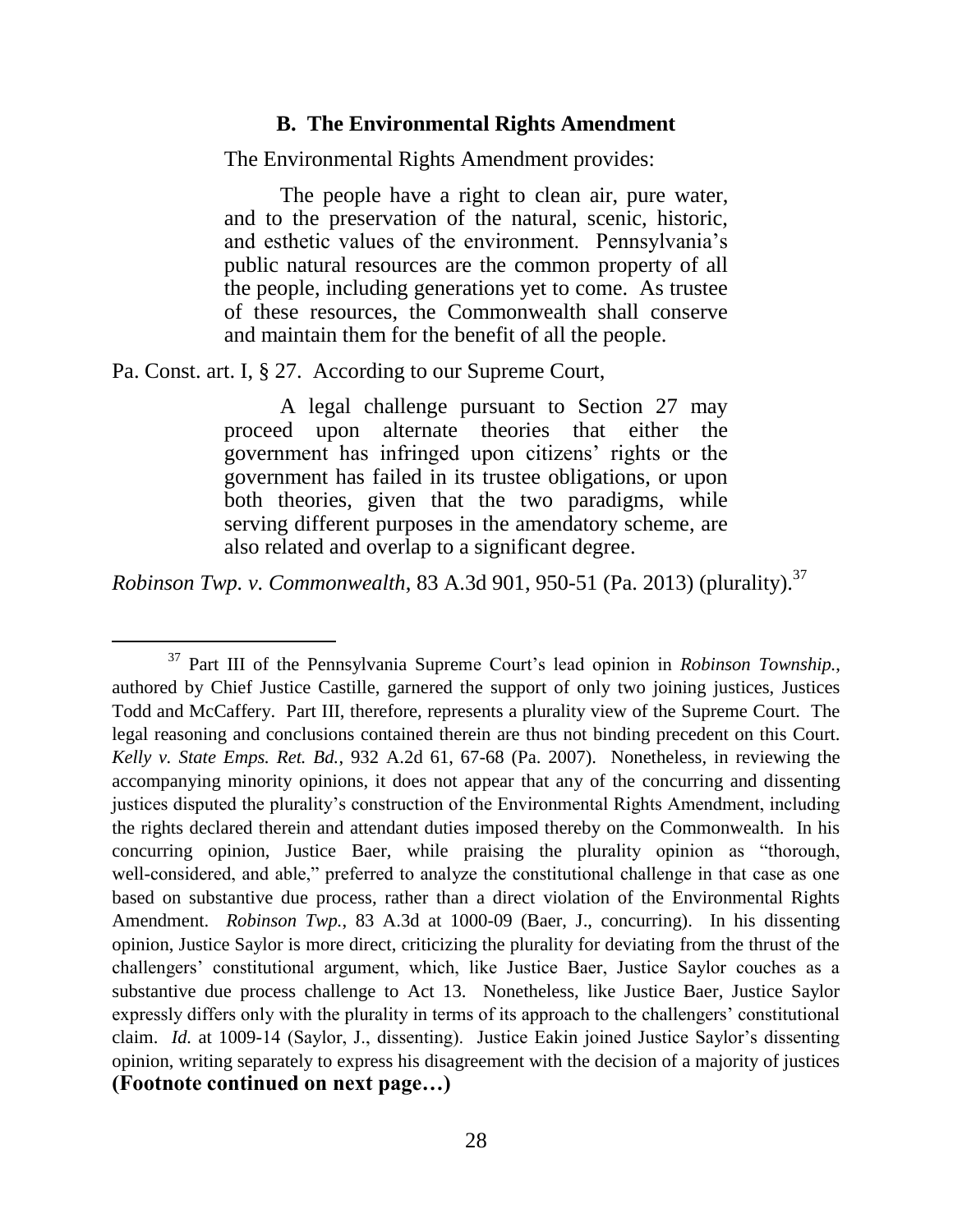The first clause of the Environmental Rights Amendment "requires each branch of government to consider in advance of proceeding the environmental effect of any proposed action on the constitutionally protected features." *Id.* at 952. When faced with a challenge to government action under this clause, our Supreme Court has advised:

> Courts are equipped and obliged to weigh parties' competing evidence and arguments, and to issue reasoned decisions regarding constitutional compliance by the other branches of government. The benchmark for decision is the express purpose of the Environmental Rights Amendment to be a bulwark against actual or likely degradation of, *inter alia*, our air and water quality.

*Id.* at 953. With respect to the preservation of "natural, scenic, historic and esthetic values of the environment," our Supreme Court held that the Environmental Rights Amendment protects the people from governmental action that "*unreasonably* causes actual or likely deterioration of these features." *Id.* (emphasis added). The Supreme Court, however, recognized the state's legitimate interest in the economic welfare of its citizens. To balance the "inviolate" rights conferred on the people under the Environmental Rights Amendment with that legitimate state interest, the Supreme Court held that "economic development cannot take place at the expense of an unreasonable degradation of the environment" and that the police power to

### **(continued…)**

to allow municipalities to bring claims against the Commonwealth to vindicate rights conferred by the Pennsylvania Constitution on individuals. *Id.* at 1014-16 (Eakin, J., dissenting). For our purposes, we find the plurality's construction of Article I, Section 27 persuasive only to the extent it is consistent with binding precedent from this Court and the Supreme Court on the same subject. *See, e.g.*, *Cmty. Coll. of Del. Cnty. v. Fox*, 342 A.2d 468 (Pa. Cmwlth. 1975) (en banc); *Payne v. Kassab*, 312 A.2d 86 (Pa. Cmwlth. 1973) (en banc), *aff'd*, 361 A.2d 263 (Pa. 1976).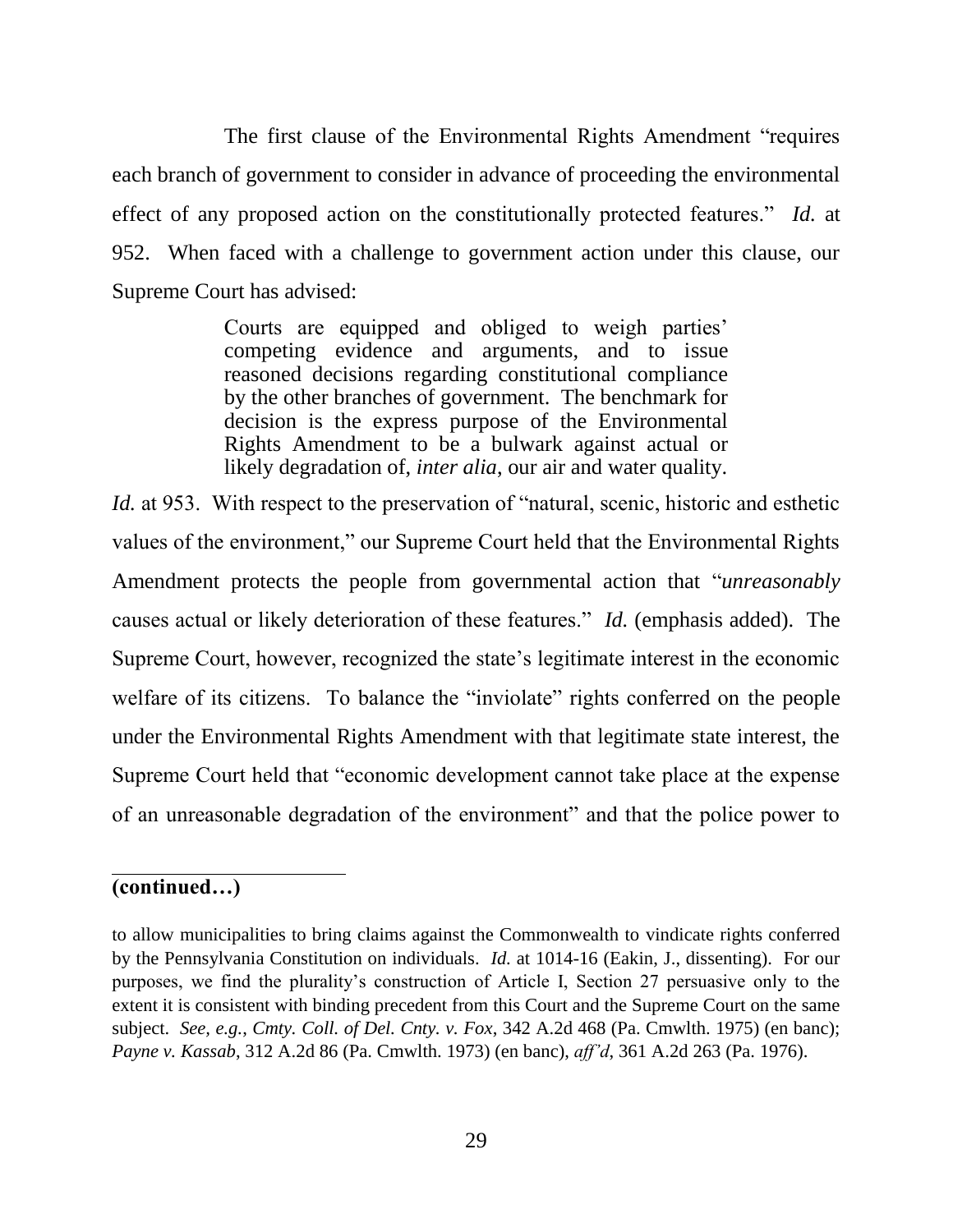promote the economic welfare of the citizens "must be exercised in a manner that promotes sustainable property use and economic development." *Id.* at 954.

The second and third clauses of the Environmental Rights Amendment create a public trust in favor of the people (*i.e.*, the trust beneficiaries), including future generations, which encompasses our public natural resources, which include, *inter alia*, state-owned lands and mineral reserves (*i.e.*, the corpus of the trust). *Id.* at 955-56. The Commonwealth is the named trustee of this public trust: "As trustee, the Commonwealth is a fiduciary obligated to comply with the terms of the trust and with standards governing a fiduciary's conduct." *Id.* at 957. The Supreme Court described the Commonwealth's trustee obligations as two-fold:

> [T]he Commonwealth has an obligation to refrain from performing its trustee duties respecting the environment unreasonably, including via legislative enactments or executive action. As trustee, the Commonwealth has a duty to refrain from permitting or encouraging the degradation, diminution, or depletion of public natural resources, whether such degradation, diminution, or depletion would occur through direct state action or indirectly, *e.g.*, because of the state's failure to restrain the actions of private parties. . . .

> The second obligation peculiar to the trustee is ... to act affirmatively to protect the environment, via legislative action.

*Id.* at 957-58. Again, as with its exposition on the first clause, the Supreme Court tempers its analysis with recognition of the legitimate state interest to promote economic development for the benefit of all Pennsylvanians, present and future:

> [A]s with the rights affirmed by the first clause of Section 27, the duties to conserve and maintain are tempered by legitimate development tending to improve upon the lot of Pennsylvania's citizenry, with the evident goal of promoting sustainable development.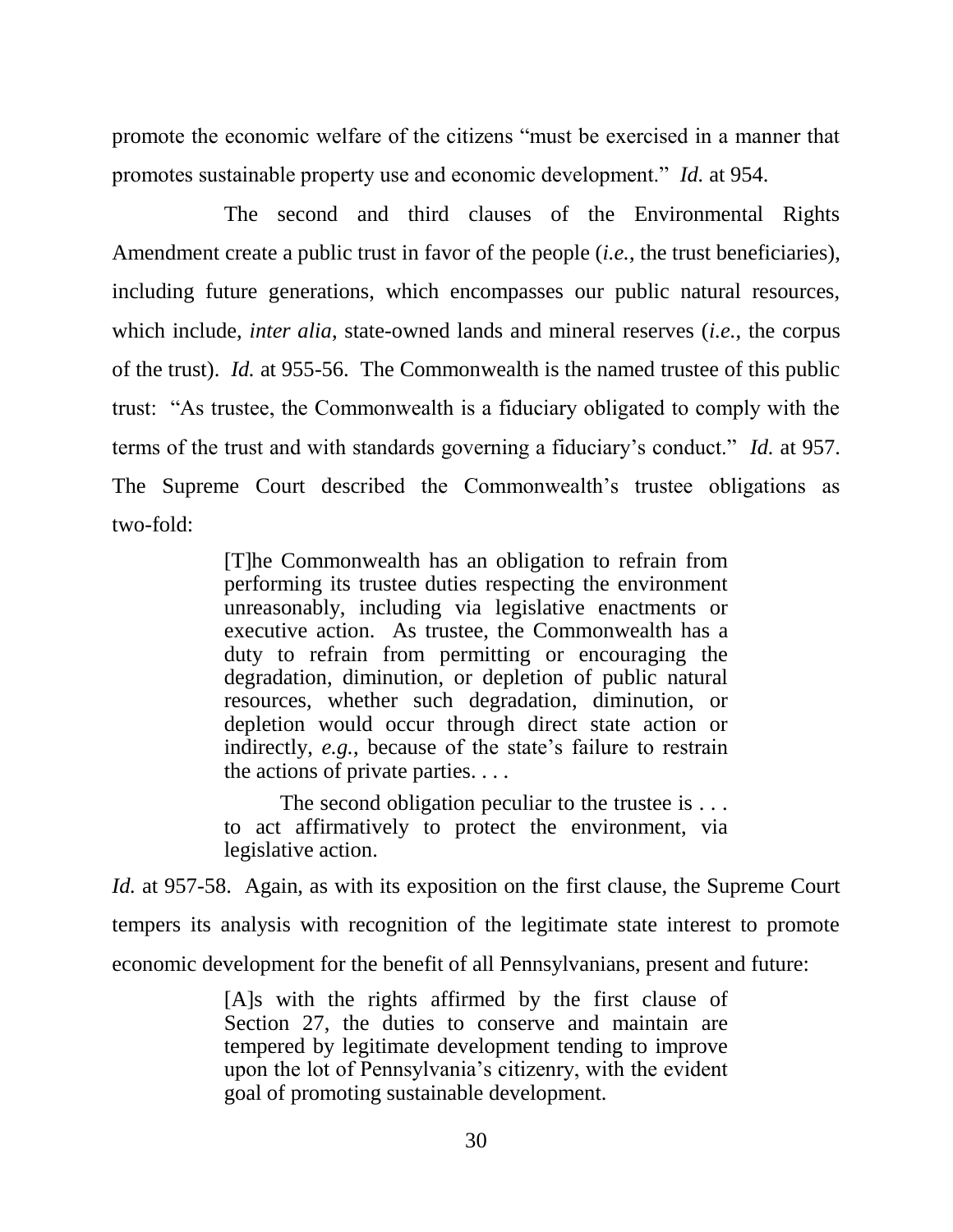The trustee has an obligation to deal impartially with all beneficiaries and . . . the trustee has an obligation to balance the interests of present and future beneficiaries. . . . The Environmental Rights Amendment offers protection equally against actions with immediate severe impact on public natural resources and against actions with minimal or insignificant present consequences that are actually or likely to have significant or irreversible effects in the short or long term.

*Id.* at 958-59 (citations omitted).

 $\overline{a}$ 

In *Payne v. Kassab*, 312 A.2d 86 (Pa. Cmwlth. 1973) (en banc)  $(Pa$ *yne*  $I$ <sup>38</sup> a group of citizens and students from a local college challenged a street-widening plan in the City of Wilkes-Barre that proposed to eliminate a portion of a park area known as River Common. Because of the historical significance of the parcel, this Court held that the development of the property was subject to protection under both the Environmental Rights Amendment and Section 13 of the Act of May 6, 1970, P.L. 356 (Act 120), *as amended*, 71 P.S. § 512. *Payne I*, 312 A.2d at 93. Act 120 provides, in relevant part:

> No highway, transit line, highway interchange, airport, or other transportation corridor or facility, shall

<sup>38</sup> The same year this Court decided *Payne I*, we issued our decision in *Commonwealth v. National Gettysburg Battlefield Tower, Inc.*, 302 A.2d 886 (Pa. Cmwlth.) (en banc) (*Gettysburg Tower*), *aff'd*, 311 A.2d 588 (Pa. 1973), wherein a majority of the Court *en banc* held that Article I, Section 27 "has its own value"—*i.e.*, that it is self-executing and thus does not require any implementing legislation. *Gettysburg Tower*, 302 A.2d at 892; *accord Cmty. Coll. of Del. Cnty.*, 342 A.2d at 474; *Payne I*, 312 A.2d at 97. The Supreme Court's decision in *Gettysburg Tower*, affirming this Court's decision, was deeply divided. Of the seven justices deciding the case, only two (Justices O'Brien and Pomeroy) wrote in disagreement of this Court's decision that the Environmental Rights Amendment was self-executing. *See Robinson Twp.*, 93 A.3d at 964-65 (breaking down positions of justices in *Gettysburg Tower* case). Thus, our decision in *Gettysburg Tower* that the Environmental Rights Amendment is self-executing remains binding precedent.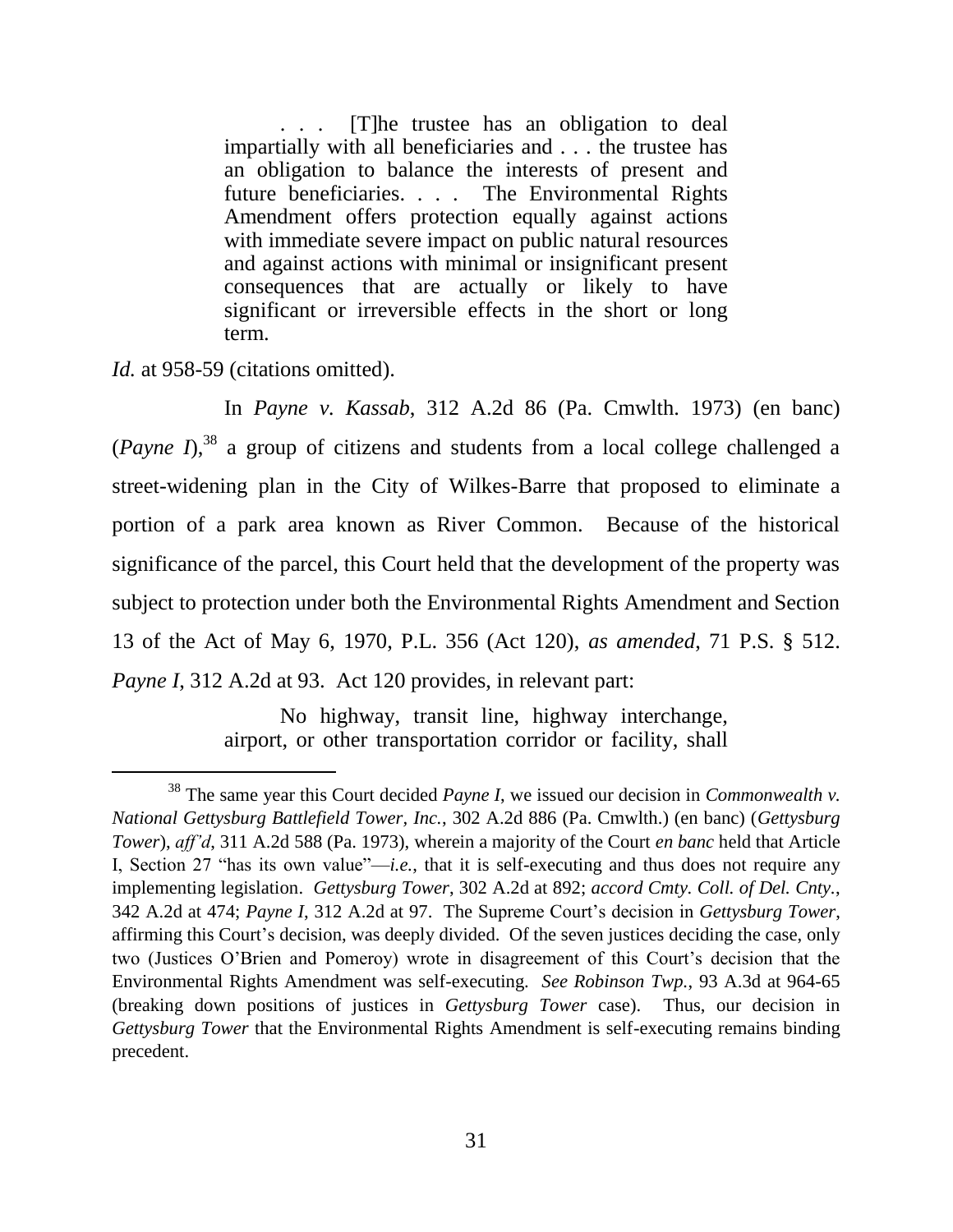be built or expanded in such a way as to use any land from any recreation area, wildlife and/or waterfowl refuge, historic site, State forest land, State game land, wilderness areas or public park unless: (i) there is no feasible and prudent alternative to the use of such land, and (ii) such corridor or facility is planned and constructed so as to minimize harm to such recreation area, wildlife and/or waterfowl refuge, historic site, State forest land, State game land, wilderness area, or public park.

Section 13(a)(15) of Act 120. This Court devised a multifactorial test to determine

whether the proposed incursion into protected lands violated the Environmental

Rights Amendment:

 $\overline{a}$ 

(1) Was there compliance with all applicable statutes and regulations relevant to the protection of the Commonwealth's public natural resources? (2) Does the record demonstrate a reasonable effort to reduce the environmental incursion to a minimum? (3) Does the environmental harm which will result from the challenged decision or action so clearly outweigh the benefits to be derived therefrom that to proceed further would be an abuse of discretion?

*Payne I*, 312 A.2d at 94. Applying this test, we determined that the widening of the street and encroachment upon historic lands complied with the standard in both

Act 120 and passed constitutional muster under Article I, Section 27. *Id.* at 95-96.

On appeal, our Supreme Court affirmed. *Payne v. Kassab*, 361 A.2d 263 (Pa. 1976) (*Payne II*).<sup>39</sup> The Supreme Court opined that the Commonwealth's

<sup>39</sup> In so doing, the Supreme Court did not necessarily adopt this Court's *Payne I* multifactorial test, noting that the test largely mirrored the factors that our Court would consider in reviewing a decision by the Pennsylvania Department of Transportation for compliance with Act 120. *See Payne II*, 361 A.2d at 273 n.23.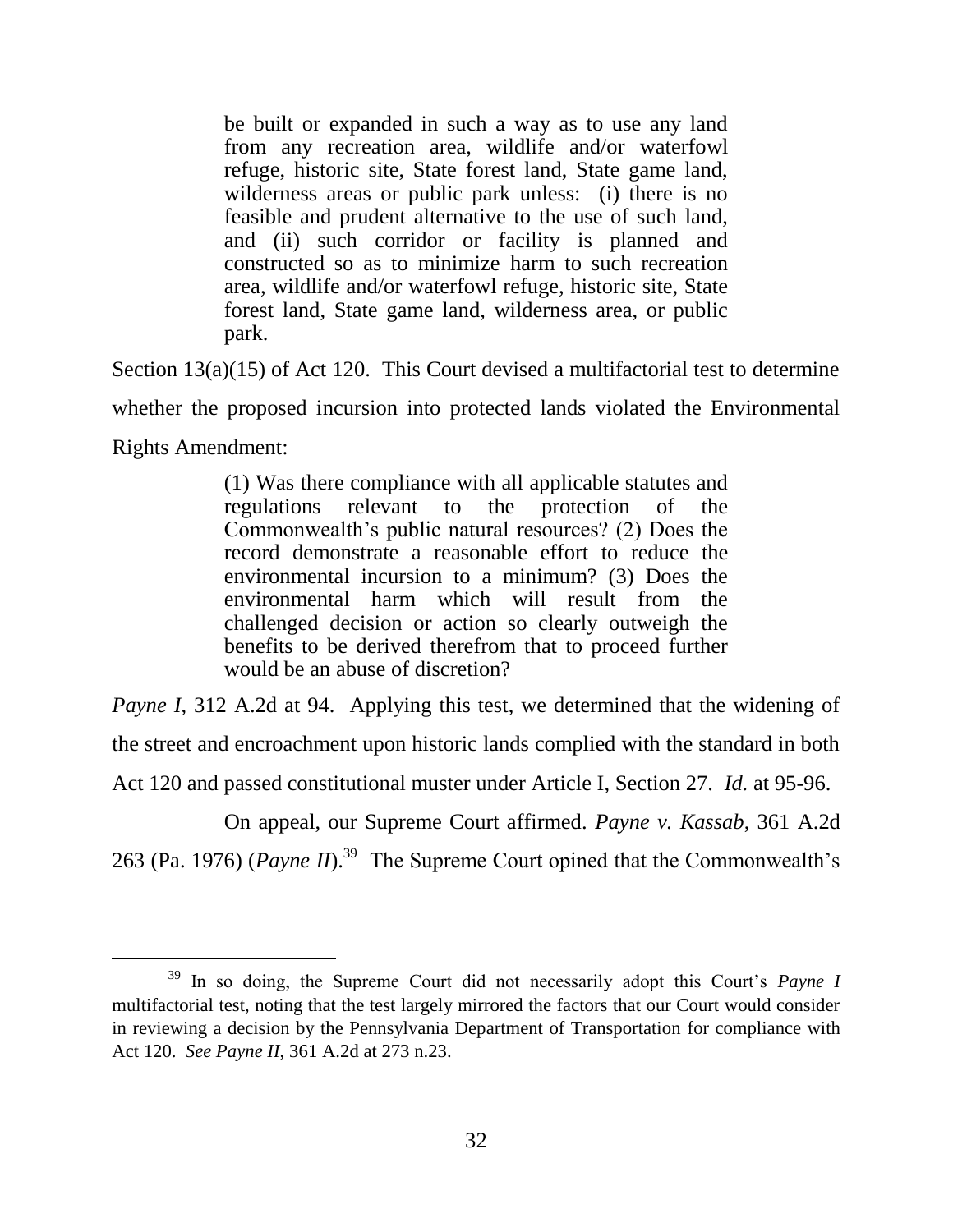duties under the Environmental Rights Amendment must be balanced against the

other duties owed by the Commonwealth to its citizens:

But merely to assert that one has a common right to a protected value under the trusteeship of the State, and that the value is about to be invaded, creates no automatic right to relief. The new amendment speaks in no such absolute terms. The Commonwealth as trustee, bound to conserve and maintain public natural resources for the benefit of all the people, is also required to perform other duties, such as the maintenance of an adequate public highway system, also for the benefit of all the people. *It is manifest that a balancing must take place*, and by Act 120 . . . the legislature has made careful provision for just that. *Thus an area such as the River Common is to be avoided altogether for highway purposes if possible, but, if there is no feasible alternative, may be utilized in such a way as to minimize the environmental or ecological impact of the use.* The elaborate safeguards provided by Act 120, if truly complied with by the governmental departments and agencies involved, vouchsafe that a breach of the trust established by Art. I, § 27 will not occur. Having determined that Act 120 was complied with, we have no hesitation in deciding that the appellee Commonwealth of Pennsylvania has not failed in its duties as trustee under the constitutional article.

*Payne II*, 361 A.2d at 273 (emphasis added) (citations omitted) (footnote omitted).

In short, because the statutory standard was met, there was no constitutional violation.

We note here that the plurality in *Robinson Township* was critical of the multifactorial test established by this Court in *Payne I*, characterizing the analysis as lacking foundation in the text of the Environmental Rights Amendment. *Robinson Twp.*, 83 A.3d at 966-67. According to the plurality, the *Payne I* test remains viable in only "the narrowest . . . of cases, *i.e.*, those cases in which a challenge is premised simply upon an alleged failure to comply with statutory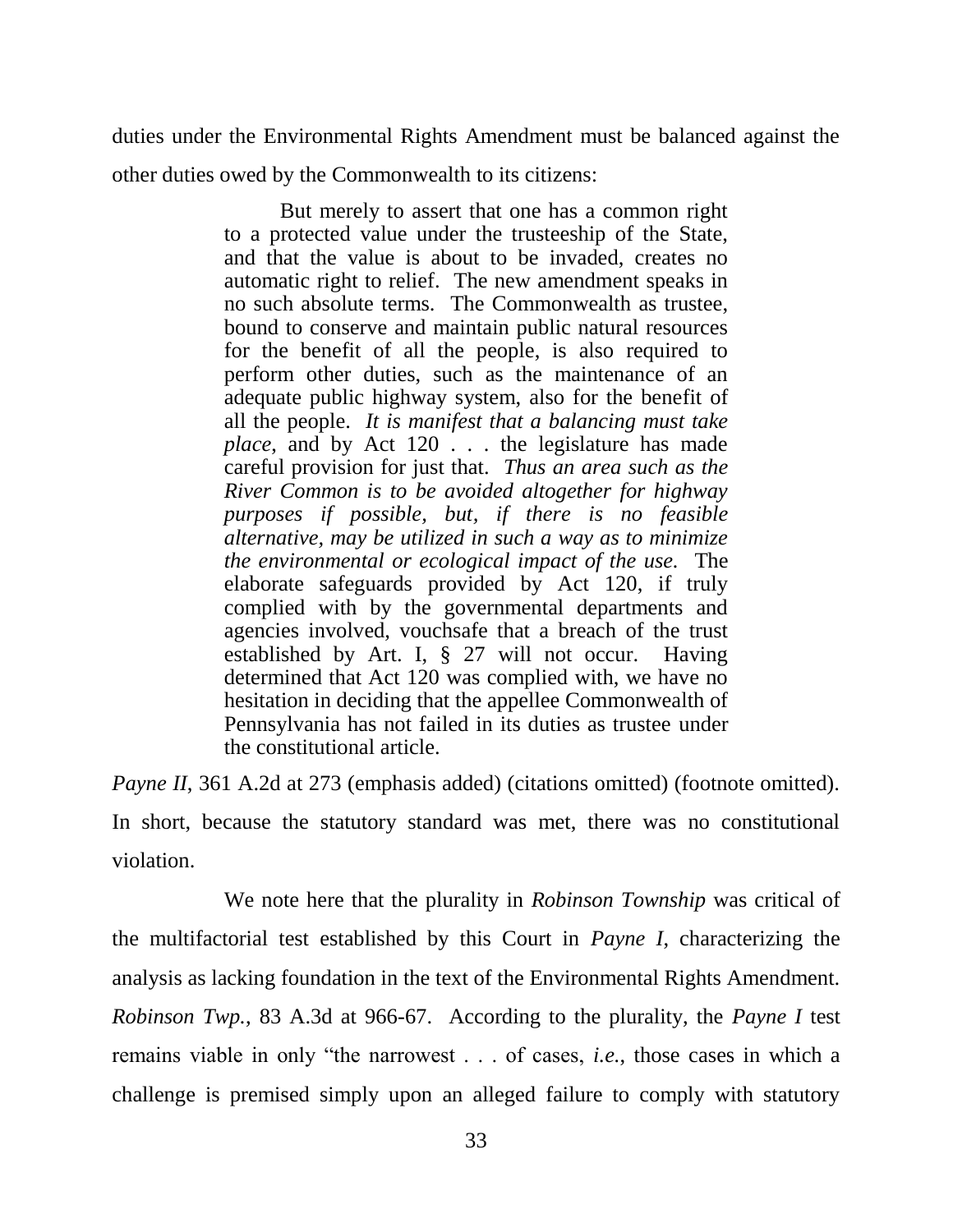standards enacted to advance Section 27 interests." *Id.* at 967. In the absence of a majority opinion from the Supreme Court or a decision from this Court overruling *Payne I*, that opinion is still binding precedent on this Court. The Supreme Court's decision in *Payne II* is also helpful precedent, particularly where the Commonwealth contends that its duties as trustee under the Environmental Rights Amendment must be balanced against other duties owed to the people of the Commonwealth.

### **C. Constitutionality of Section 1602-E and 1603-E of the Fiscal Code**

#### *1. Section 1602-E*

As noted above, Section 1602-E of the Fiscal Code provides that the General Assembly shall appropriate all royalty monies in the Lease Fund. This section, added to the Fiscal Code in 2009, effectively removed royalty monies in the Lease Fund from the standing appropriation to DCNR in Section 3 of the Lease Fund Act. In its brief in support of summary judgment, PEDF strongly criticizes the enactment of Section 1602-E, contending that the power to determine the appropriate use of the royalty monies should have remained with DCNR as the agency with the scientific and technical expertise to understand how to best use those resources to enhance and protect our State parks and forests. PEDF claims that the provision violates the Environmental Rights Amendment in the following respects: (1) it permanently removes protections under the CNRA, affording DCNR on one hand the authority to enter into leases of State land for oil and natural gas development while empowering DCNR to use the revenue from those leases to mitigate the impact of those activities on and to improve the Commonwealth's natural resources; (2) it takes away DCNR's ability to act as the trustee of State parks and forests by authorizing the General Assembly to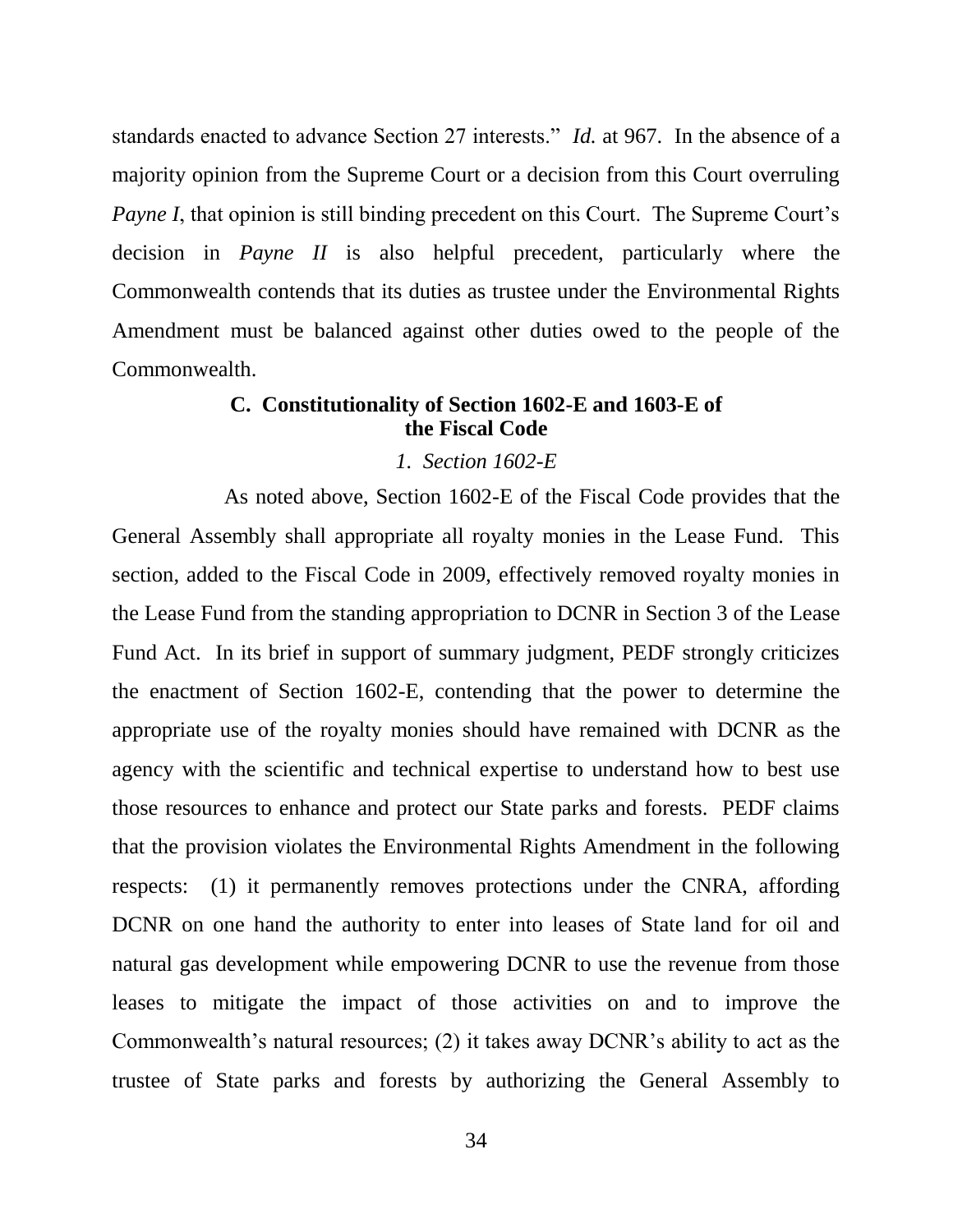appropriate monies in the Lease Fund for purposes other than the conservation and protection of the Commonwealth's historic and natural resources; and (3) it removes from the corpus of the Article I, Section 27 trust revenues generated by the leasing of State lands.

PEDF draws connections between the passage of Section 1602-E and the General Assembly's decision, pursuant to that authority, to direct Lease Fund dollars to fund DCNR operations and to influence DCNR into entering into additional lease arrangements, both of which PEDF also challenges. PEDF's contention that the General Assembly's passage of Section 1602-E was more about exercising control over certain funds as a budget-balancing device than about protecting the environment is not without support in the record. But, an inquiry into the motives of the General Assembly is not part of our constitutional inquiry. On this, our Supreme Court has been clear:

> We note at the outset that it is a fundamental principle in our conception of judicial authority that courts are not to inquire into the wisdom, reason or expediency behind a legislative enactment. Nor are the motives of the legislators in passing the act open to judicial consideration. Our inquiry in such cases can only be directed to the manner in which the legislature effectuates its will, to insure that the enactment does not transgress some specific constitutional prohibition.

*Commonwealth v. Sutley*, 378 A.2d 780, 782 (Pa. 1977) (citations omitted).

DCNR exists by act of the General Assembly, and its powers and duties are those extended to it through legislation. *See Mazza v. Dep't of Transp.*, 692 A.2d 251, 252 (Pa. Cmwlth. 1997) (en banc), *appeal denied*, 709 A.2d 887 (Pa. 1998). And, while it is fair to say that DCNR is a cabinet-level agency vested with the authority to protect our State park and forest lands consistent with the Environmental Rights Amendment, it does not exercise that authority to the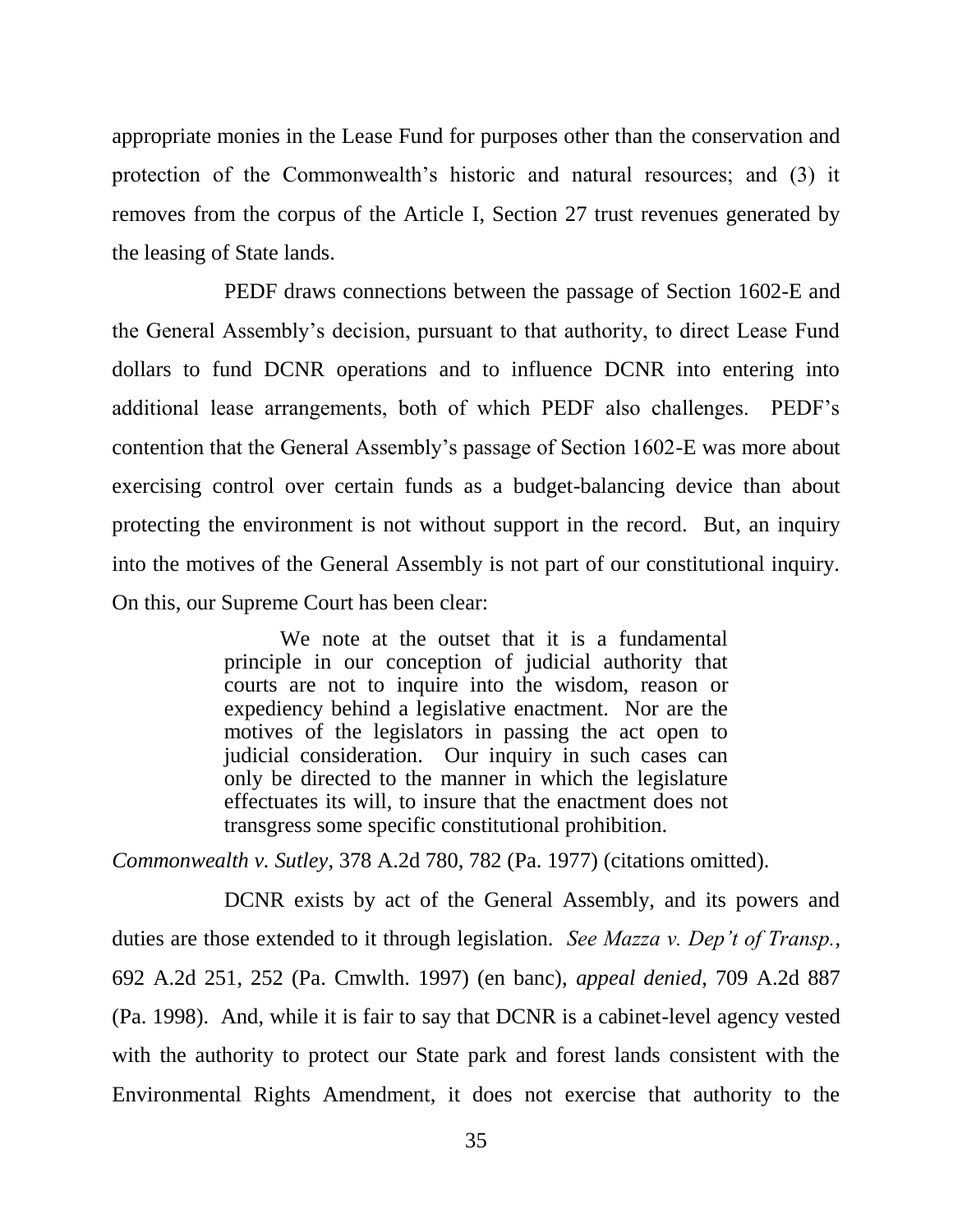exclusion of the General Assembly, the Governor, or even this Court. As noted by the Supreme Court plurality in *Robinson Township*, "the Commonwealth" is the trustee under Article I, Section 27, not DCNR.<sup>40</sup> Robinson Twp., 83 A.3d at 957.

We also note the Lease Fund is a special fund created by the Lease Fund Act, not by the Pennsylvania Constitution. Indeed, the Lease Fund pre-existed the Environmental Rights Amendment by roughly fifteen years. Just as the General Assembly had the authority to vest within DCNR the discretion to use monies in the Lease Fund consistent with the purposes of the Lease Fund Act, we do not view it any less constitutional for the General Assembly, through Section 1602-E, to reassert some control over the use of funds within that special fund. How the General Assembly exercises that control, however, is a different question. The General Assembly's powers, like the other branches of government, are tempered by the Declaration of Rights in the Pennsylvania Constitution, which includes the Environmental Rights Amendment. *See Robinson Twp.*, 83 A.3d at 947-48.

This brings us then to the plain language of Section 1602-E:

Notwithstanding any other provision of law and except as provided in section 1603-E, no money in the [Lease] [F]und from royalties may be expended unless appropriated or transferred to the General Fund by the General Assembly from the [Lease] [F]und. In making appropriations, the General Assembly shall consider the adoption of an allocation to municipalities impacted by a Marcellus well.

<sup>&</sup>lt;sup>40</sup> We address later in Part IV(E) of this opinion how the General Assembly and Governor, through legislation, have vested certain decision-making authority exclusively within the purview of DCNR.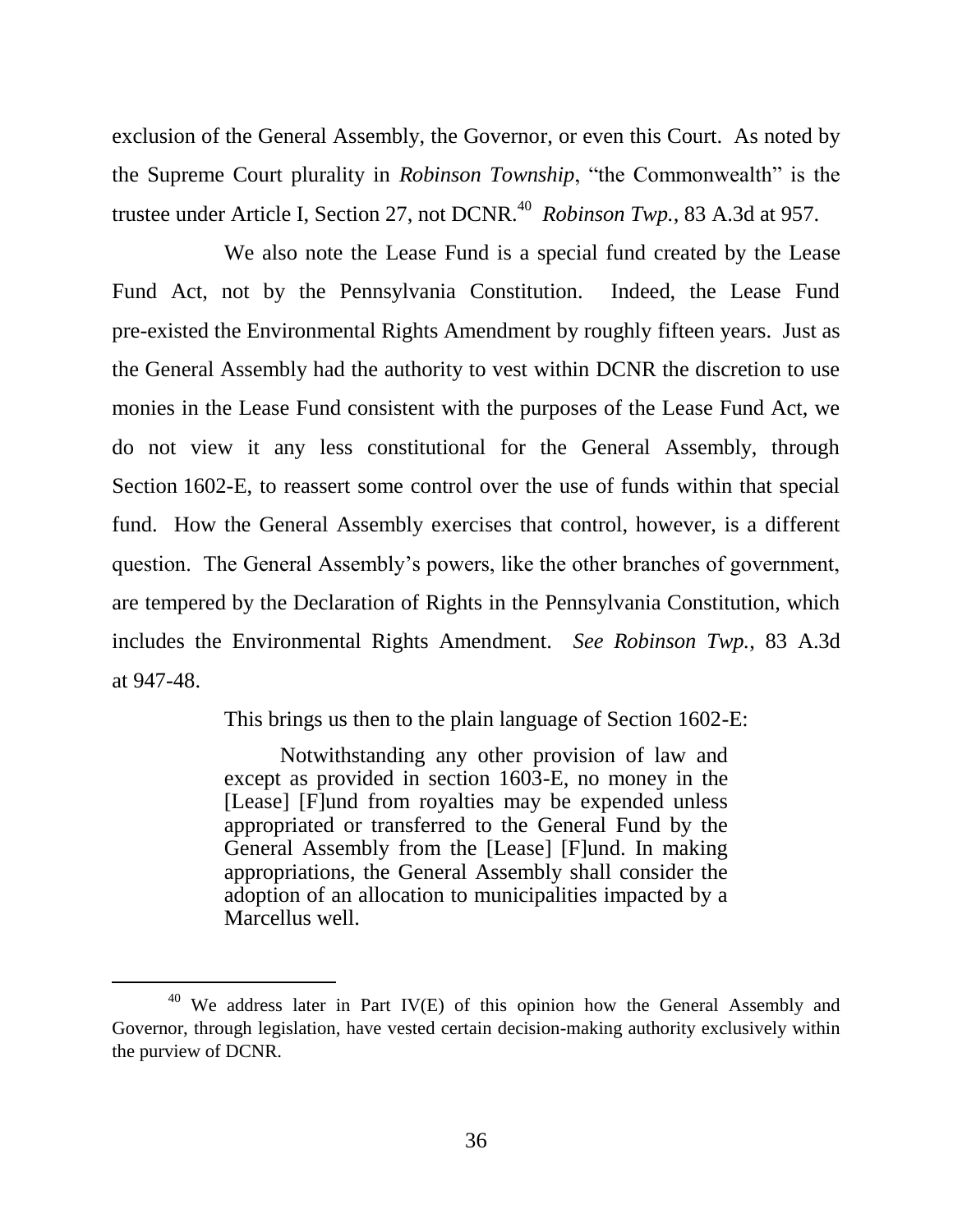Contrary to PEDF's claims, this language does not in any way abrogate the authority conferred on DCNR in the CNRA to choose whether to enter into leases of State land for oil and natural gas extraction. And, while the language removes *royalty* revenue from the standing appropriation to DCNR under Section 3 of the Lease Fund Act, the standing appropriation remains for all *rent* revenue, inclusive of rental revenue in the form of bonus payments, in the Lease Fund.

Based on the plain language, then, PEDF has not convinced this Court that Section 1602-E of the Fiscal Code is clearly, palpably, and plainly unconstitutional. The decision by the General Assembly, reflected in the statutory language, to vest in itself the power to appropriate certain monies in the Lease Fund does not by itself infringe upon the rights afforded the people of this Commonwealth under the Environmental Rights Amendment. Nor does the decision reflect a failure by the General Assembly to act consistent with its trustee obligations under Article I, Section 27. We, therefore, will deny PEDF's application for summary relief with respect to its constitutional challenge to Section 1602-E and grant Commonwealth Respondents' cross-application.

### *2. Section 1603-E*

As noted above, subject to the availability of money in the Lease Fund, Section 1603-E appropriates "up to \$50,000,000" in royalty monies from the Lease Fund to DCNR annually to carry out the purposes of the Lease Fund. The section requires DCNR to give preference in the use of those dollars to the operation and maintenance of State parks and forests. PEDF contends that Section 1603-E violates the Environmental Rights Amendment in the following respects:

> Section 1603-E of the Fiscal Code violates Article I § 27 by arbitrarily limiting the royalties available to DCNR from the . . . Lease Fund to \$50,000,000 without any fiduciary analysis of the financial needs of DCNR to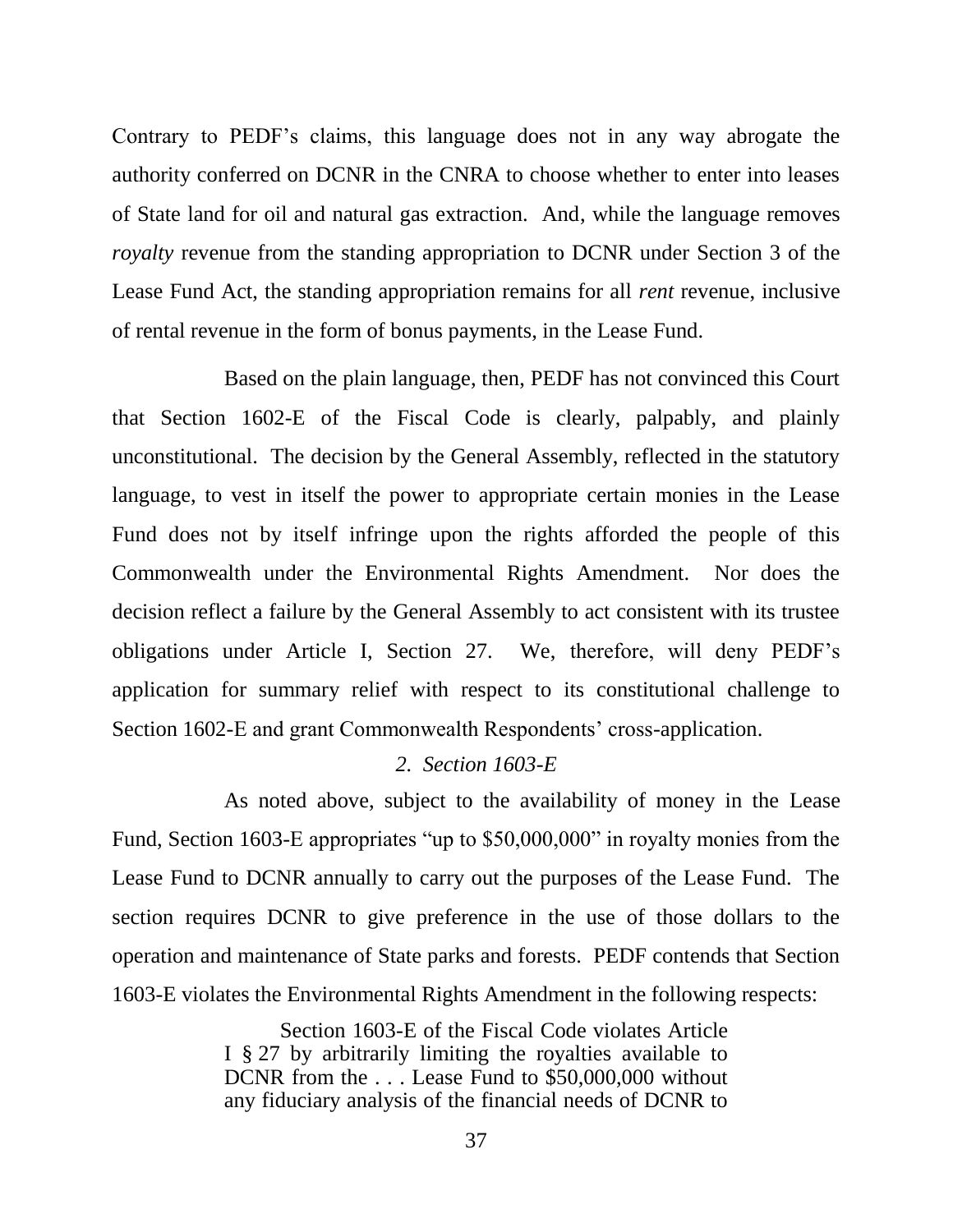meet its statutory and constitutional responsibilities to conserve and maintain the State Parks and Forest lands, and to protect the rights and benefits of the people of the Commonwealth to those lands.

(Pet'r's Br. at 93-94.) In essence, PEDF's constitutional challenge to this section of the Fiscal Code is based on the contention that by limiting DCNR's funding from the royalties in the Lease Fund to "up to \$50,000,000," the General Assembly is failing to fund DCNR's mission adequately under the Environmental Rights Amendment.

Whether this Court can or should evaluate the adequacy of legislatively-established funding for a Commonwealth agency is a complex inquiry, implicating concerns over whether doing so would run afoul of the separation of powers and threaten respect and cooperation between the coordinate branches of government. There have been times where the judiciary has been asked to adjudicate disputes over legislatively-established funding, with mixed results.

In *Commonwealth ex rel. Carroll v. Tate*, 274 A.2d 193 (Pa. 1971), the president judge of the court of common pleas of Philadelphia County brought a mandamus action to compel the Mayor and City Council of Philadelphia to appropriate additional funds to the court, which the president judge maintained were necessary for the operation of the court. The trial court, acting through a Superior Court judge specially appointed to preside over the action, ordered the defendants to appropriate an additional \$2.5 million to the court. An appeal to this Court followed, at which time the Supreme Court assumed plenary jurisdiction.

The Supreme Court affirmed the trial court's decision. In so doing, the Supreme Court explored the power of the judiciary to enter into the inquiry of

38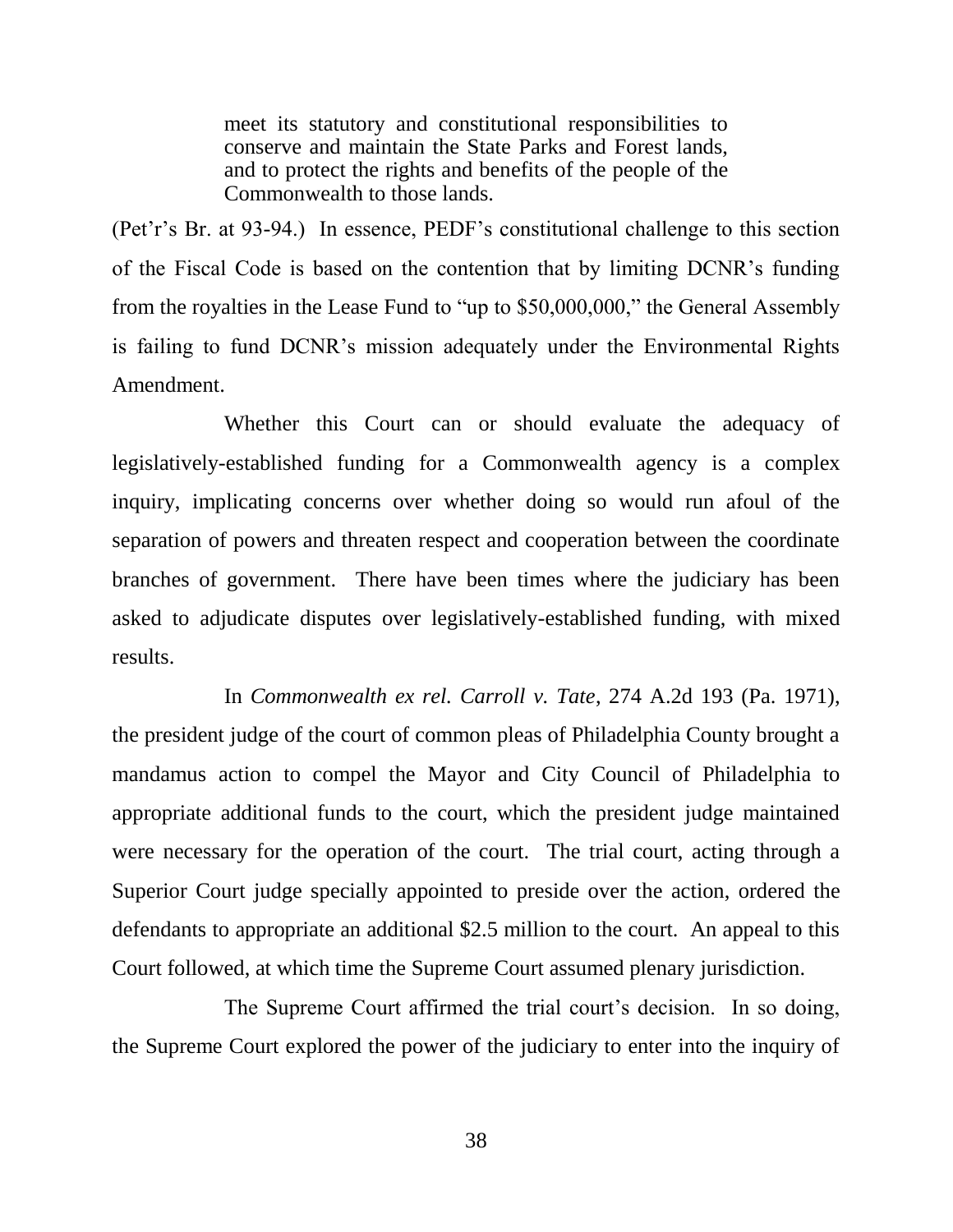adequate funding of the courts by the executive and legislative branches. In justifying its jurisdiction, the Supreme Court opined:

> It is a basic precept of our Constitutional form of Republican Government that the Judiciary is an independent and co-equal Branch of Government, along with the Executive and Legislative Branches....

> Because of the basic functions and inherent powers of the three co-equal Branches of Government, the co-equal independent Judiciary must possess rights and powers co-equal with its functions and duties, including the right and power to protect itself against any impairment thereof.

> Expressed in other words, the Judiciary Must possess the inherent power to determine and compel payment of those sums of money which are reasonable and necessary to carry out its mandated responsibilities, and its powers and duties to administer Justice, if it is to be in reality a co-equal, independent Branch of our Government. This principle has long been recognized, not only in this Commonwealth but also throughout our Nation.

> The very genius of our tripartite Government is based upon the proper exercise of their respective powers together with harmonious cooperation between the three independent Branches. However, if this cooperation breaks down, the Judiciary must exercise its inherent power to preserve the efficient and expeditious administration of Justice and protect it from being impaired or destroyed.

*Tate*, 274 A.2d at 196-97 (citations omitted). The Court also set forth the limits of

its power in such cases:

The Court does not have Unlimited power to obtain from the City whatever sums it would like or believes it needs for its proper functioning or adequate administration. Its wants and needs must be proved by it to be "reasonably necessary" for its proper functioning and administration, and this is always subject to Court review.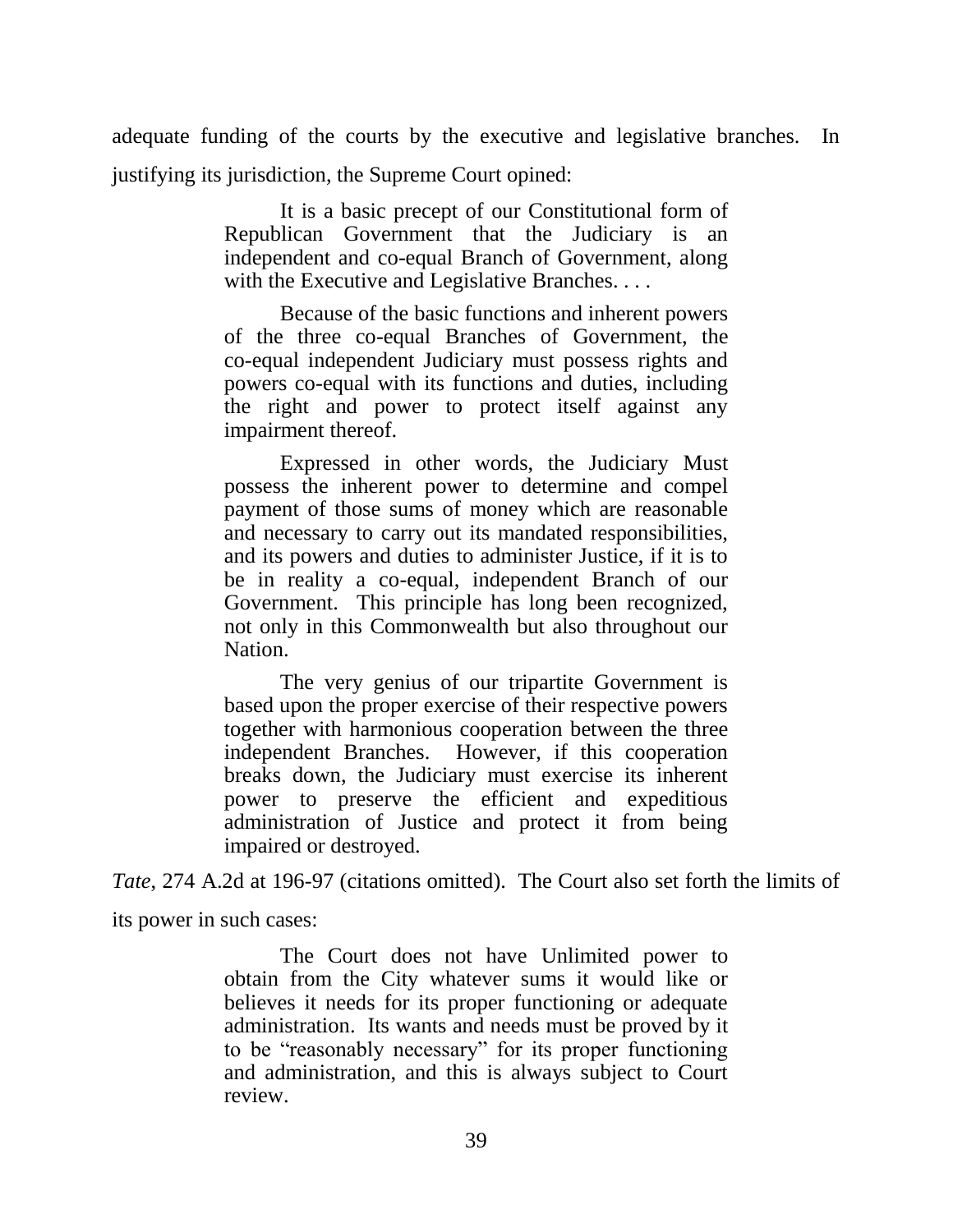... A Legislature has the power of life and death over all the Courts and over the entire Judicial system. Unless the Legislature can be compelled by the Courts to provide the money which is reasonably necessary for the proper functioning and administration of the Courts, our entire Judicial system could be extirpated, and the Legislature could make a mockery of our form of Government with its three co-equal branches—the Executive, the Legislative and the Judicial.

*Id.* at 199.

 $\overline{a}$ 

Since *Tate*, the courts have on several occasions been called to evaluate the funding decisions of legislative bodies with respect to the judiciary and have found the issue before them to be justiciable. In *Kremer v. Barbieri*, 411 A.2d 558 (Pa. Cmwlth. 1980) (en banc) (per curiam), this Court entertained a challenge to the adequacy of judicial compensation, as provided for under Article V, Section 16(a) of the Pennsylvania Constitution.<sup>41</sup> The Court concluded, however, that the plaintiffs failed to meet the heavy burden of proof with respect to the alleged constitutional inadequacy of judicial salaries:

> To obtain such relief, we believe that they would have had to show not just that their compensation is inadequate in the terms in which they have described it *but inadequate because it impairs the proper functioning of the judicial system.* This they have not done.

Justices, judges and justices of the peace shall be compensated by the Commonwealth as provided by law. Their compensation shall not be diminished during their terms of office, unless by law applying generally to all salaried officers of the Commonwealth.

In *Glancey v. Casey*, 288 A.2d 812 (Pa. 1972), the Pennsylvania Supreme Court held that in order to insure the independence of the judicial branch, the General Assembly had the obligation to provide for adequate compensation commensurate with the duties and responsibilities of office.

 $41$  Article V, Section 16(a) provides: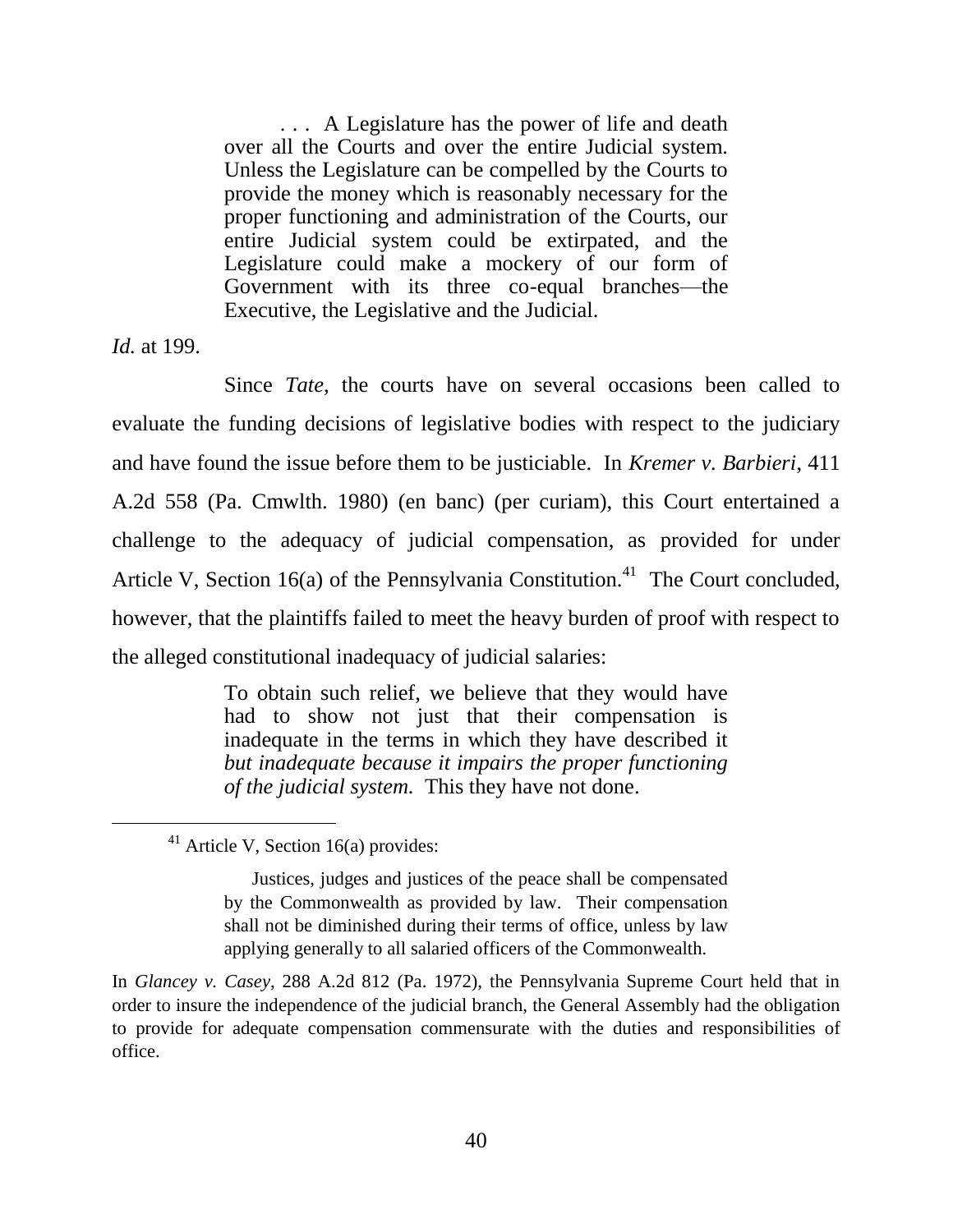*Kremer*, 411 A.2d at 567 (emphasis added). In *Goodheart v. Casey*, 555 A.2d 1210 (Pa. 1989), a divided Supreme Court affirmed a decision of this Court, ruling unconstitutional certain legislative changes to the state pension system that led to reduced pension benefits to judges who entered service in the court of common pleas after March 1, 1974, when compared to their counterparts on the same court who entered service before that date.

In a series of decisions, beginning with *County of Allegheny v. Commonwealth*, 534 A.2d 760 (Pa. 1987), the Pennsylvania Supreme Court exercised jurisdiction over a challenge to the funding scheme that the General Assembly established, requiring counties to fund the local judicial system. In those cases, the plaintiffs contended that legislation violated Article V, Section 1 of the Pennsylvania Constitution, which provides for a unified judicial system. This Court had dismissed the action originally, holding that the case involved a nonjusticiable question of financing governmental operations, which fell within the exclusive province of the General Assembly, which under our Constitution has the power of the purse. The Supreme Court, however, disagreed, noting that although the General Assembly has the constitutional authority to control state finances, its authority is subject to constitutional limitations:

> Essentially, this is a case in which the Commonwealth Court was called upon to determine, by way of familiar principles of constitutional and statutory construction whether the General Assembly has imposed any obligations on the County to fund Pennsylvania's court system, and if it has, whether these obligations are constitutional. Since, as we have seen, the financing of state institutions has not been incontrovertibly and in all cases relegated to the direction and control of the General Assembly, and since the rights of the parties were able to be determined by construction of the relevant statutes and constitutional provisions, it was error for the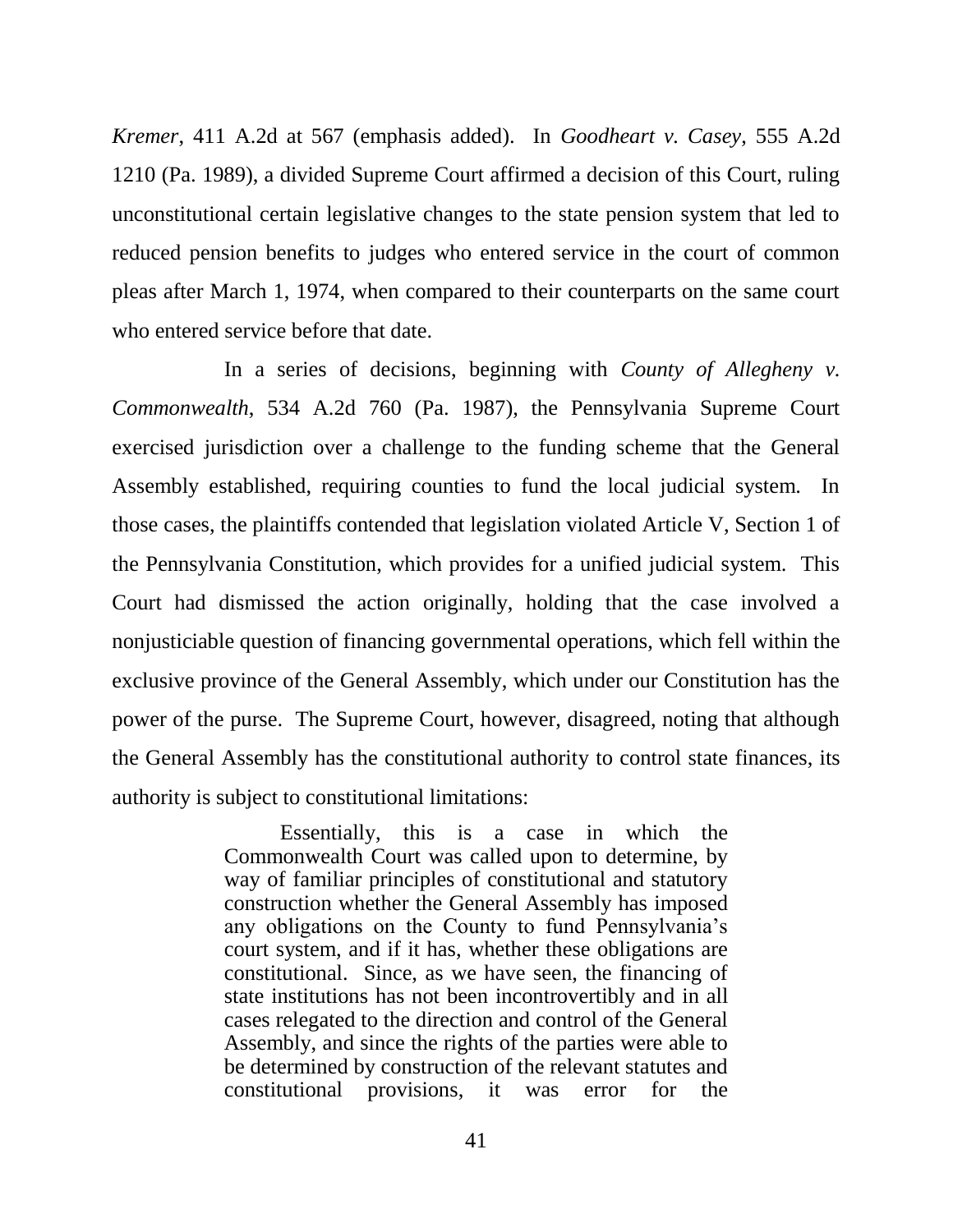Commonwealth Court to hold that the case is non-justiciable and to enter judgment upon preliminary objections.

*Cnty. of Allegheny*, 534 A.2d at 762. On the merits, the Supreme Court concluded that the statutory scheme for county funding of the common pleas courts violated the constitutional provision requiring a single unified judicial system. The Supreme Court, however, stayed its ruling to give the General Assembly the opportunity to enact a replacement scheme for funding that would pass constitutional muster. *Id.* at 765.

Nine years passed without the General Assembly's enactment of a replacement system. At the request of the Pennsylvania State Association of County Commissioners and several counties, the Supreme Court ordered the General Assembly to comply with its prior decision in *County of Allegheny* and enact a funding scheme for the courts by January 1, 1998, and appointed a senior judge to study the state's judicial system and prepare recommendations for the Supreme Court for the implementation of a unified judicial system. *Pa. State Ass'n of Cnty. Comm'rs v. Commonwealth*, 681 A.2d 699 (Pa. 1996) (*PSACC I*).

More recently, in 2012, the Pennsylvania Supreme Court was again asked to address the General Assembly's compliance with its decision in *County of Allegheny* and subsequent decision in *PSACC I*. This time, however, the Supreme Court refused to take further steps to direct the General Assembly on the issue of funding a unified judicial system. Among the reasons cited was the following:

> As we have recognized, the problems presented in *Allegheny County* [], *PSACC* [*I*], and the current litigation, arise out of the intrinsic difficulties of maintaining the delicate balance of a tripartite system of government, where the legislative branch controls the purse and the Judiciary, an independent branch, is dependent on the Legislature for funding. At this point in time, there are unique challenges that all branches of the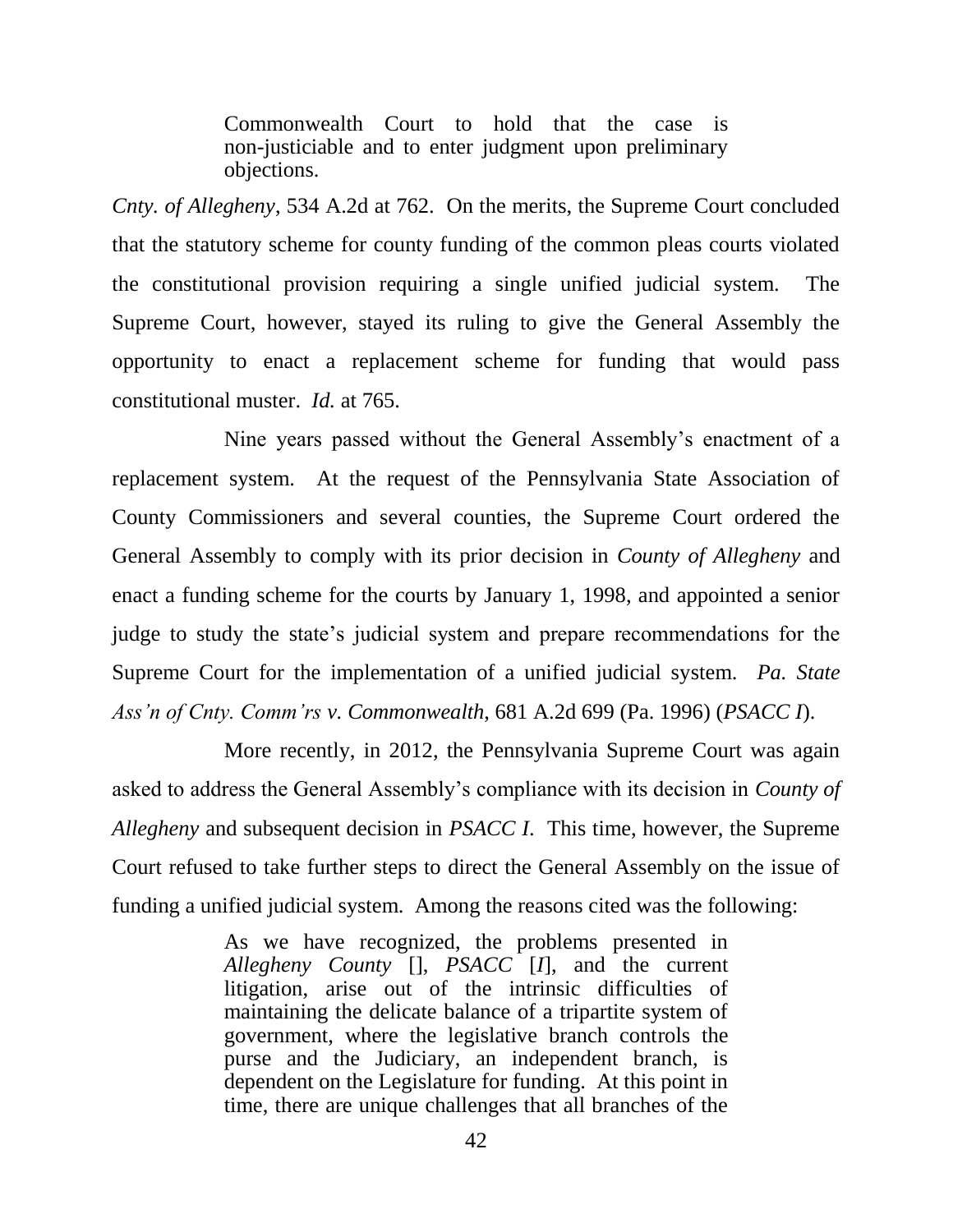Commonwealth's government face as a result of a continuing economic crisis and concomitantly diminished revenues. In this context, we believe that the better course is for further enhancements of the unified judicial system to be a product of inter-branch cooperation.

*Pa. State Ass'n of Cnty. Comm'rs v. Commonwealth*, 52 A.3d 1213, 1232-33 (Pa. 2012) (*PSACC II*) (footnote omitted).

But, whereas the Pennsylvania Supreme Court has been willing to involve itself in the General Assembly's fiscal decisions when they impact the judiciary, relying heavily on the need to preserve its independence, this Court has been cautious in intervening in funding disputes when it comes to matters outside the sphere of the judicial branch. In *Marrero v. Commonwealth*, 709 A.2d 956 (Pa. Cmwlth. 1998) (en banc), *aff'd*, 739 A.2d 110 (Pa. 1999), the petitioners, advocates for the City of Philadelphia School District, brought a declaratory judgment action in this Court's original jurisdiction, alleging that the General Assembly failed to provide adequate funding for the Philadelphia schools in violation of Article III, Section 14 of the Pennsylvania Constitution, which provides:

> The General Assembly shall provide for the maintenance and support of a thorough and efficient system of public education to serve the needs of the Commonwealth.

The Commonwealth respondents filed preliminary objections. One of the preliminary objections challenged this Court's ability to grant the petitioners relief. The Commonwealth respondents contended that the funding of the public school system is a matter exclusively committed to the General Assembly and, thus, is not subject to judicial review under the separation of powers or political question doctrines.

43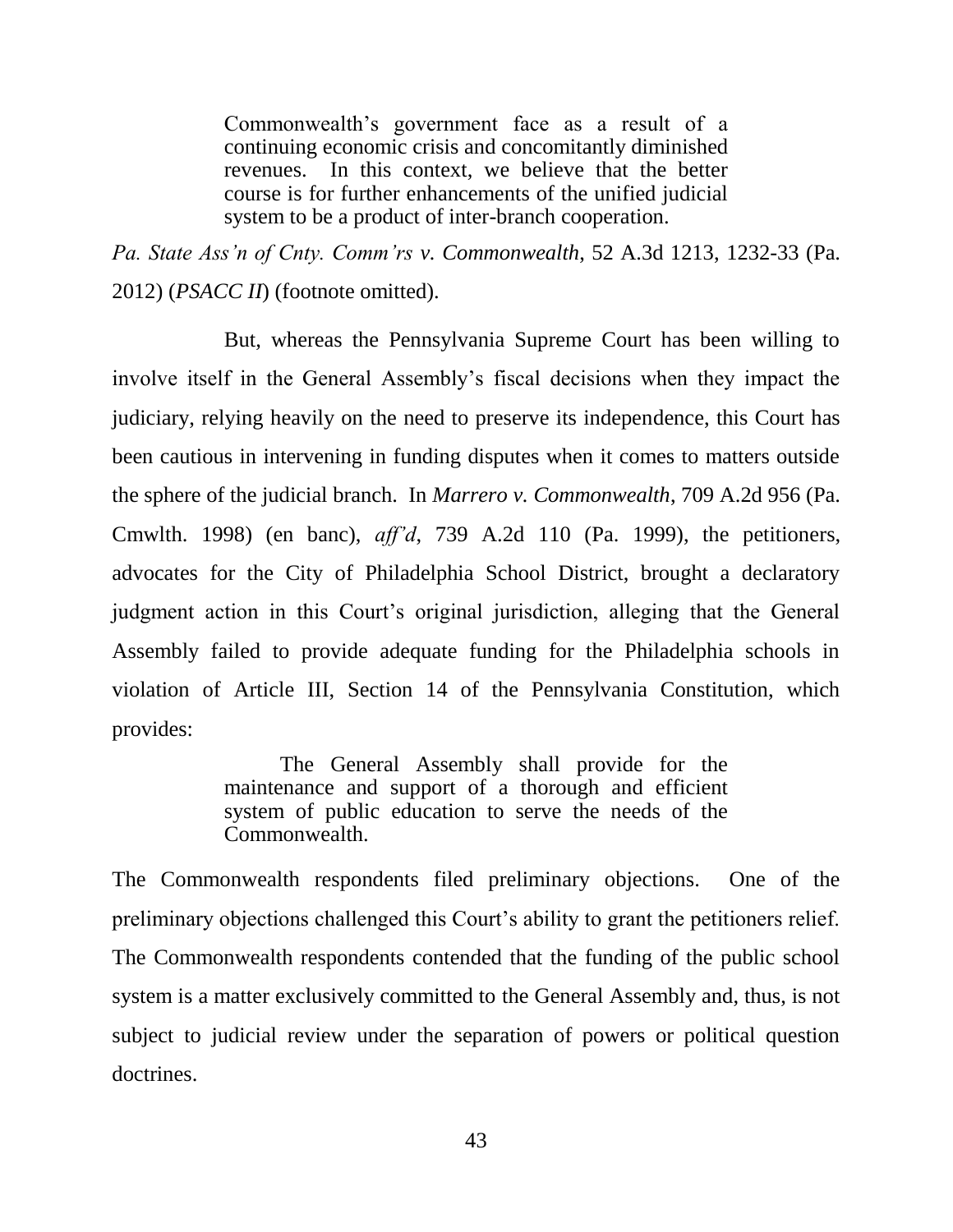This Court sustained the Commonwealth's preliminary objection. In so doing, we noted the Pennsylvania Supreme Court's decision in *Sweeney v. Tucker*, 375 A.2d 698 (Pa. 1977), which held that the courts may not review challenges to the General Assembly's exercise of a power when the Pennsylvania Constitution confers that power *exclusively* on the General Assembly. *Marrero*, 709 A.2d at 960. We further noted that Article III, Section 14 expressly places the responsibility for maintenance and support of public education in the hands of the General Assembly and thus found ourselves incapable of granting the petitioners the requested relief:

> Thus, this court will not inquire into the reason, wisdom, or expediency of the legislative policy with regard to education, nor any matters relating to legislative determinations of school policy or the scope of educational activity. . . . [T]his court is . . . unable to judicially define what constitutes an "adequate" education or what funds are "adequate" to support such a program. These are matters which are exclusively within the purview of the General Assembly's powers, and they are not subject to intervention by the judicial branch of our government.

*Id.* at 965-66 (citation omitted).

In *Mental Health Association in Pennsylvania v. Corbett*, 54 A.3d 100 (Pa. Cmwlth. 2012), various nonprofit entities that advocate and lobby on behalf of persons with mental health issues and intellectual disabilities filed an action in our original jurisdiction in response to the Governor's proposed budget, asking this Court to enter declaratory and injunctive relief based on the alleged inadequacy of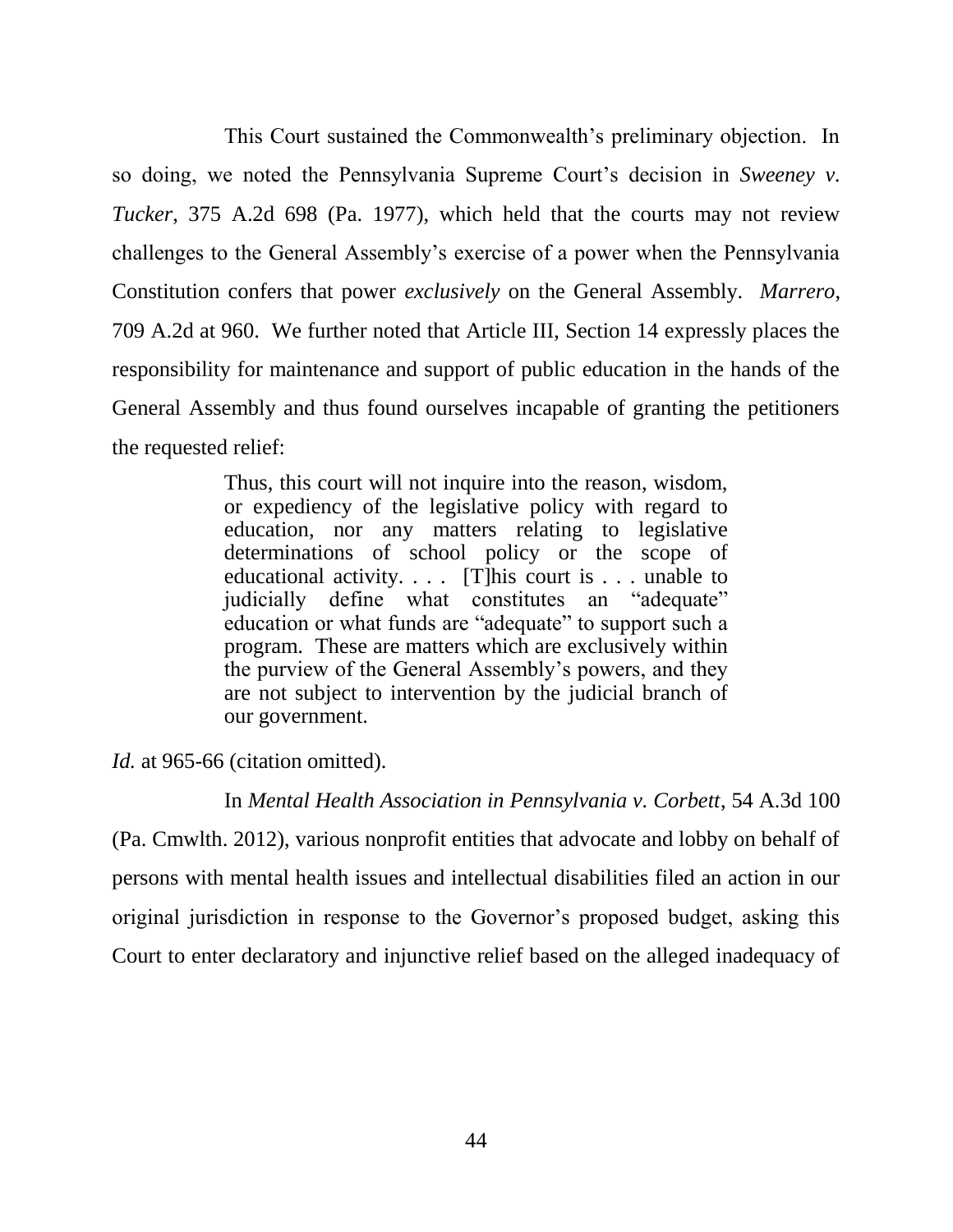funding to the Department of Public Welfare<sup>42</sup> for mental health and intellectual disability services in the Commonwealth. The Commonwealth respondents filed preliminary objections, arguing that the petitioners' lawsuit violated the separation of powers by asking this Court to review political questions reserved for the executive and legislative branches. A three-judge panel of this Court agreed and dismissed the petition for review:

> [T]he Governor was well within his constitutionally-granted powers not to increase or direct the increase of funding sought by DPW, and to send the proposed budget to the General Assembly on February  $12, 2012, \ldots$

> . . . [I]t is no secret that the Commonwealth is facing an enormous financial crisis, which has resulted in deep cuts by every Commonwealth department and agency, and by the General Assembly and the Judiciary. Accordingly, the Governor has proposed a cut in DPW's funding, and a shift of monies appropriated for MH/ID services into the HSDF Block Grant for MH/ID and other community-based services distribution. It is the General Assembly, however, that ultimately determines how statutory budget obligations will be satisfied, and whether the MH/ID Act will be amended. There is no authority for this Court to insert itself into that process.

*Mental Health Ass'n in Pa.*, 54 A.3d at 105; *see also Phila. Dep't of Human Servs.* 

*v. Dep't of Pub. Welfare*, 941 A.2d 766 (Pa. Cmwlth. 2008) (holding that county

human services agency was not entitled to administrative hearing over tentative budget proposals and allocations).

<sup>&</sup>lt;sup>42</sup> Effective November 24, 2014, the Department of Public Welfare's name changed to the Department of Human Services. *See* Act of September 24, 2014, P.L. 2458.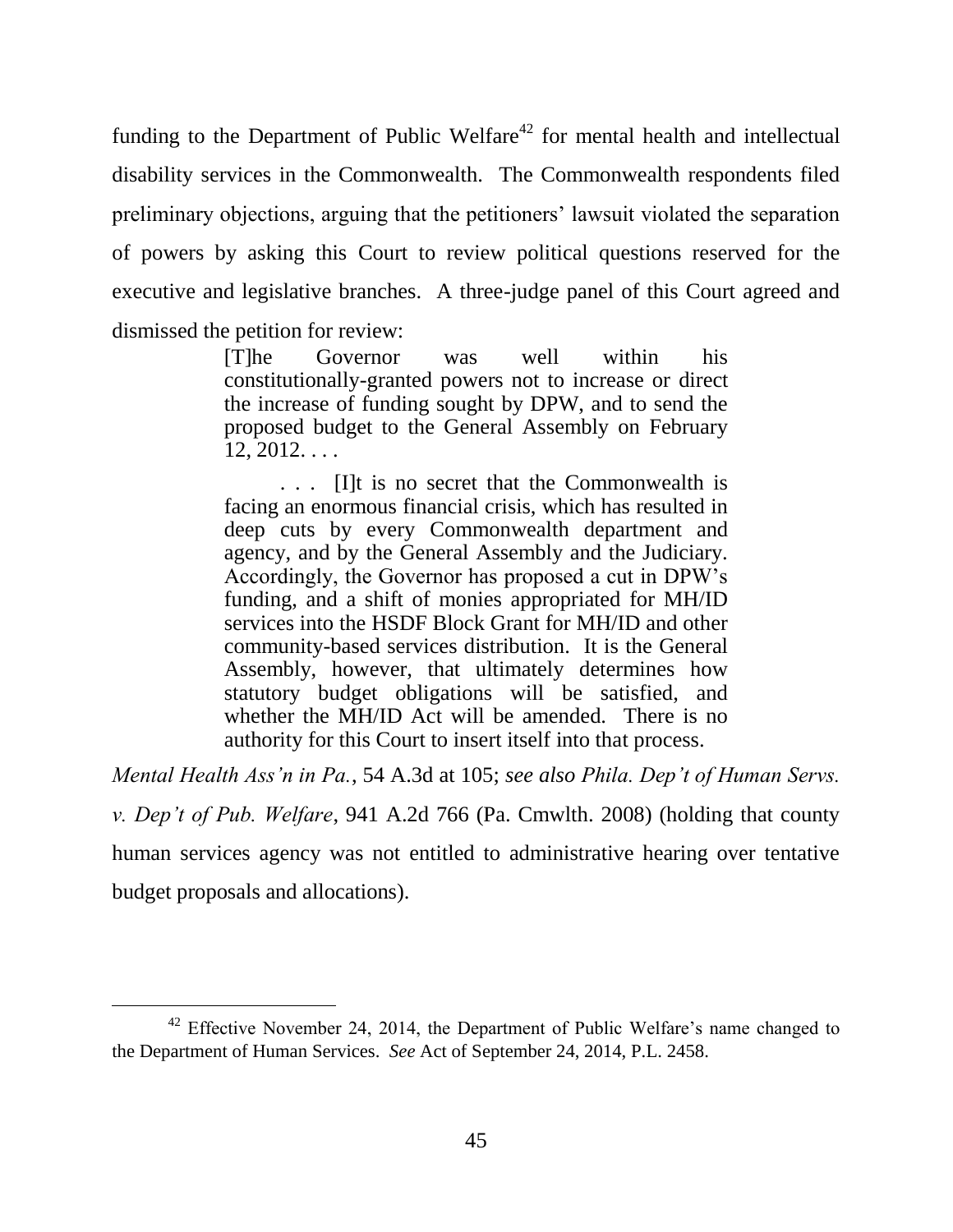In *Finn v. Rendell*, 990 A.2d 100 (Pa. Cmwlth. 2010), a single-judge opinion,<sup>43</sup> this Court dismissed a petition for review in our original jurisdiction, wherein the County Commissioners of Montour County sought an order compelling the Commonwealth to provide the funds necessary to reimburse the county for costs incurred in funding its full-time district attorney and to provide adequate funding going forward. Among the reasons the Court cited was the doctrine of separation of powers, pointing to the General Assembly's taxing and spending powers under Article II, Section 1 of the Pennsylvania Constitution,<sup>44</sup> and the speech and debate clause in Article II, Section 15.<sup>45</sup> *Finn*, 990 A.2d at 106.

With this background, we turn to the question of whether PEDF's challenge to the adequacy the funding provided to DCNR in Section 1603-E of the Fiscal Code is justiciable. We are mindful that the constitutional imperative to conserve and maintain our public natural resources does not wax and wane with our cyclical economy. But, except in extreme cases where the independence of the judicial branch has been threatened, the above precedent shows a reluctance in, if

<sup>45</sup> Article II, Section 15 of the Pennsylvania Constitution provides:

The members of the General Assembly shall in all cases, except treason, felony, violation of their oath of office, and breach or surety of the peace, be privileged from arrest during their attendance at the sessions of their respective Houses and in going to and returning from the same; *and for any speech or debate in either House they shall not be questioned in any other place.*

(Emphasis added.)

<sup>43</sup> As a single-judge opinion, we cite *Finn* for its persuasive value pursuant to Section 414(b) of the Court's Internal Operating Procedures.

<sup>&</sup>lt;sup>44</sup> Article II, Section 1 of the Pennsylvania Constitution provides: "The legislative power of this Commonwealth shall be vested in a General Assembly, which shall consist of a Senate and a House of Representatives."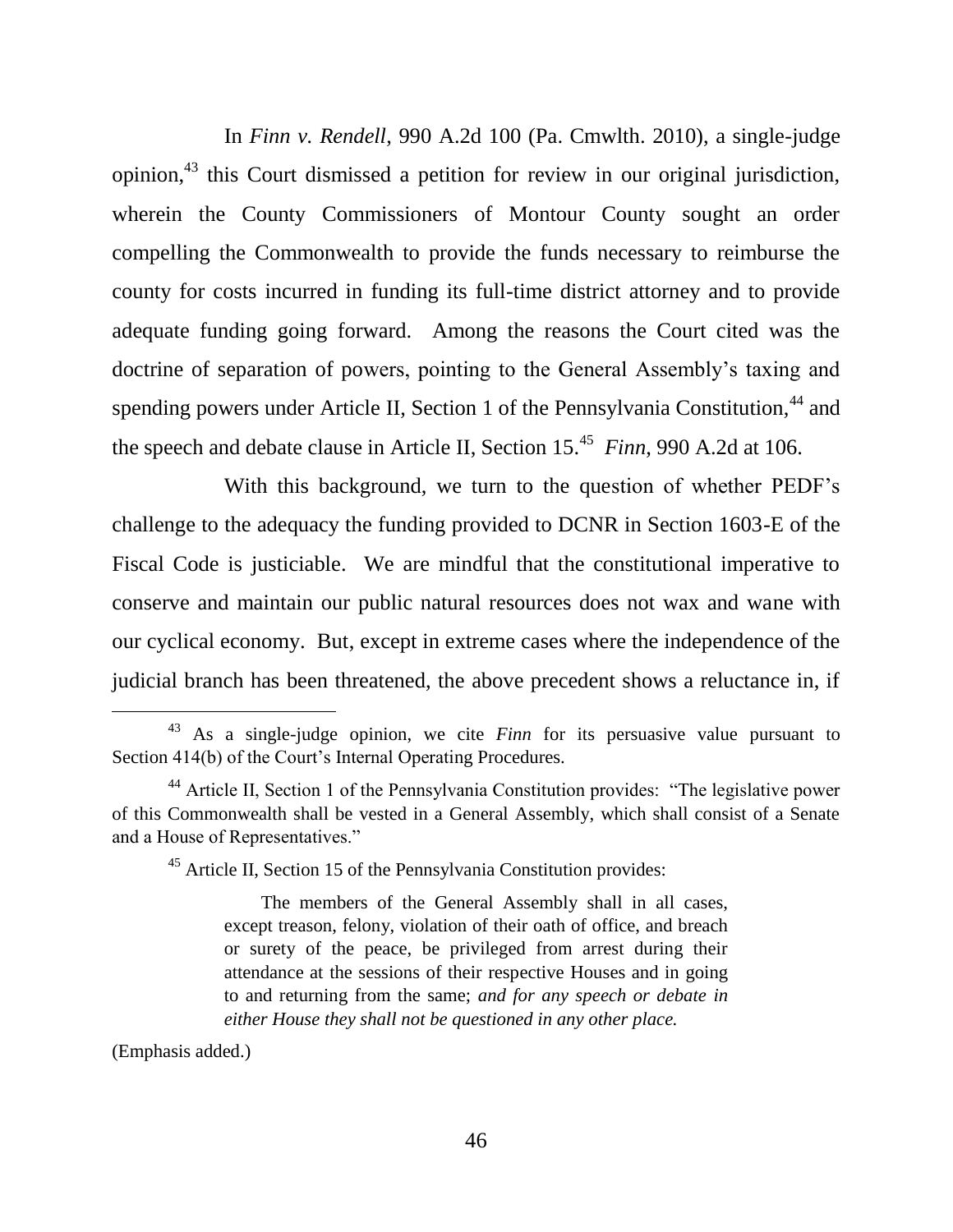not an outright refusal by, this Court to second guess the amounts of the General Assembly's appropriations to Commonwealth agencies. Because DCNR has at least a statutory obligation to maintain and conserve State lands held in trust under the Environmental Rights Amendment, PEDF would argue that judicial review is warranted here, if only to ensure that the General Assembly's appropriations to DCNR are not so inadequate that it effectively defunds our State parks and forests.

We need not, however, reach the question of whether the adequacy of funding to DCNR to meet its statutorily-delegated duties under the Environmental Rights Amendment is justiciable. The only standard for adequate funding inquiries adopted by the Pennsylvania Supreme Court inquires as to whether the amount funded is so inadequate that it impairs the proper functioning of the judiciary, or in this case DCNR. If we were to apply that standard here, PEDF has presented no evidence that the current funding appropriated to DCNR from all sources is inadequate—*i.e.*, that the funding is so deficient that DCNR cannot conserve and maintain our State natural resources. We, therefore, will deny PEDF's application for summary relief with respect to its constitutional challenge to Section 1603-E and grant Commonwealth Respondents' cross-application.

### **D. Environmental Rights Amendment Challenges to General Assembly Transfers/Appropriations From the Lease Fund**

We concluded above that the General Assembly acted within its constitutional authority in enacting Section 1602-E of the Fiscal Code above, reinvesting in it the power to appropriate royalty monies within the Lease Fund. Passing legislation, including Act 13, which appropriates those monies is also a valid exercise of the General Assembly's constitutional power. PEDF, however, contends that in exercising that power, the General Assembly has violated

47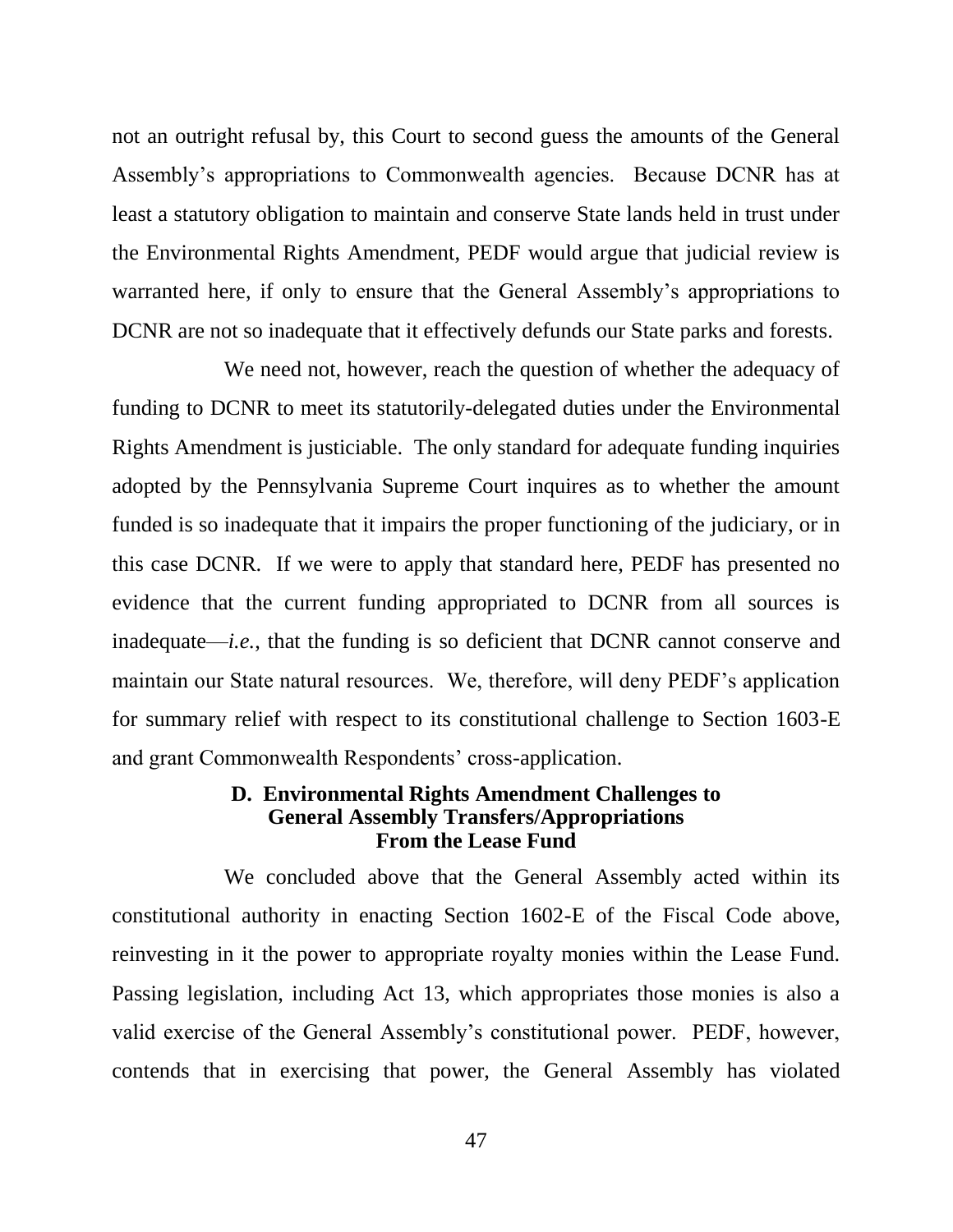Article I, Section 27, which is a constitutional limitation on how the Commonwealth, as trustee, may spend revenue recognized from the leasing of State land for oil and natural gas development. PEDF contends that those monies must be committed to furthering the purposes, rights, and protections afforded under the Environmental Rights Amendment. "[R]egardless of the extent to which the political branches are responsible for budgetary matters, they are not permitted to enact budget-related legislation that violates the constitutional rights of Pennsylvania citizens." *Hosp. & Healthsystem Ass'n of Pa. v. Commonwealth*, 77 A.3d 587, 598 (Pa. 2013) (*HHAP*). In addressing this contention, we must determine whether there is such a constitutional constraint and, if there is, whether the uses to which the General Assembly has directed Lease Fund dollars violate that constraint.

PEDF's constitutional challenge to the General Assembly's appropriation and transfer of monies out of the Lease Fund implicates the second and third clauses of the Environmental Rights Amendment, which create a public trust in favor of the people. As trustee, the Commonwealth "is a fiduciary obligated to comply with the terms of the trust and with standards governing a fiduciary's conduct." *Robinson Twp.*, 83 A.3d at 957. Those fiduciary standards have been summarized by the Pennsylvania Superior Court as follows:

> "A trust is a fiduciary relationship with respect to property, subjecting the person by whom the title to the property is held to equitable duties to deal with the property for the benefit of another person. . . ." The settled law in Pennsylvania is that "the pole star in every trust . . . is the settlor's . . . intent and that intent must prevail." The settlor's intent may be divined by considering the trust document as a whole.

> > . . .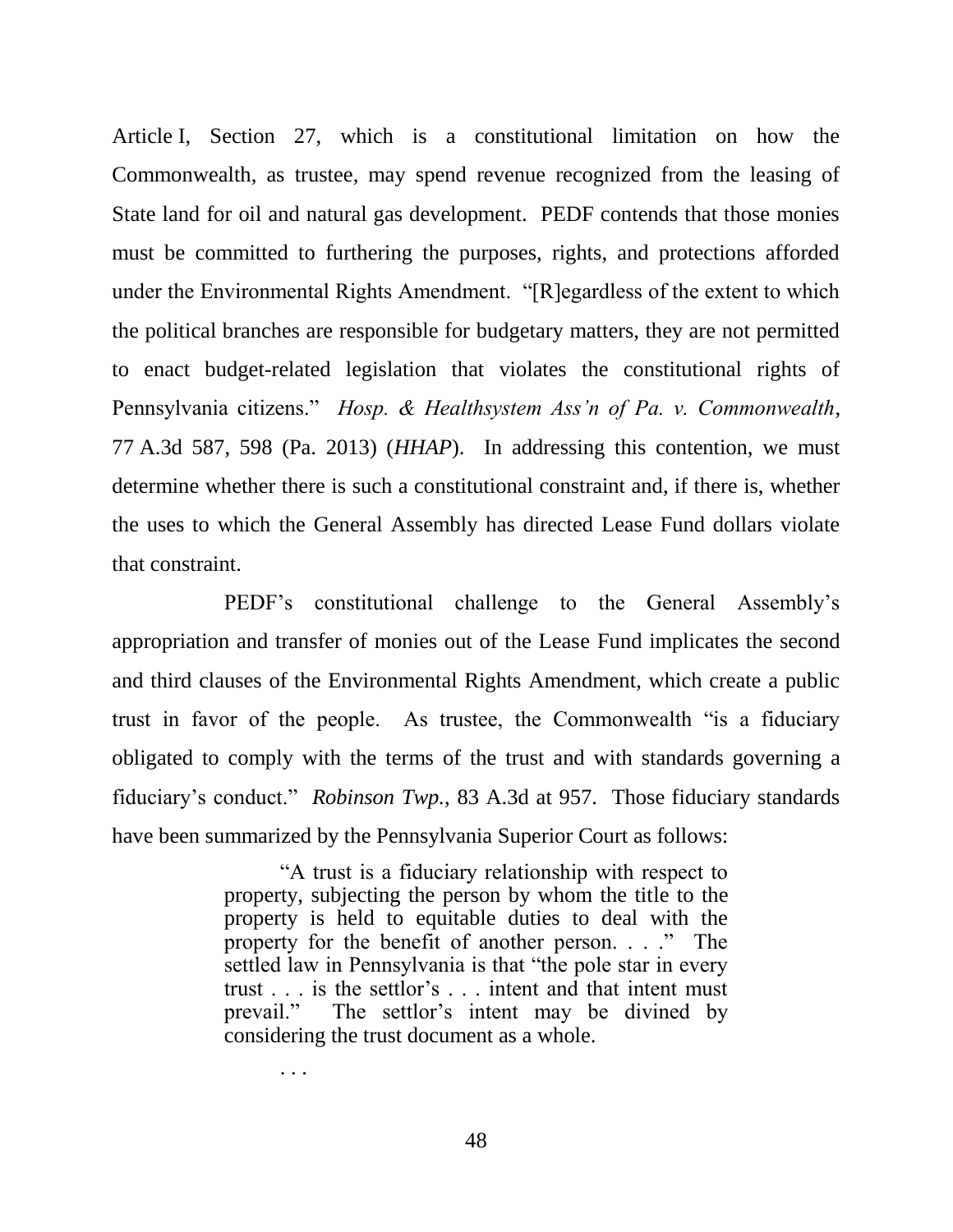"The primary duty of a trustee is the preservation of the assets of the trust and the safety of the trust principal."

*In re Estate of Warden*, 2 A.3d 565, 572 (Pa. Super. 2010) (first three alterations in original) (citations omitted) (quoting *In re Trust of Hirt*, 832 A.2d 438, 447-48 (Pa. Super. 2003); *Estate of Pew*, 655 A.2d 521, 533 (Pa. Super. 1994)).

Turning to the Environmental Rights Amendment, it is evident that in ratifying the Environmental Rights Amendment the citizens of this Commonwealth intended to place Pennsylvania's "public natural resources" in trust and to impose a duty on the Commonwealth, as trustee, to *"conserve and maintain* them for the benefit of all the people." Pa. Const. art. I, § 27 (emphasis added). The only guidance we have on the meaning of the phrase "public natural resources" is from the *Robinson Township* plurality:

> The drafters . . . left unqualified the phrase public natural resources, suggesting that the term fairly implicates relatively broad aspects of the environment, and is amenable to change over time to conform, for example, with the development of related legal and societal concerns. At present, the concept of public natural resources includes not only state-owned lands, waterways, and mineral reserves, but also resources that implicate the public interest, such as ambient air, surface and ground water, wild flora, and fauna (including fish) that are outside the scope of purely private property.

> The legislative history of the amendment supports this plain interpretation. In its original draft, the second clause of the proposed Environmental Rights Amendment included an enumeration of the public natural resources to be protected. The resources named were "the air, waters, fish, wildlife, and the public lands and property of the Commonwealth...." But, after members of the General Assembly expressed disquietude that the enumeration of resources would be interpreted "to limit, rather than expand, [the] basic concept" of public natural resources, Section 27 was amended and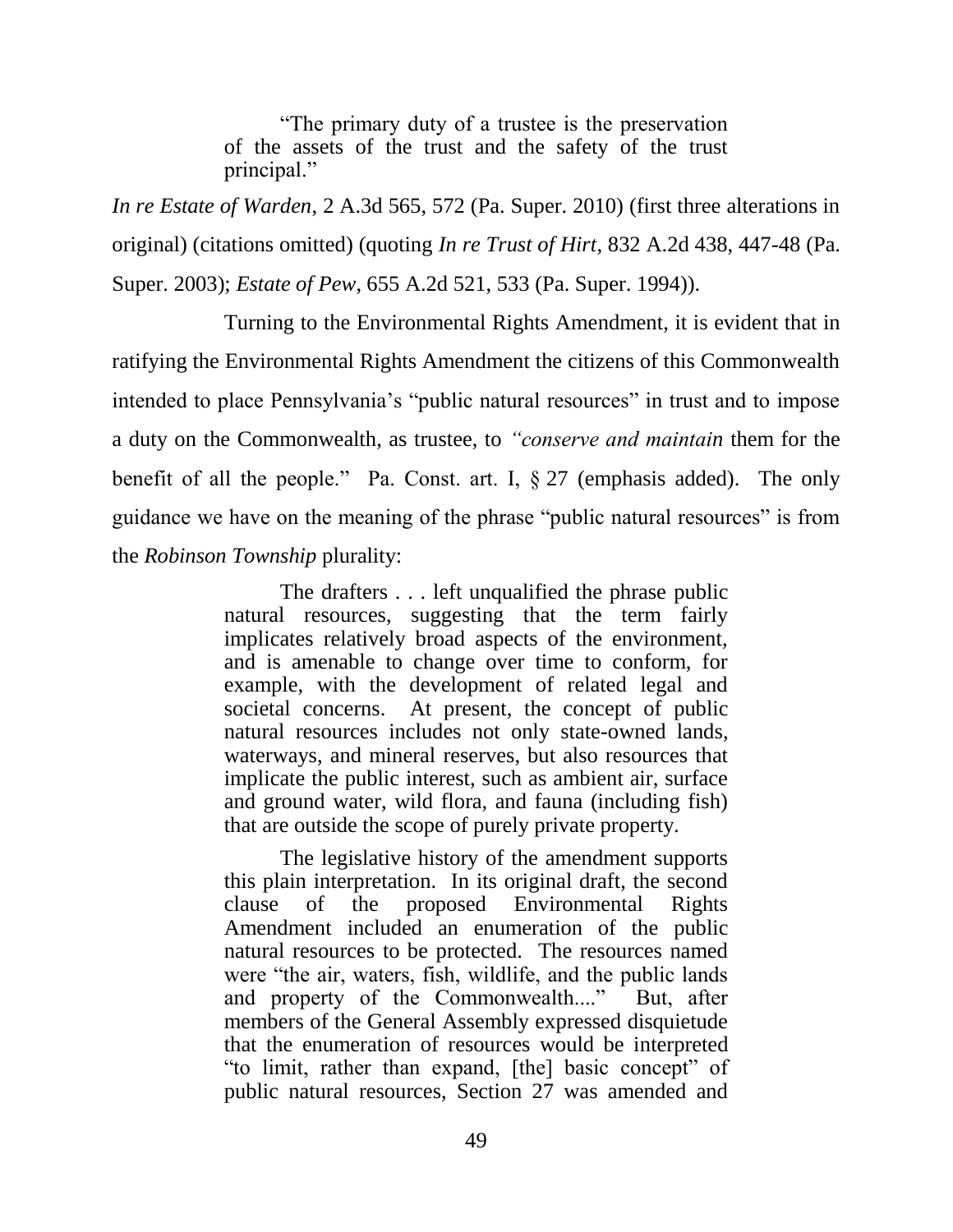subsequently adopted in its existing, unrestricted, form. The drafters seemingly signaled an intent that the concept of public natural resources would be flexible to capture the full array of resources implicating the public interest, as these may be defined by statute or at common law.

*Robinson Twp.*, 83 A.3d at 955 (last two alterations in original) (citations omitted).

With respect to the duty to conserve and maintain, the plurality continued:

The plain meaning of the terms conserve and maintain implicates a duty to prevent and remedy the degradation, diminution, or depletion of our public natural resources. As a fiduciary, the Commonwealth has a duty to act toward the corpus of the trust—the public natural resources—with prudence, loyalty, and impartiality.

*Id.* at 957.

 $\overline{a}$ 

Although the Environmental Rights Amendment places an affirmative duty on the Commonwealth to "prevent and remedy the degradation, diminution, or depletion of our public natural resources"—*i.e.*, to conserve and maintain, the Environmental Rights Amendment does not also expressly command that all revenues derived from the sale or leasing of the Commonwealth's natural resources must be funneled to those purposes and those purposes only.<sup>46</sup> In the absence of an express direction to the contrary, so long as the Commonwealth is fulfilling its Article I, Section 27 obligations, the source of the funding appropriated to meet those obligations seems to us to be a matter of discretion vested in the General

<sup>&</sup>lt;sup>46</sup> Where the drafters of the Pennsylvania Constitution intended to dedicate a tranche of money to a particular purpose, they did so expressly. *See* Pa. Const. art. VIII, § 11(a) (relating to Motor Licensing Fund); *id.* § 16 (relating to Land and Water Conservation and Reclamation Fund).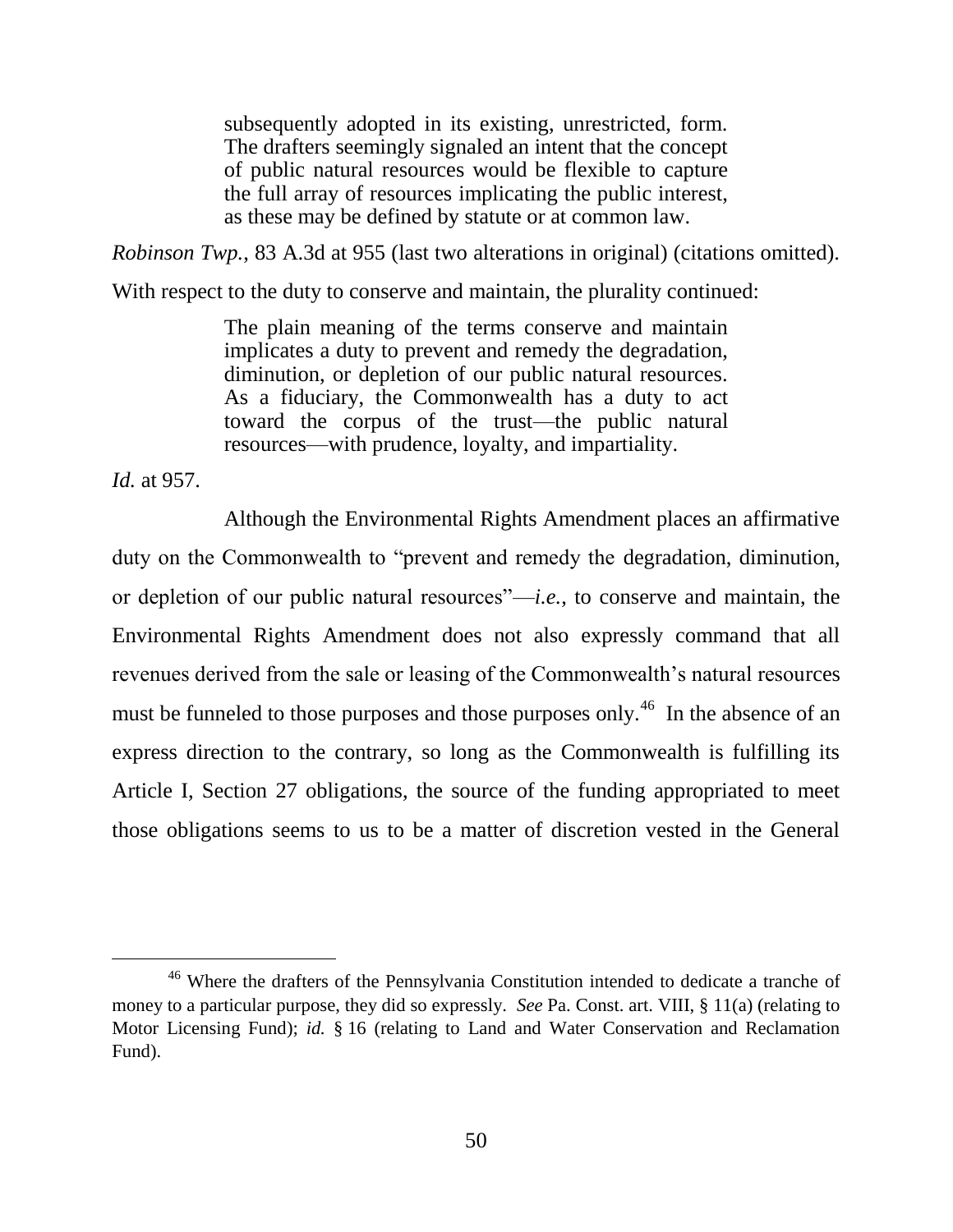Assembly under Article II, Section 1; Article III, Section  $24$ ;<sup>47</sup> and Article VIII, Section  $13^{48}$  of the Pennsylvania Constitution.

The only constraint we see on the use of monies derived from the sale or leasing of public natural resources under Article I, Section 27 is the general requirement that the monies be used "for the benefit of all the people." The public benefit to which those monies are put lies within the discretion of the General Assembly. Because of this conclusion, we reject PEDF's contention that the Lease Fund, created by statute, is a trust fund. Absent any constitutional protection, the Lease Fund is a special fund. As our Supreme Court recognized in *HHAP*, the General Assembly "retain[s] authority to control the fate of special funds in order to serve the changing needs of the government." *HHAP*, 77 A.3d at 604.<sup>49</sup>

 $\overline{a}$ 

(a) Operating budget appropriations made by the General Assembly shall not exceed the actual and estimated revenues and surplus available in the same fiscal year.

(b) The General Assembly shall adopt a capital budget for the ensuing fiscal year.

<sup>49</sup> In *HHAP*, the Pennsylvania Supreme Court held that the Medical Care Availability and Reduction of Error (MCARE) Fund, although a special fund created by statute, operated in the nature of a trust fund for the benefit of the health care providers. It reached this conclusion because the law actually compelled health care providers to pay into the fund, with the promise that the monies would be used to satisfy professional liability judgments against them. Here, the citizens of the Commonwealth are not compelled to pay their personal property into the fund with a promised benefit. Although the Environmental Rights Amendment places their common property—the Commonwealth's natural resources—in the hands of the Commonwealth as **(Footnote continued on next page…)**

<sup>&</sup>lt;sup>47</sup> Article III, Section 24 of the Pennsylvania Constitution, titled "Paying Out Public Moneys", provides: "No money shall be paid out of the treasury, except on appropriations made by law and on warrant issued by the proper officers; but cash refunds of taxes, licenses, fees and other charges paid or collected, but not legally due, may be paid, as provided by law, without appropriation from the fund into which they were paid on warrant of the proper officer."

<sup>&</sup>lt;sup>48</sup> Article VIII, Section 13 of the Pennsylvania Constitution, titled "Appropriations", provides: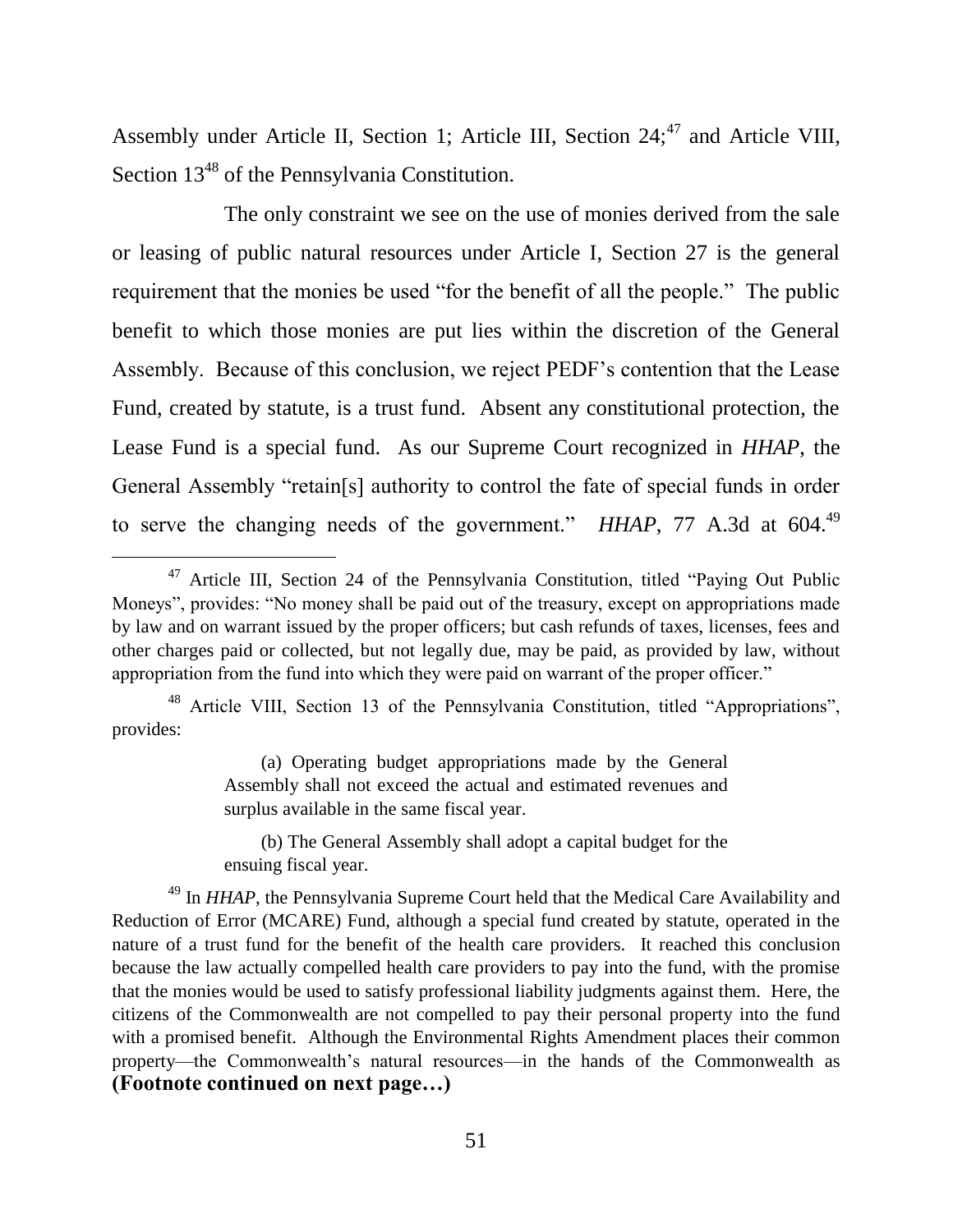Concluding that there is no constitutional mandate that monies derived from the leasing of State lands for oil and natural gas development be reinvested into the conservation and maintenance of the Commonwealth's public natural resources, we need not consider, for purposes of a constitutional analysis, the various uses for which the General Assembly has appropriated those funds, which on their face appear to be uses that benefit all of the people of the Commonwealth. We, therefore, will deny PEDF's application for summary relief with respect to its constitutional challenge to the transfers/appropriations from the Lease Fund and grant Commonwealth Respondents' cross-application on this challenge.

### **E. Future Leasing**

As noted above, we will not consider PEDF's challenges to the legality of the 2008 Lease Sale, January 2010 Lease Sale, or the Anadarko Lease Sale due to the absence of indispensable parties. Moreover, we do not have before us a challenge to a proposed sale, as the record does not show that a final decision to lease additional State lands for non-surface disturbance leasing, as authorized in the Corbett Executive Order, has been made. Nonetheless, the Corbett Executive Order, coupled with the amendment to Section 1605-E of the Fiscal Code, authorizing the transfer of \$95 million from the Lease Fund to the General Fund in FY 2014-2015, strongly suggests that further leasing is, or will be, under consideration. One would have to ignore the history of the Commonwealth's leasing activities during the Marcellus Shale era to conclude otherwise.

### **(continued…)**

l,

trustee, the promise in return is only that the Commonwealth would conserve and maintain that property for their collective benefit.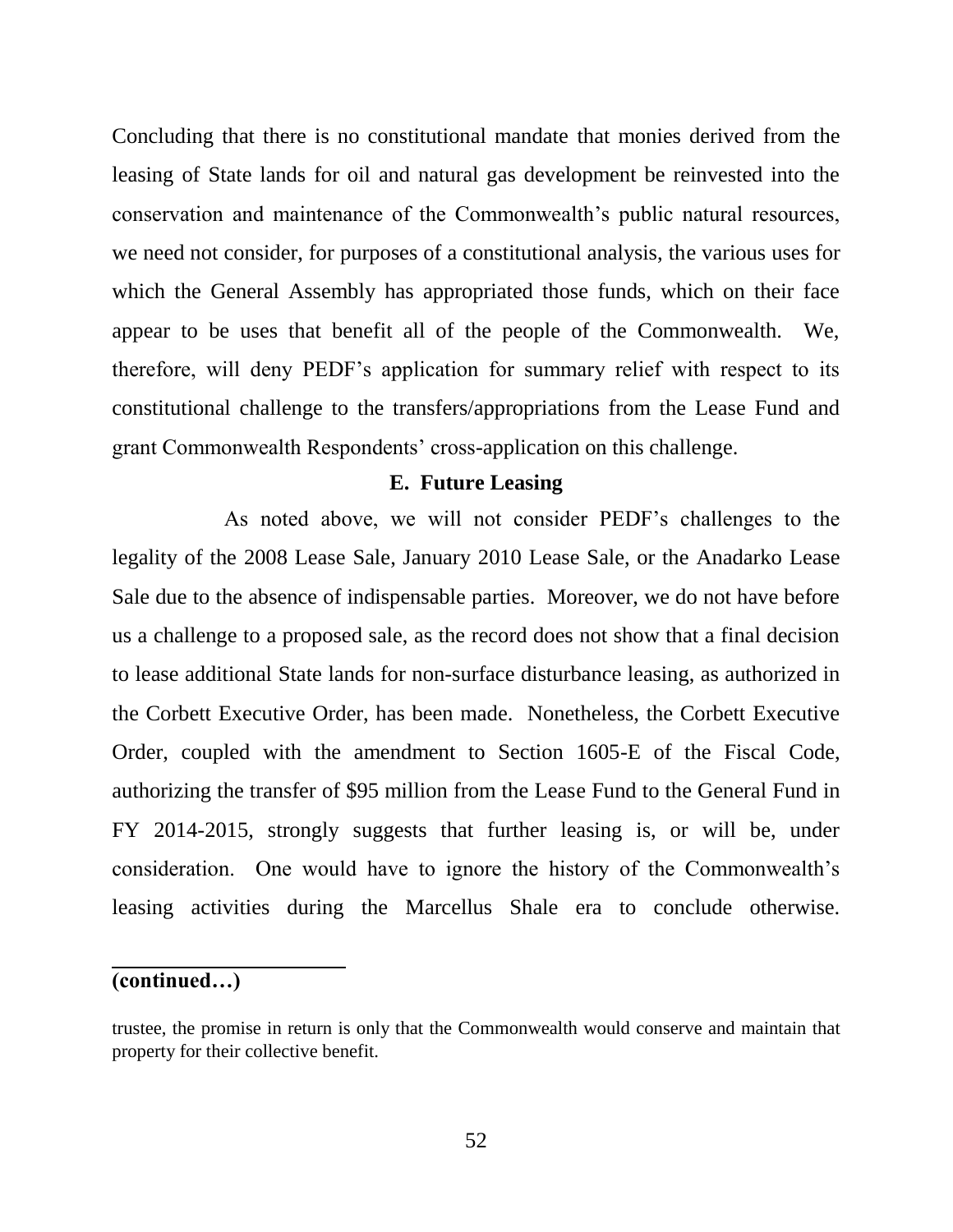Accordingly, we will address an issue raised by the Commonwealth Respondents in their cross-motions for summary relief relating to this decision-making process. 50

It is important here to note that *Robinson Township* involved efforts by the Commonwealth to regulate by legislation oil and natural gas development throughout the Commonwealth, and not just on Commonwealth-owned lands. Thus, it was necessary for the Supreme Court to strike a reasonable balance between the rights and duties conferred to all Pennsylvanians under Article I, Section 27, and the inherent right of our citizens to the fair use, enjoyment, and, indeed, profit from their real property. Here no such balancing is necessary, because what is at issue here is revenue generated not from natural gas development on private property, but from the leasing of State lands and disposition of state natural resources held in trust by the Commonwealth for an express purpose—*i.e.*, conservation and maintenance. The decision to use State lands for revenue-generating activities and development lies exclusively within the Commonwealth's control. *Cf. Belden & Blake Corp. v. Dep't of Conservation & Natural Res.*, 969 A.2d 528 (Pa. 2009) (addressing access issues of owner of

<sup>50</sup> The concurring and dissenting opinion states that until there is a "disagreement between the Governor and DCNR over leasing," our discussion in this portion of the opinion is premature, at best. We disagree. Given the fact that cabinet-level officials serve at the pleasure of the Governor, we do not envision a situation where the Governor would ever be forced into Court to resolve a conflict with one of his appointees. There is a more obvious, non-judicial remedy available to the Governor in that situation. The disagreement we address in this portion of the opinion, instead, is between PEDF and the Commonwealth Respondents as to who has the authority to make leasing decisions. We can envision no additional facts or context that would elucidate this pure question of law. Moreover, as noted above, legislative actions relating to Commonwealth FY 2014-2015, when viewed through the prism of history, provide sufficient indicia of an actual controversy.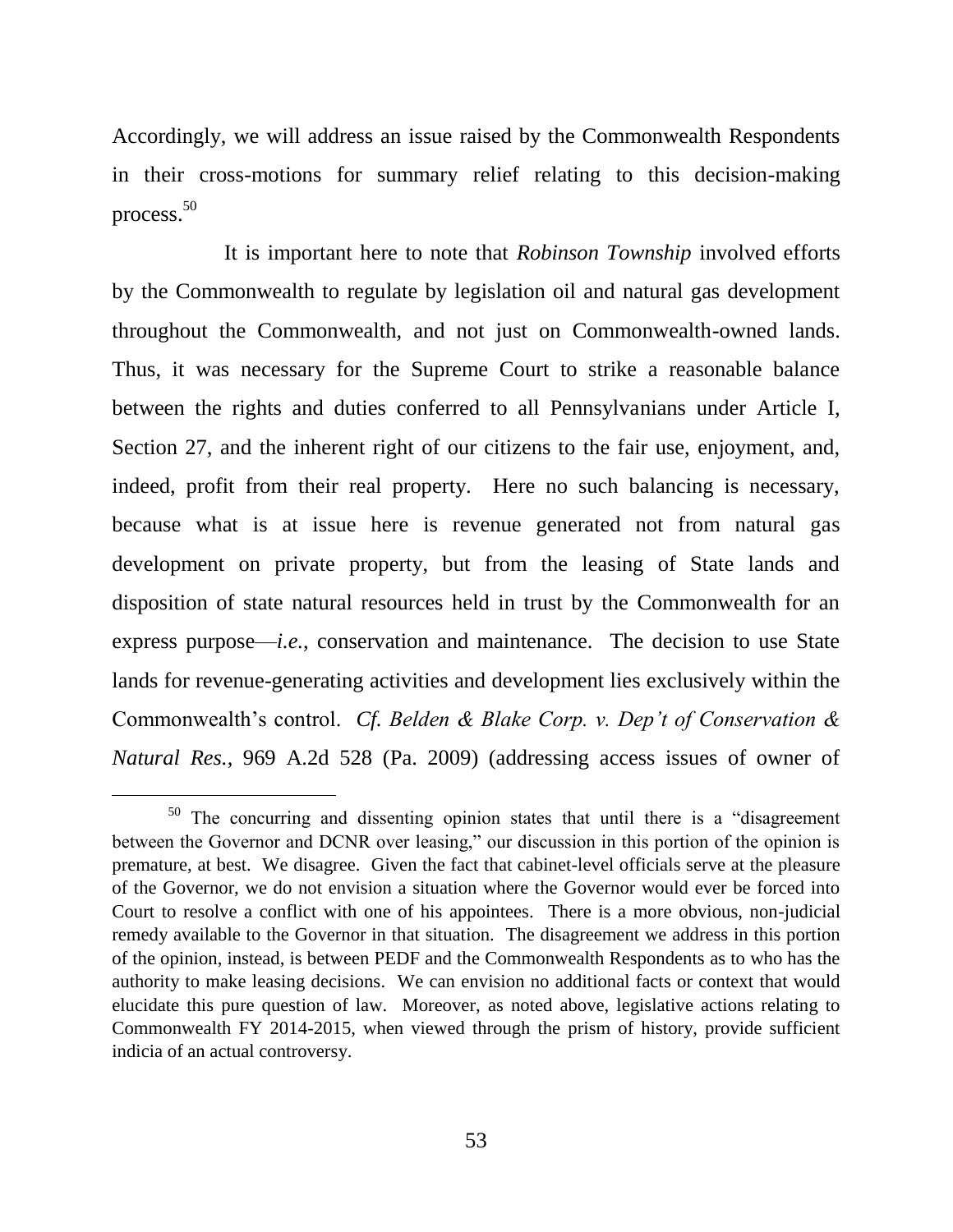subsurface oil and gas rights where Commonwealth, as trustee, holds surface rights).

Moreover, there is neither a mandate within nor an expectation created by the Environmental Rights Amendment that state-owned lands or natural resources (*e.g.*, timber, coal, oil, and natural gas) would be leased or sold for reasonable economic development. Nonetheless, even the plurality in *Robinson Township* recognized that "development promoting the economic well-being of the citizenry obviously is a legitimate state interest." *Robinson Twp.*, 83 A.3d at 954. The plurality continued: "[W]e do not perceive Section 27 as expressing the intent of either the unanimous legislative sponsors or the ratifying voters . . . to derail development leading to an increase in the general welfare, convenience, and prosperity of the people." *Id.* If anything, when environmental concerns of development are juxtaposed with economic benefits of development, the Environmental Rights Amendment is a thumb on the scale, giving greater weight to the environmental concerns in the decision-making process. A determination as to whether sales or leases of state-owned lands or natural resources are consistent with the Commonwealth's obligations under Article I, Section 27, must be made on a case-by-case basis.

The General Assembly set forth "legislative findings"<sup>51</sup> in the 2014 Fiscal Code Amendments, including a finding that "[r]evenue from the leasing of

<sup>&</sup>lt;sup>51</sup> Legislative findings set forth in statute may be helpful in divining legislative intent when construing the particular law. *See* 1 Pa. C.S. § 1921 (providing that "object of all interpretation and construction of statutes is to ascertain and effectuate the intention of the General Assembly"). Those findings, however, are not unassailable. In *Commonwealth v. Williams*, 832 A.2d 962 (Pa. 2003), the Pennsylvania Supreme Court relied, in part, on codified legislative findings when it determined that the General Assembly's intent in passing what is **(Footnote continued on next page…)**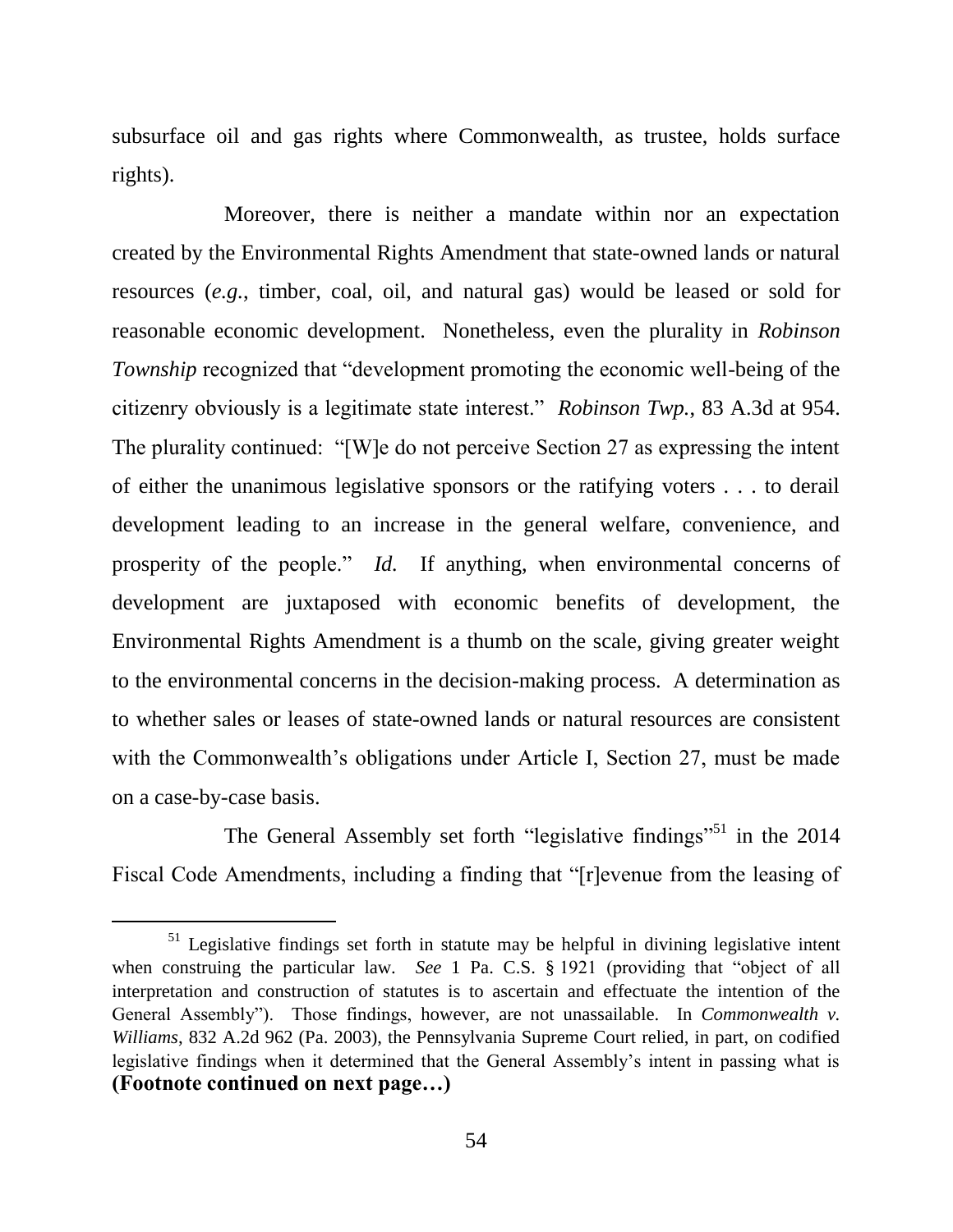State land to extract natural gas is necessary to obtain the revenue necessary to effectuate" the 2014 GAA. Section 1601.1-E of the Fiscal Code. The General Assembly also found that, "notwithstanding any law to the contrary, it is in the best interest of the Commonwealth to lease oil and gas rights," if two criteria are satisfied. *Id.* The first criteria is if DCNR, "in consultation with the Governor, continues strong and effective lease protections, best management practices and ongoing monitoring programs on the impact of gas operations." *Id.* The second criteria is if DCNR "maintains a balance of money in the [Lease] [F]und to carry out [DCNR's] statutory obligation to protect State forest and park land and other environmental activities." *Id.*

The legislative findings within the 2014 Fiscal Code Amendments provide insight into the General Assembly's decision to transfer monies in the Lease Fund to the General Fund and support the General Assembly's view that DCNR should enter into additional leases of State land for oil and natural gas extraction. The criteria set forth therein, however, are not the criteria for assessing the constitutionality of future sales and leases, nor is the General Assembly's finding that it is in the Commonwealth's best interest to lease oil and gas rights binding on this Court or executive branch decision-makers. We are not required to defer to any of the General Assembly's codified legal analyses and conclusions disguised as legislative findings. It is within the province of the judiciary to

#### **(continued…)**

l,

commonly known as Megan's Law II, 42 Pa. C.S. §§ 9791-9799.1, was to promote public safety and not to punish. It did so, however, recognizing an absence of "competent and credible evidence undermining the relevant legislative findings." *Williams*, 832 A.2d at 986.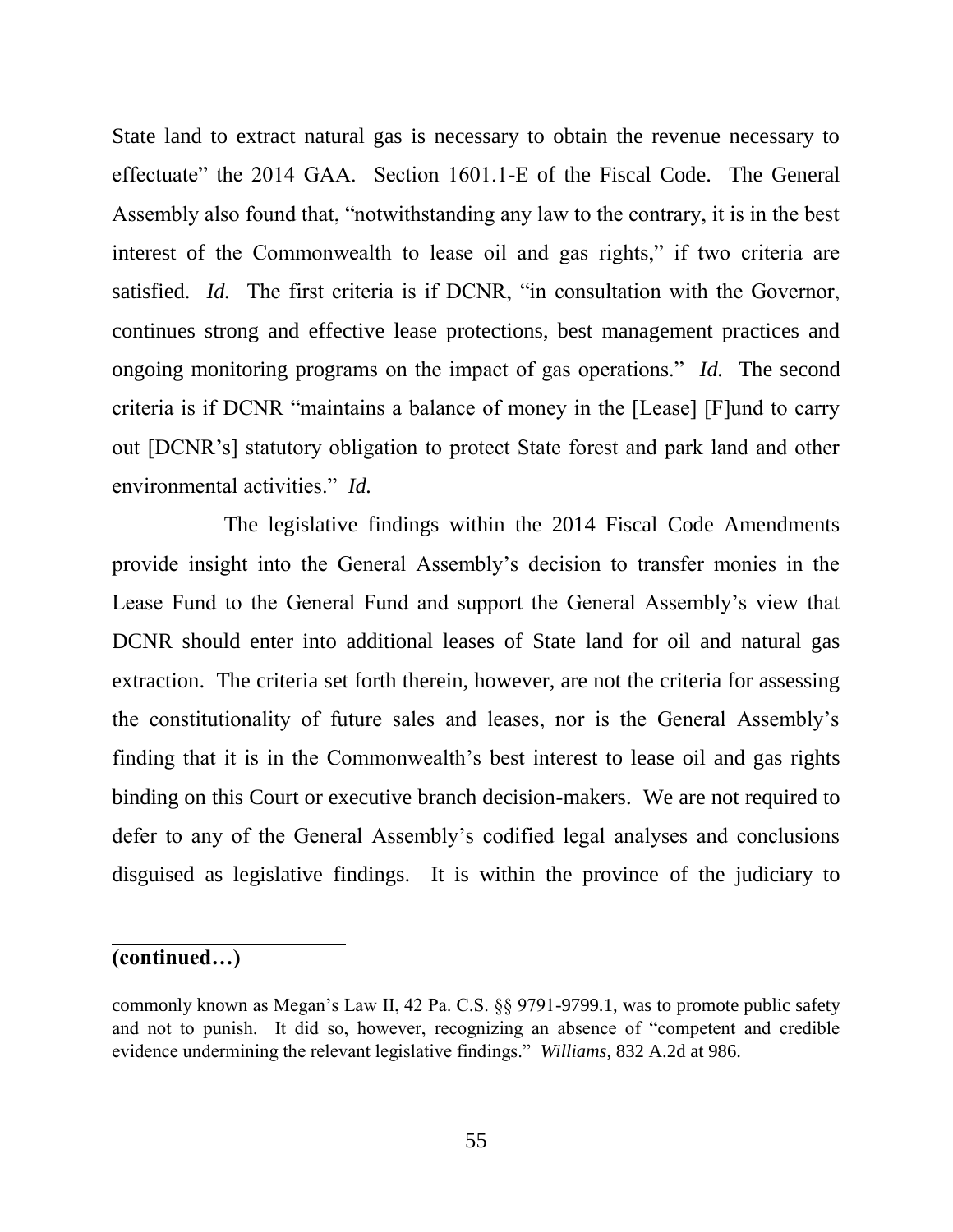determine whether particular legislative or executive action complies with existing law and, even more important, the Pennsylvania Constitution.

As to who has authority over leasing decisions, Commonwealth Respondents contend that the Environmental Rights Amendment does not place the sole authority over leasing decisions within DCNR. "Section 27," they contend, "does not impose a duty on the Governor to follow slavishly recommendations of the head of DCNR or his staff when making policy decisions that might have an impact on public natural resources." (Cmwlth. Respondents' Br. at 33-34.) In essence, Commonwealth Respondents contend that because the DCNR Secretary serves at the pleasure of the Governor and as a part of the executive branch, the Governor may override any and all decisions made by the DCNR Secretary.

We recognize the Governor's constitutional role as Chief Executive. Nonetheless, his duty as such requires him to "take care that the laws be faithfully executed." Pa. Const. art. IV, § 2. One of those laws is the CNRA, which vests within DCNR, not the Governor, exclusive authority to make and execute contracts or leases in the name of the Commonwealth for the extraction of oil and natural gas on State lands and to determine whether doing so is in the best interest of the Commonwealth. Section 302(a)(6) of the CNRA. The Court recognizes that appointed agency heads serve at the pleasure of the Governor and are, therefore, expected to take their lead from the Governor's office in terms of policy. But, the sale or lease of our Commonwealth's natural resources implicates not just policy, but constitutional rights and duties as well. *Robinson Twp.*, 83 A.3d at 981 ("[T]he Constitution constrains this Court not to be swayed by counter-policy arguments where the constitutional command is clear.") As appointed officers of the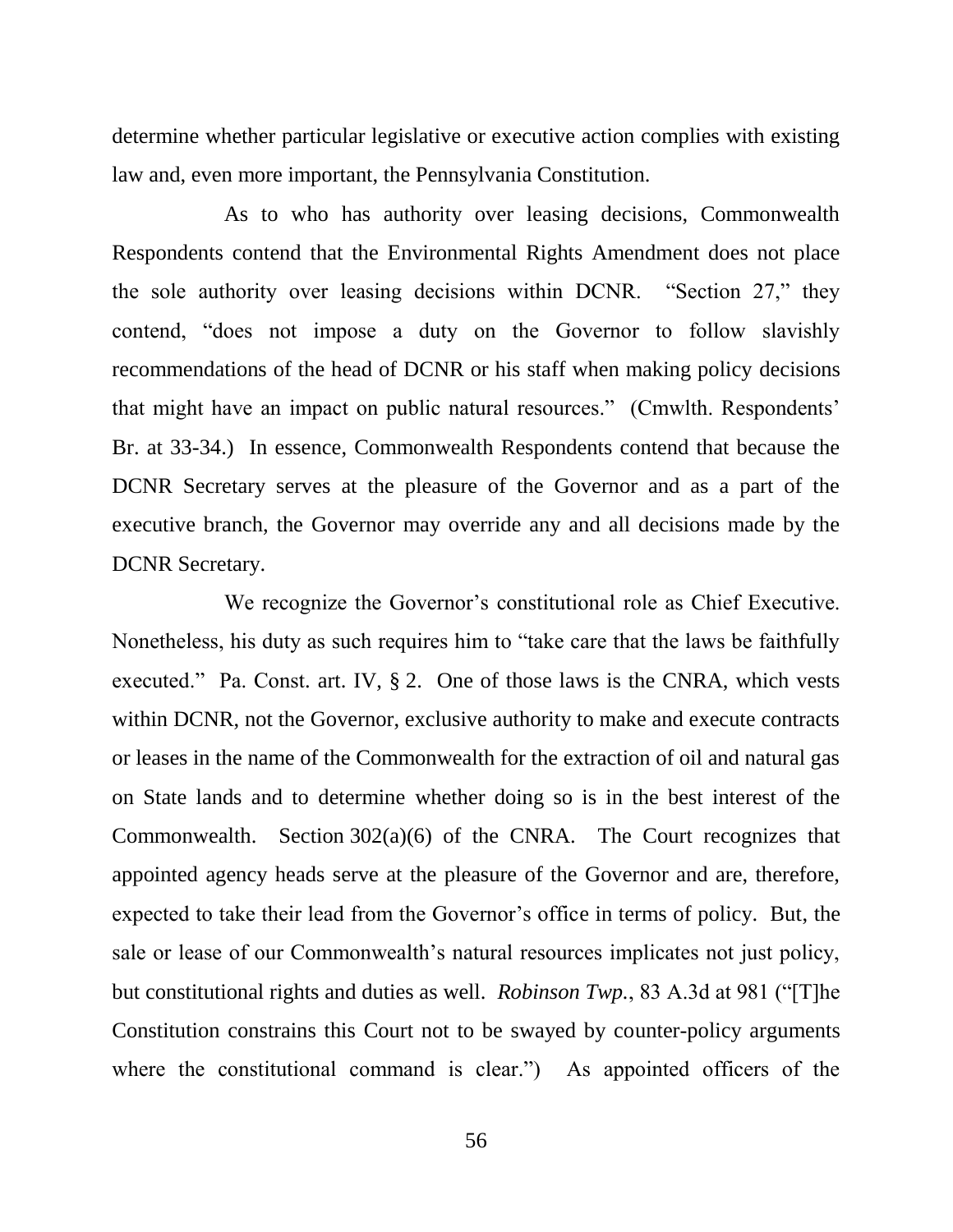Commonwealth, vested by law with the duty to protect and preserve our natural resources, officials within DCNR serve at the pleasure of the Governor. But, so long as they serve, they serve the people of this Commonwealth.<sup>52</sup> And, the people

l

Modern administrative agencies, on both the state and Federal levels, that have developed since before the New Deal usually combine legislative, executive and judicial functions under one roof. Such agencies are often collectively referred to as the "Fourth Branch" of government. *See,* Strauss, *The Place of Agencies in Government: Separation of Powers and the Fourth Branch*, 84 Columbia L.R. 573 (1984). The relationship of the fourth branch to the other three branches is not spelled out in any detail in the Federal Constitution or in our own Pennsylvania Constitution. . . .

. . . Nonetheless, because of the inherent concept of separation of powers, and the path of historical development, some bright lines can be established. An administrative agency that carries out public business directly affecting or regulating individual citizens must have some significant official relationship, however tenuous in certain respects, with each of the three constitutional branches. Each of those three branches must have some degree of oversight function in order to pass constitutional muster.

Executive oversight has occurred most frequently in the forms of appointment and removal. In spite of the growth of a professional bureaucracy and civil service protection, it is clear that a President or a governor can hire, or fire, top level policy making administrators. Even with respect to so-called "independent" agencies or commissions, the executive branch has some input and authority because of the right to appoint, which is usually coupled to a limited right of removal.

*Commonwealth v. Sessoms*, 532 A.2d 775, 784 (Pa. 1987) (Papadakos, J., concurring).

. . .

 $52$  The modern administrative agency is subject to checks and balances from all three branches of government. It derives its existence and authority from the legislature. Its decisions are subject to review by the judiciary. And, the executive branch exercises its oversight through the power to appoint and remove. Justice Papadakos explained this well: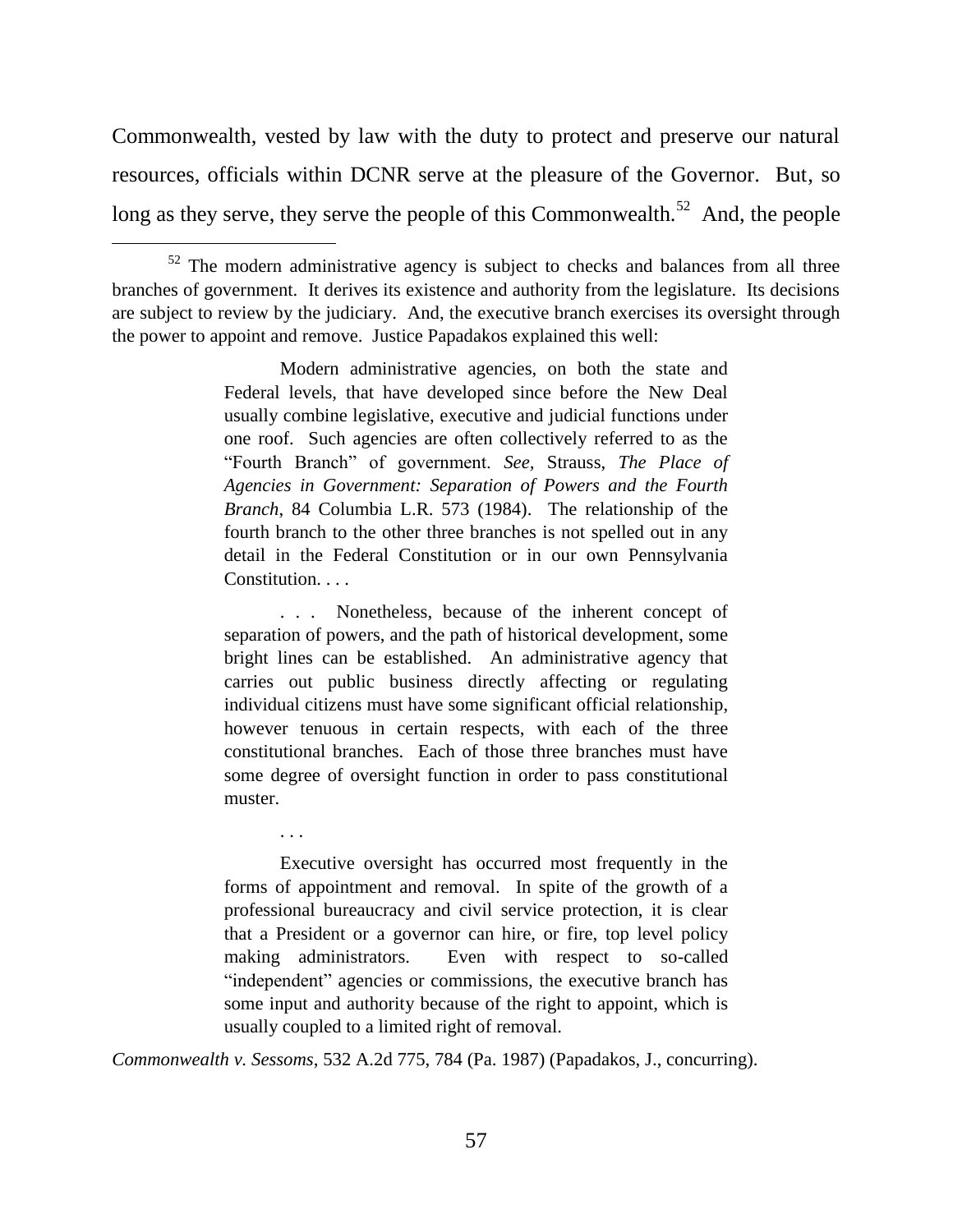of Pennsylvania are entitled to expect that those officials will "support, obey and defend" Article I, Section 27 of the Pennsylvania Constitution in the discharge of their powers and duties under the CNRA with fidelity, even when faced with overwhelming political pressure, perhaps from the Governor, to act against their better judgment. *See* Pa. Const. art. VI, § 3 (Oath of Office). This is not to say that the Governor, as the Chief Executive, and the General Assembly are precluded from attempting to influence DCNR's leasing decisions. Based on the CNRA, however, the ultimate decision lies exclusively with DCNR, and DCNR, therefore, is accountable for making the decision to lease and, if challenged, justifying it.

To the extent additional leasing of State lands is under consideration, the Court believes that DCNR is positioned to act consistent with its Article I, Section 27 duties and obligations. Those duties and obligations extend beyond imposing lease terms like those described by the General Assembly in Section 1601.1-E of the Fiscal Code. These types of lease provisions are certainly critical, as they, like the web of state and federal regulations that govern the manner by which natural gas may be extracted, are designed to reduce the risk of harm to the environment and impose remediation obligations on the lessee in the event of damage to our Commonwealth's natural resources. As it did in the prior lease sales during the Marcellus Shale era, however, DCNR must also consider whether even entering into further leasing would be in the best interests of the Commonwealth *and* consistent with the rights, duties, and obligations embodied in the Environmental Rights Amendment. Should DCNR choose to enter into further leases of state natural resources, it must provide adequate notice of that decision to the public. *See In re Condemnation by the Commonwealth, Dep't of Transp., of*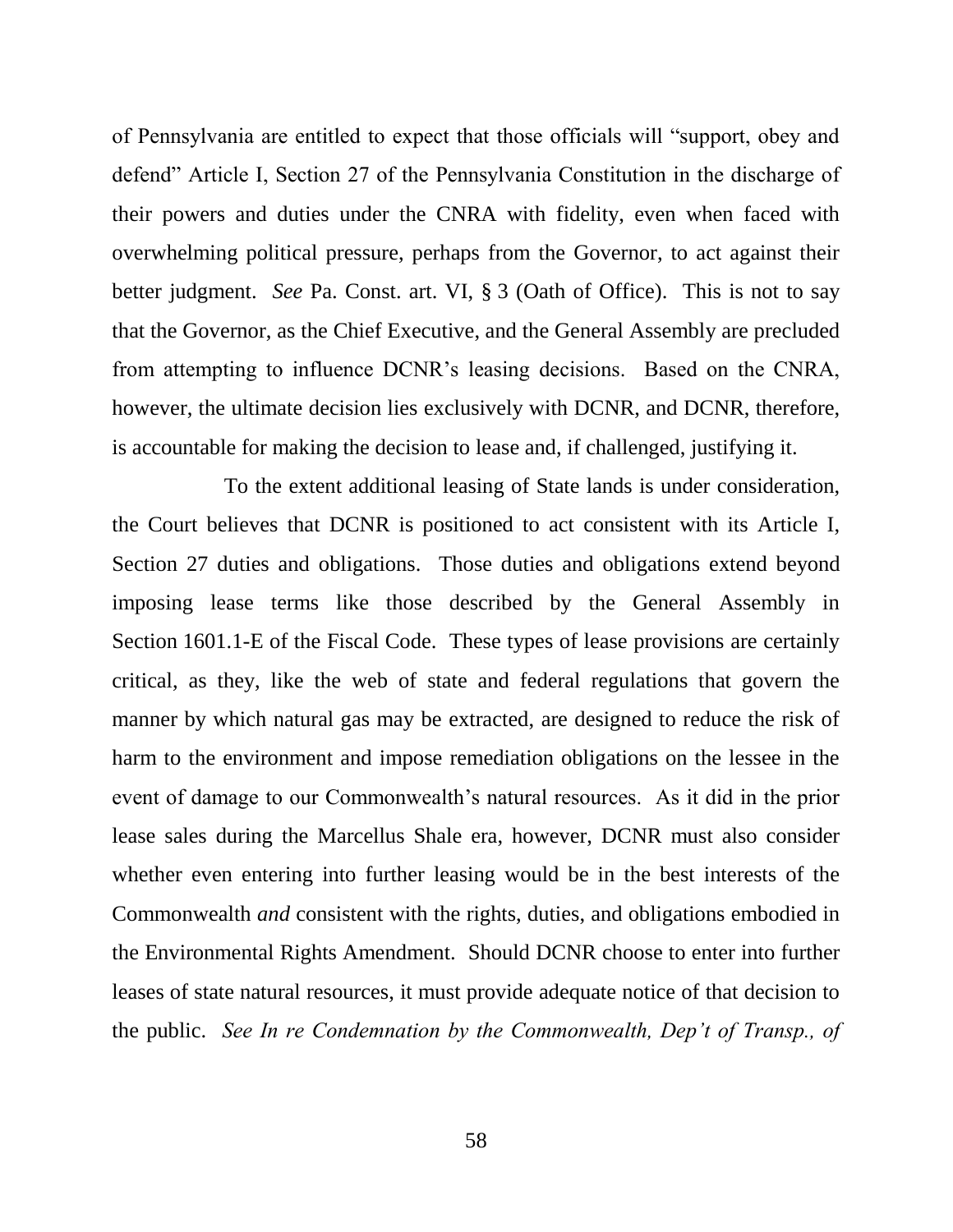*Right of Way, for Legislative Route 201, Section 5R/W*, 349 A.2d 819, 822-23 (Pa. Cmwlth. 1975) (en banc).

#### **V. CONCLUSION**

For the reasons set forth above, PEDF has failed to meet its burden with respect to its constitutional challenges to Sections 1602-E and 1603-E of the Fiscal Code. Summary relief will, therefore, be granted in favor of Commonwealth Respondents and against PEDF on those challenges. PEDF's constitutional challenges to the 2008 Lease Sale, January 2010 Lease Sale, and the Anadarko Lease Sale are dismissed due to lack of subject matter jurisdiction because of the absence of indispensable parties. As to PEDF's claim that the Lease Fund is a "trust fund" and its contents must therefore only be used to advance the purposes of the Environmental Rights Amendment, PEDF's application for summary relief will be denied and Commonwealth Respondents' cross-application will be granted.

Finally, because we conclude that under the CNRA, DCNR has the exclusive statutory authority to determine whether to sell or lease the Commonwealth's natural resources for oil and natural gas extraction, Commonwealth Respondents' application for summary relief, asking us to hold that the Governor may override DCNR's decisions under the CNRA, will be denied. As to all other claims subject to the parties' cross-applications for summary relief, the applications will be denied.

P. KEVIN BROBSON, Judge

59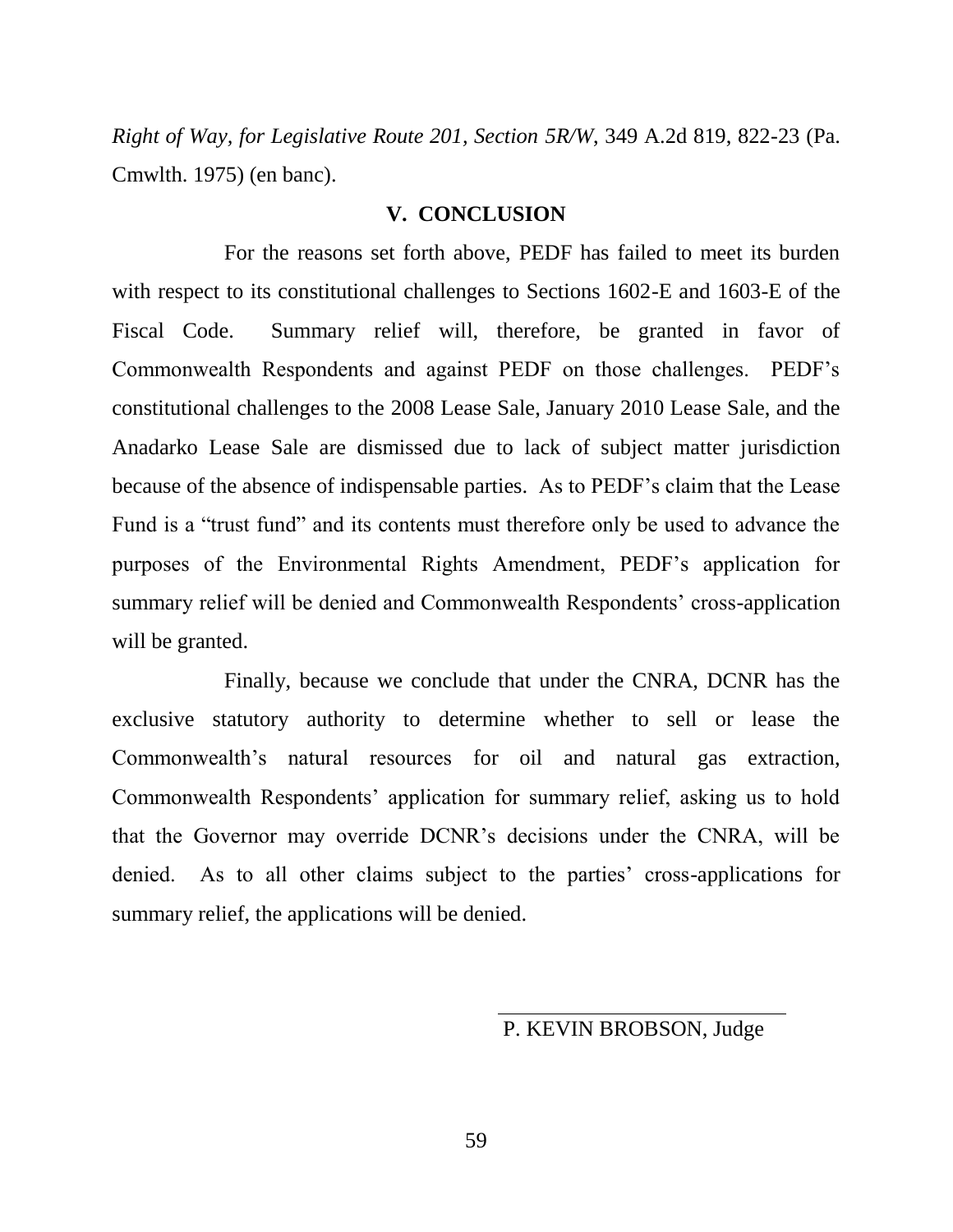### **IN THE COMMONWEALTH COURT OF PENNSYLVANIA**

| Pennsylvania Environmental              |                   |
|-----------------------------------------|-------------------|
| Defense Foundation,                     |                   |
| Petitioner                              |                   |
|                                         |                   |
| V.                                      | No. 228 M.D. 2012 |
| Commonwealth of Pennsylvania,           |                   |
| and Governor of Pennsylvania,           |                   |
| Thomas W. Corbett, Jr., in his official |                   |
| Capacity as Governor,                   |                   |
| Respondents                             |                   |
|                                         |                   |

### **O R D E R**

AND NOW, this 7th day of January, 2015, upon consideration of the cross-applications for summary relief of Petitioner Pennsylvania Environmental Defense Foundation (PEDF) and Commonwealth of Pennsylvania and Governor Thomas W. Corbett, Jr., in his official capacity (Commonwealth Respondents), and for the reasons set forth in the accompanying opinion, it is hereby ORDERED:

1. With respect to PEDF's request for a declaratory judgment that Sections 1602-E and 1603-E of the Fiscal Code, Act of April 9, 1929, P.L. 343, *as amended*, 72 P.S. §§ 1602-E, 1603-E, are unconstitutional, PEDF's application for summary relief is DENIED and Commonwealth Respondents' application for summary relief is GRANTED.

2. PEDF's constitutional challenges to past leases of State lands for oil and natural gas extraction are DISMISSED due to lack of subject matter jurisdiction because of the absence of indispensable parties.

3. With respect to PEDF's request for a declaratory judgment that the Oil and Gas Lease Fund is a "trust fund" and that the General Assembly may only appropriate the monies therein to advance the purposes of Article I, Section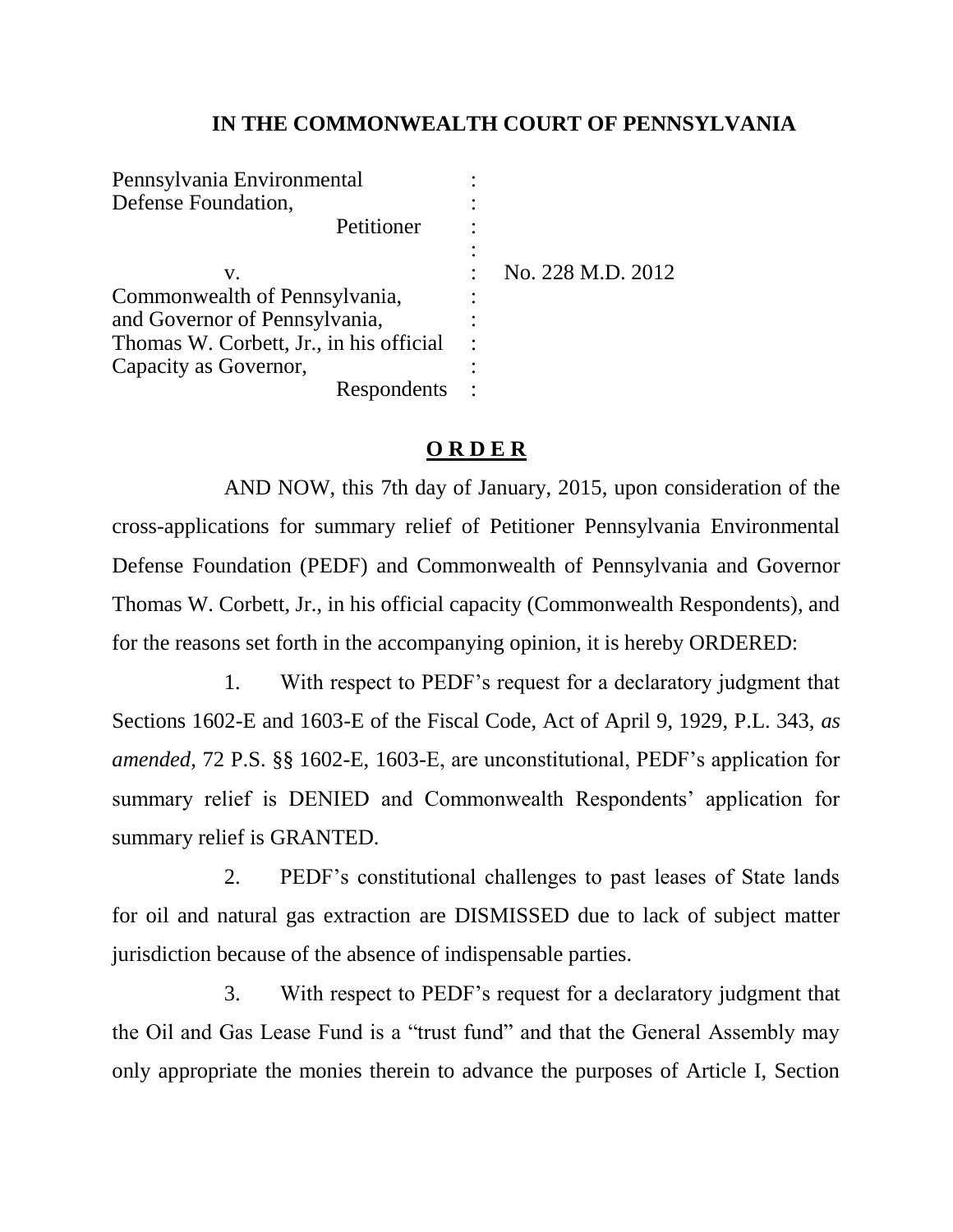27 of the Pennsylvania Constitution, PEDF's application for summary relief is DENIED and Commonwealth Respondents' application for summary relief is GRANTED.

4. With respect to Commonwealth Respondents' request, in its application for summary relief, for a declaration that the Governor may override decisions of the Department of Conservation and Natural Resources under Section 302(a)(6) of the Conservation and Natural Resources Act, Act of June 28, 1995, P.L. 89, 71 P.S. § 1340.302(a)(6), Commonwealth Respondents' application for summary relief is DENIED.

5. As to all other claims subject to the parties' cross-applications for summary relief, the applications are DENIED.

P. KEVIN BROBSON, Judge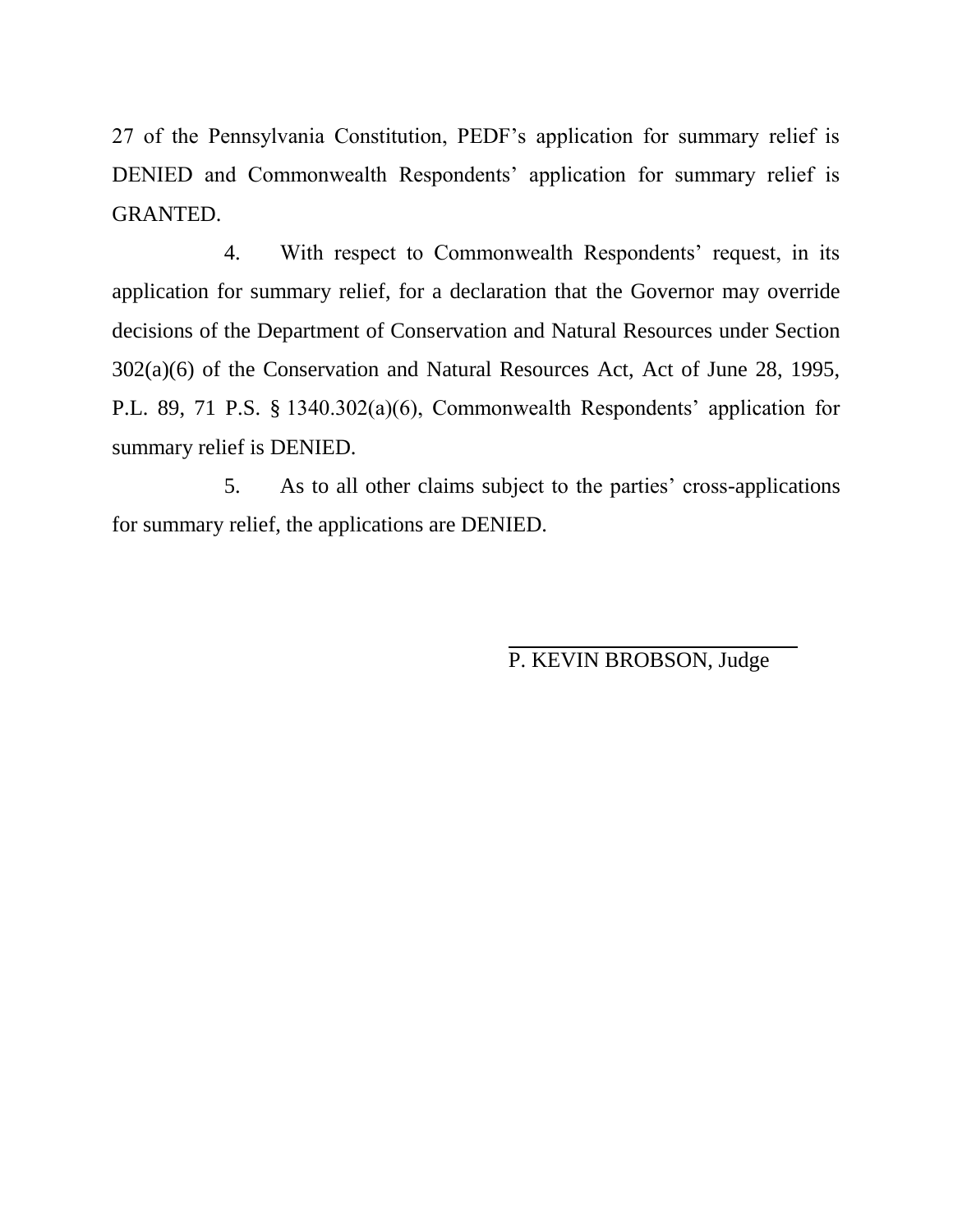### **IN THE COMMONWEALTH COURT OF PENNSYLVANIA**

| Pennsylvania Environmental Defense      |                         |
|-----------------------------------------|-------------------------|
| Foundation,                             |                         |
| Petitioner                              |                         |
|                                         |                         |
| V.                                      | No. 228 M.D. 2012       |
|                                         |                         |
| Commonwealth of Pennsylvania,           | Argued: October 8, 2014 |
| and Governor of Pennsylvania,           |                         |
| Thomas W. Corbett, Jr., in his official |                         |
| Capacity as Governor,                   |                         |
| Respondents                             |                         |

BEFORE: HONORABLE DAN PELLEGRINI, President Judge HONORABLE BERNARD L. McGINLEY, Judge HONORABLE BONNIE BRIGANCE LEADBETTER, Judge HONORABLE RENÉE COHN JUBELIRER, Judge HONORABLE MARY HANNAH LEAVITT, Judge HONORABLE P. KEVIN BROBSON, Judge HONORABLE ANNE E. COVEY, Judge

## **CONCURRING & DISSENTING OPINION BY JUDGE COHN JUBELIRER FILED: January 7, 2015**

I commend the Majority for a thorough and thoughtful opinion. While I join Parts I, II, III, and IV(A-D) of the Majority opinion, I respectfully dissent as to Part IV(E) of the opinion.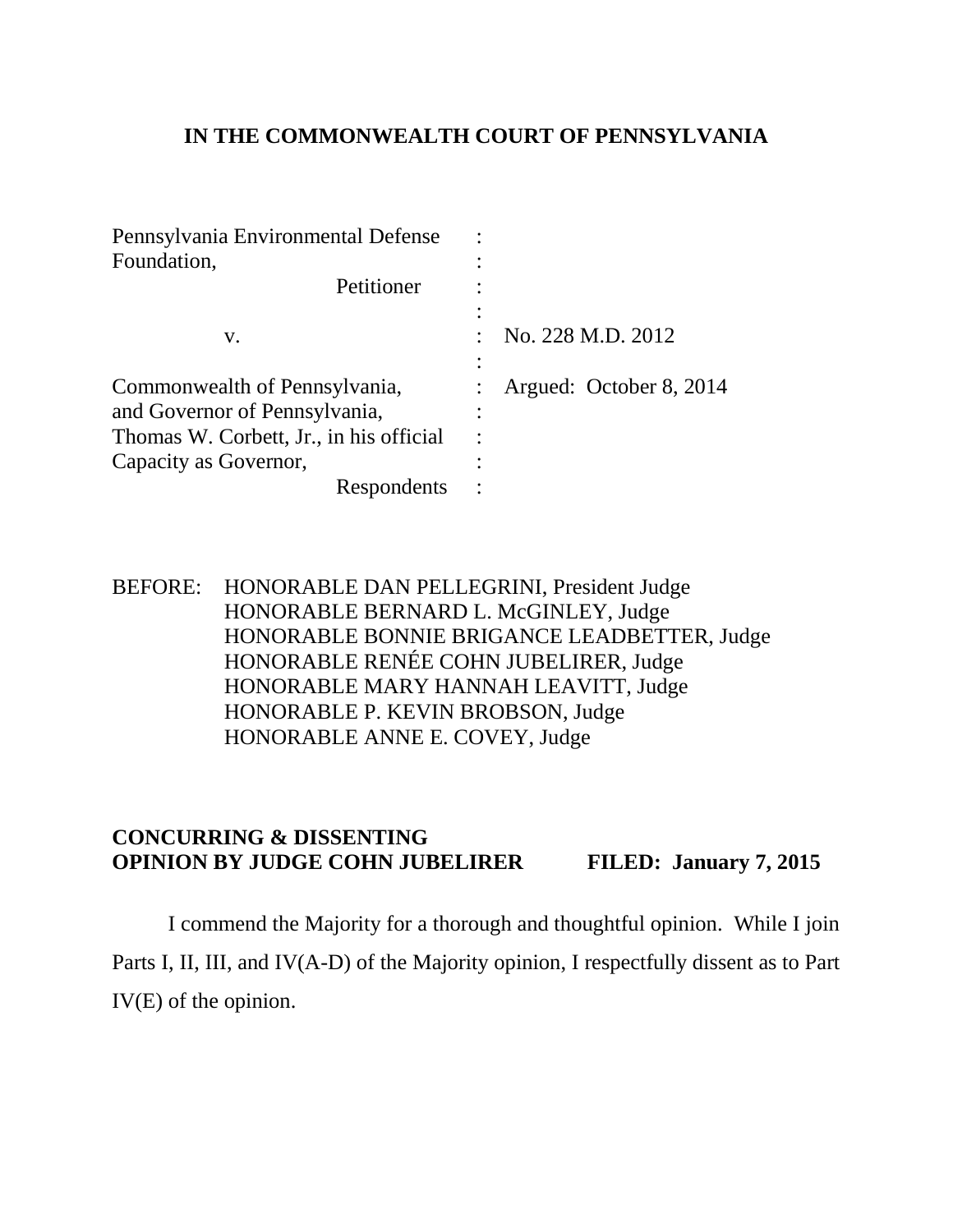Although there has been no final decision regarding whether to lease additional state lands for oil and natural gas development, the Majority nonetheless addresses this potentiality in Part IV(E) of the opinion. Courts should resolve actual disputes when they are presented, not give advisory opinions. Judicial constraint is particularly important when courts address the constitutional authority for decisions made by the other elected branches of our government. The Majority's concern about "the history of the Commonwealth's leasing activities during the Marcellus Shale era," does not create the necessary controversy to justify a declaratory judgment. Pennsylvania Environmental Defense Foundation v. Commonwealth, \_\_\_\_\_ A.3d \_\_\_\_, \_\_\_\_ (Pa. Cmwlth., No. 228 M.D. 2012, filed January 7, 2015) (PEDF), slip op. at 53. The fact that Commonwealth Respondents, including the Governor, have asked this Court to address the issue of future leasing by filing their cross-motion for summary judgment also does not create an actual controversy.

This Court previously stated that "[a] declaratory judgment may be obtained only where there is a real controversy . . . ." Mazur v. Washington County Redevelopment Authority, 954 A.2d 50, 52-53 (Pa. Cmwlth. 2008). Further, "[i]t is well established that declaratory judgment relief requires the presence of antagonistic claims indicating imminent and inevitable litigation coupled with a clear manifestation that the declaration will be of practical help in ending the controversy." Citizen Police Review Board of Pittsburgh v. Murphy, 819 A.2d 1216, 1222 (Pa. Cmwlth. 2003) (quotation omitted). Moreover, declaratory "relief cannot be used in anticipation of events *that may never occur* or for rendering an advisory opinion that may prove to be purely academic; there must be a real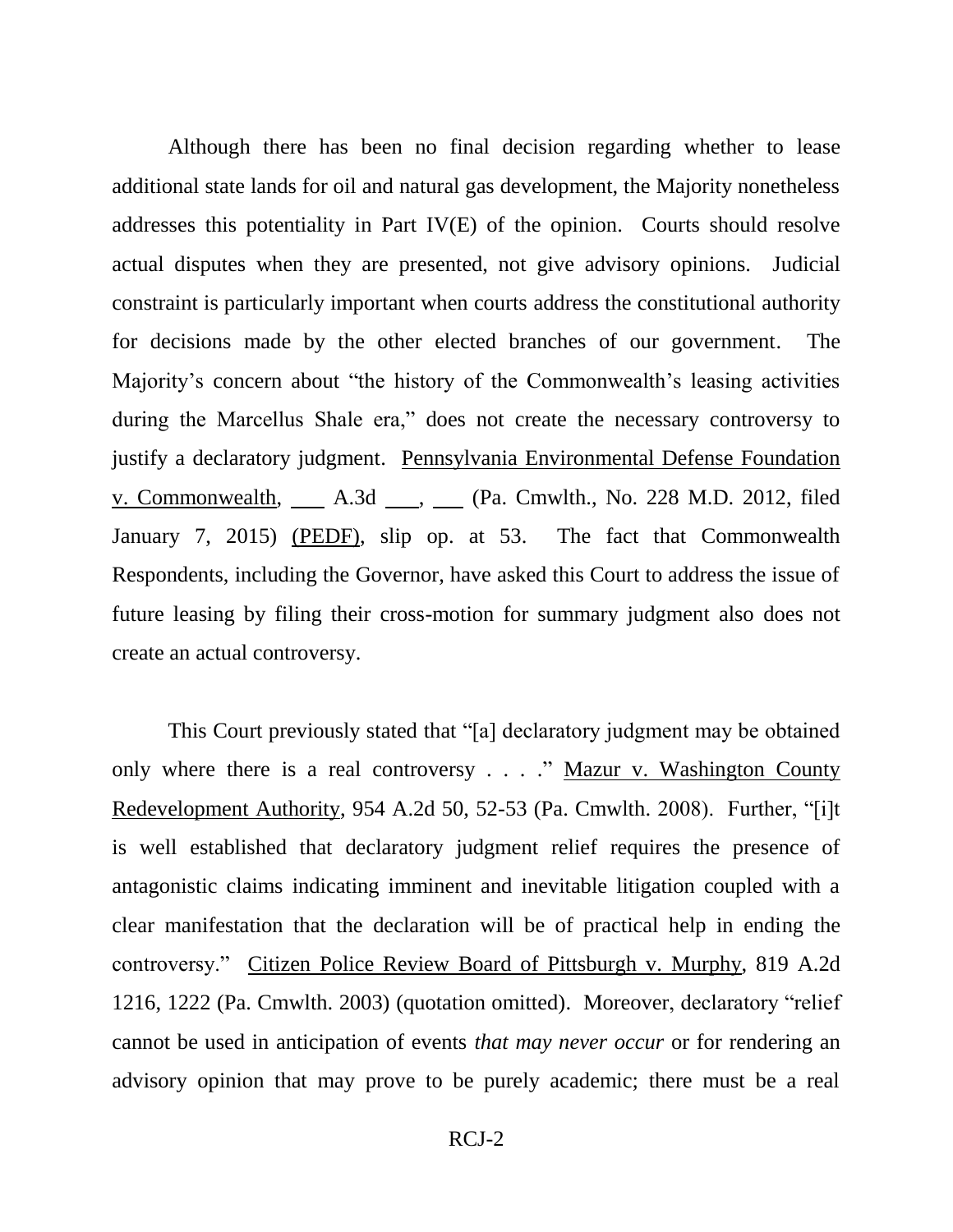controversy." Id. (emphasis added); see also Mazur, 954 A.2d at 53 (holding that declaratory relief "must not be employed to determine rights in anticipation of events that may never occur . . .").

Neither the Governor nor  $DCNR<sup>1</sup>$  have made a decision regarding whether to lease additional state lands; consequently, there can be no actual challenge to a decision that has not yet been made. Moreover, there presently is not a disagreement between the Governor and DCNR over leasing. Therefore, a real controversy does not exist and declaratory relief "must not be employed in anticipation of events [such as a dispute over leasing] that may never occur." Murphy, 819 A.2d at 1222. Therefore, to the extent that the Majority addresses this non-existent controversy, Part IV(E) of the opinion is dicta.

I also believe that the Majority's decision is problematic given that it is based entirely on contingency. Without an actual controversy there is a lack of facts to which the law can be applied, thus, making it difficult to determine the parameters of the Governor and DCNR's decision-making authority vis-à-vis oil and natural gas leasing. This is especially true given the ambiguities in the Conservation and Natural Resources  $Act^2$  (CNRA) concerning the authority for oil and natural gas leasing decisions. Moreover, the problematic nature of resolving

l

<sup>&</sup>lt;sup>1</sup> The Majority does not specify who within DCNR, e.g., the Secretary or other officials, has ultimate authority for leasing decisions. In order to be consistent with the Majority we will refer to the decision-maker as simply, "DCNR."

<sup>2</sup> Act of June 28, 1995, P.L. 89, 71 P.S. §§ 1340.101-1340.1103.